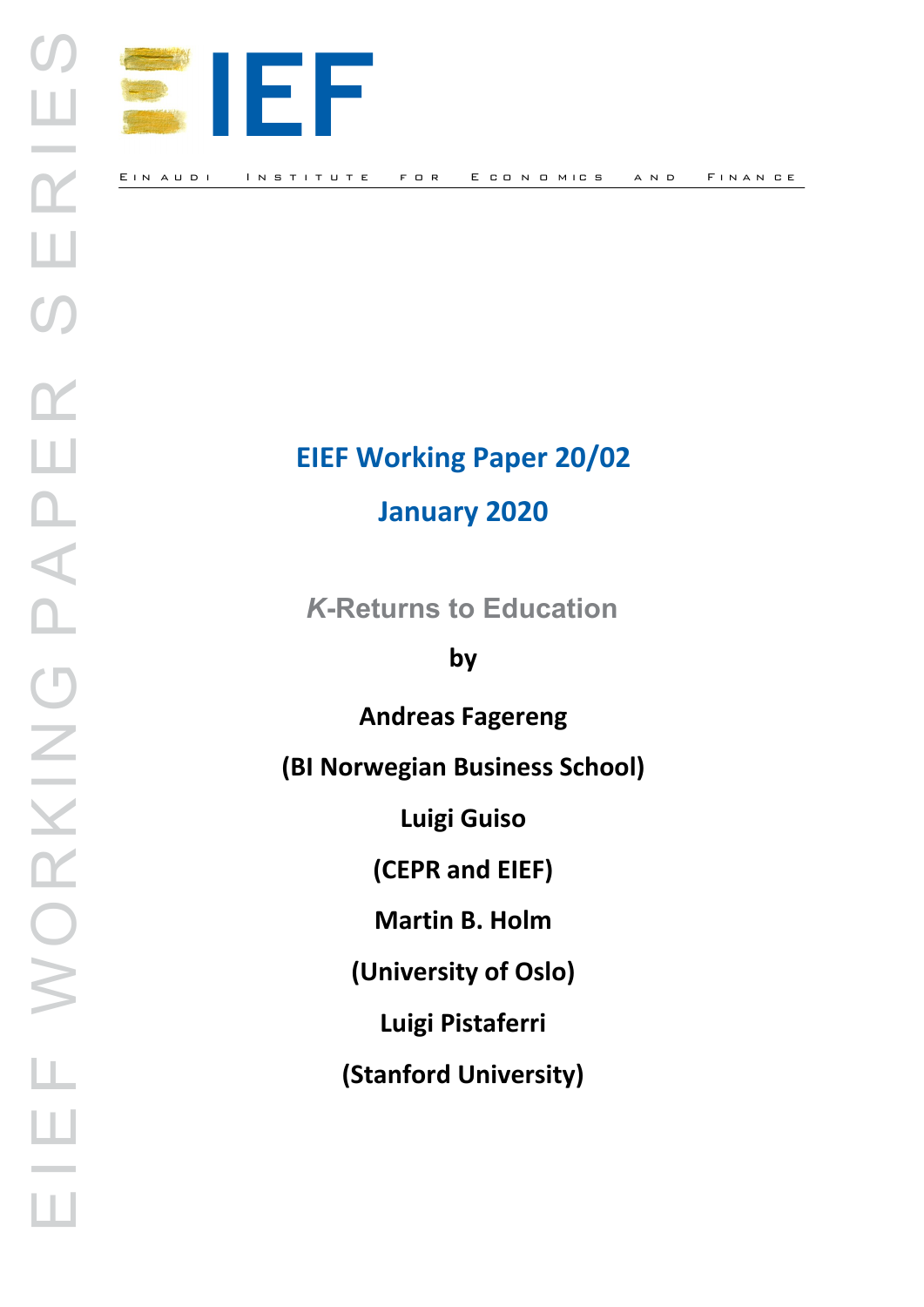## *K*-Returns to Education<sup>∗</sup>

Andreas Fagereng Luigi Guiso Martin B. Holm Luigi Pistaferri

First draft September 3th 2019

#### **Abstract**

We exploit a school reform that increased the length of compulsory schooling in Norway in the 1960s to study the causal effect of formal general education on returns on wealth (*k*-returns). OLS estimates reveal a strong, positive and statistically significant correlation between education and returns on individual net worth. This effect disappears in IV regressions, implying that general education has no causal effect on individual performance in capital markets, whose heterogeneity largely reflects non-acquired ability. On the contrary, we find that education causes higher returns in the labor market (*l*-returns). We speculate about possible rationales for this important asymmetry.

**Andreas Fagereng**: BI Norwegian Business School, Email: [afagereng@gmail.com.](mailto:afagereng@gmail.com) **Luigi Guiso**: EIEF and CEPR, Email: [luigi.guiso55@gmail.com.](mailto:luigi.guiso55@gmail.com)

**Martin Blomhoff Holm**: University of Oslo, Email: [martin.b.holm@outlook.com.](mailto:martin.b.holm@outlook.com)

**Luigi Pistaferri**: Stanford University, Email: [pistaferri@gmail.com.](mailto:pistaferri@gmail.com)

<sup>∗</sup>The article was written as part of a research project at Statistics Norway supported by the Finance Market Fund (Research Council of Norway, project number 294978).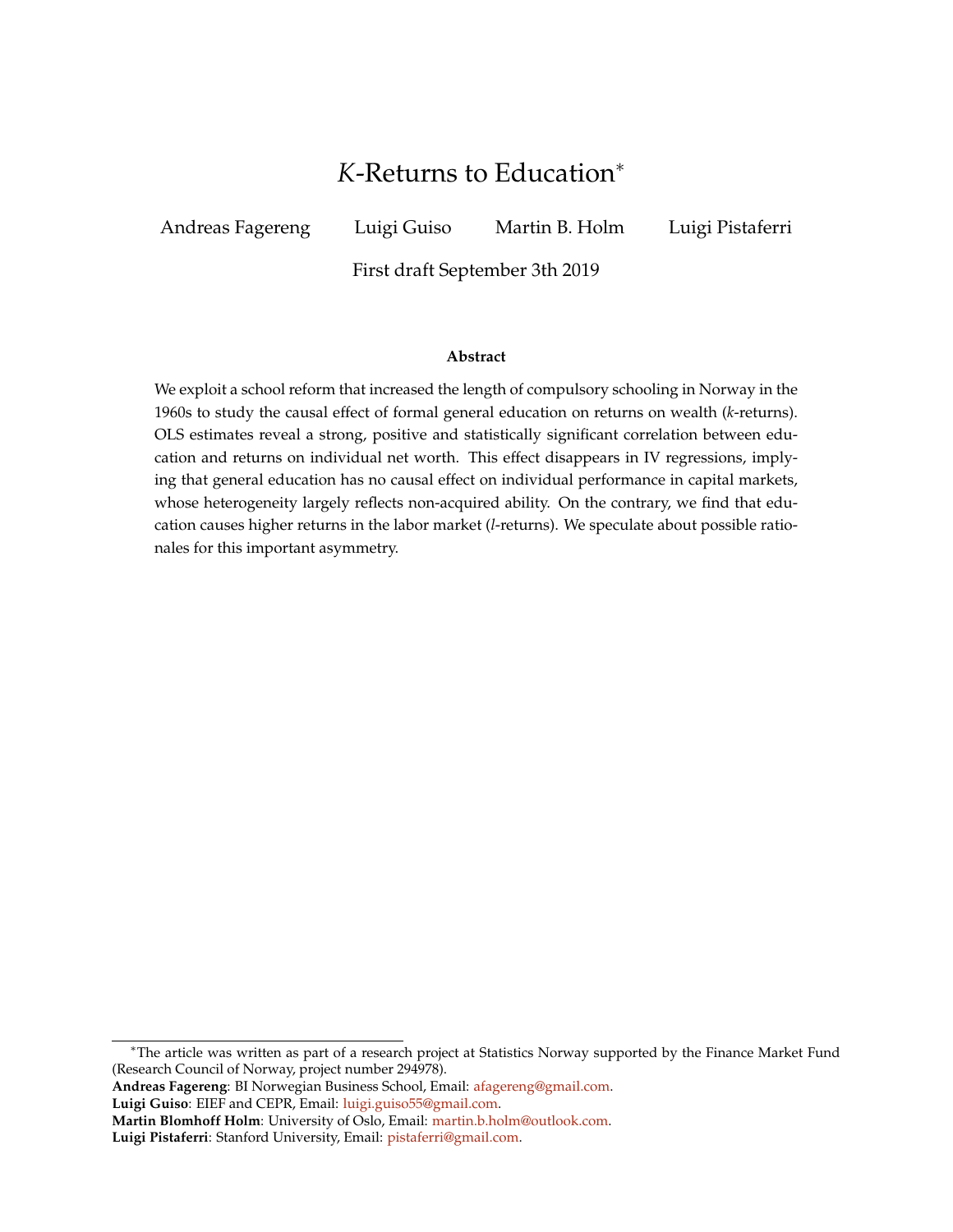### **1 Introduction**

Prompted by the need to understand the substantial differences in individual incomes, the second half of the 20th century has witnessed a huge research effort on the determinants of the returns to human capital. The seminal paper by [Mincer](#page-33-0) [\(1958\)](#page-33-0), significantly titled "Investment in Human Capital and Personal Income Distribution," provided an analytically-founded contribution to the causes of income inequality, bringing attention to the labor market returns to education, which we label *l*-returns.

The second decade of the 21st century is witnessing a reversal in attention towards returns to wealth. The reversal is called for by renewed interest in the determinants of wealth concentration, worries about its rising dynamics in some western countries and the conclusion, after many years of research, that inequality in labor earnings (and thus in *l*-returns to human capital) are simply unable to explain the large concentration in wealth (for a review see [De Nardi and Fella,](#page-32-0) [2017\)](#page-32-0). In fact, a new strand of literature has shifted attention from heterogeneity in returns to labor to heterogeneity in returns to financial and physical capital, which we label *k*-returns [\(Benhabib, Bisin](#page-31-0) [and Zhu,](#page-31-0) [2011;](#page-31-0) [Benhabib, Bisin and Luo,](#page-31-1) [2017;](#page-31-1) [Benhabib and Bisin,](#page-31-2) [2018;](#page-31-2) [Gabaix, Lasry, Lions and](#page-32-1) [Moll,](#page-32-1) [2016;](#page-32-1) [Aoki and Nirei,](#page-31-3) [2017;](#page-31-3) [Lei,](#page-33-1) [2019\)](#page-33-1). These papers show that models in which individuals are endowed with idiosyncratic returns to wealth that persist over time and (to a contained extent) across generations can generate a steady-state distribution of wealth with a thick right tail, which resembles what is observed in reality. Moreover, persistent heterogeneity in returns, coupled with a positive correlation between wealth returns and wealth levels ("type dependence" and "size dependence" in [Gabaix et al.](#page-32-1) [\(2016\)](#page-32-1) terminology), can potentially account for rapid transitions in wealth concentration at the top, like those observed in the US over the last three decades [\(Saez](#page-34-0) [and Zucman,](#page-34-0) [2016\)](#page-34-0) or in France over the past two centuries [\(Garbinti, Goupille-Lebret and Piketty,](#page-32-2) [2017\)](#page-32-2).

While theoretical developments have been leading this strand of research, very little was known to support it empirically, mostly due to a lack of comprehensive and reliable data on returns to wealth, and because heterogeneity in returns to wealth was thought to be contained (e.g. [Saez and Zucman,](#page-34-0) [2016\)](#page-34-0). Using population data on Norwegian households [Fagereng et al.](#page-32-3) [\(forth](#page-32-3)[coming\)](#page-32-3) document that individuals differ systematically and persistently in returns to wealth.<sup>1</sup> Part of these differences reflect heterogeneity in people's risk exposure, which is compensated with higher returns. However, risk compensation alone does not explain all the difference in individual returns to wealth. This is consistent with the idea that returns to wealth reflect systematic differences in peoples' ability to manage one's savings. Such abilities may arise due to formal education and knowledge accumulated with experience, or, alternatively, to non-learned ability in making investment decisions or in gathering information about the available investment opportunities.

The drivers of heterogeneity in returns to wealth are still largely unknown. In this paper we study whether formal education, besides causally increasing *l*-returns as established by a large

 $^1$ In a related paper, [Bach, Calvet and Sodini](#page-31-4) [\(forthcoming\)](#page-31-4) provide analogous evidence of systematic heterogeneity in returns to wealth using population data for Sweden.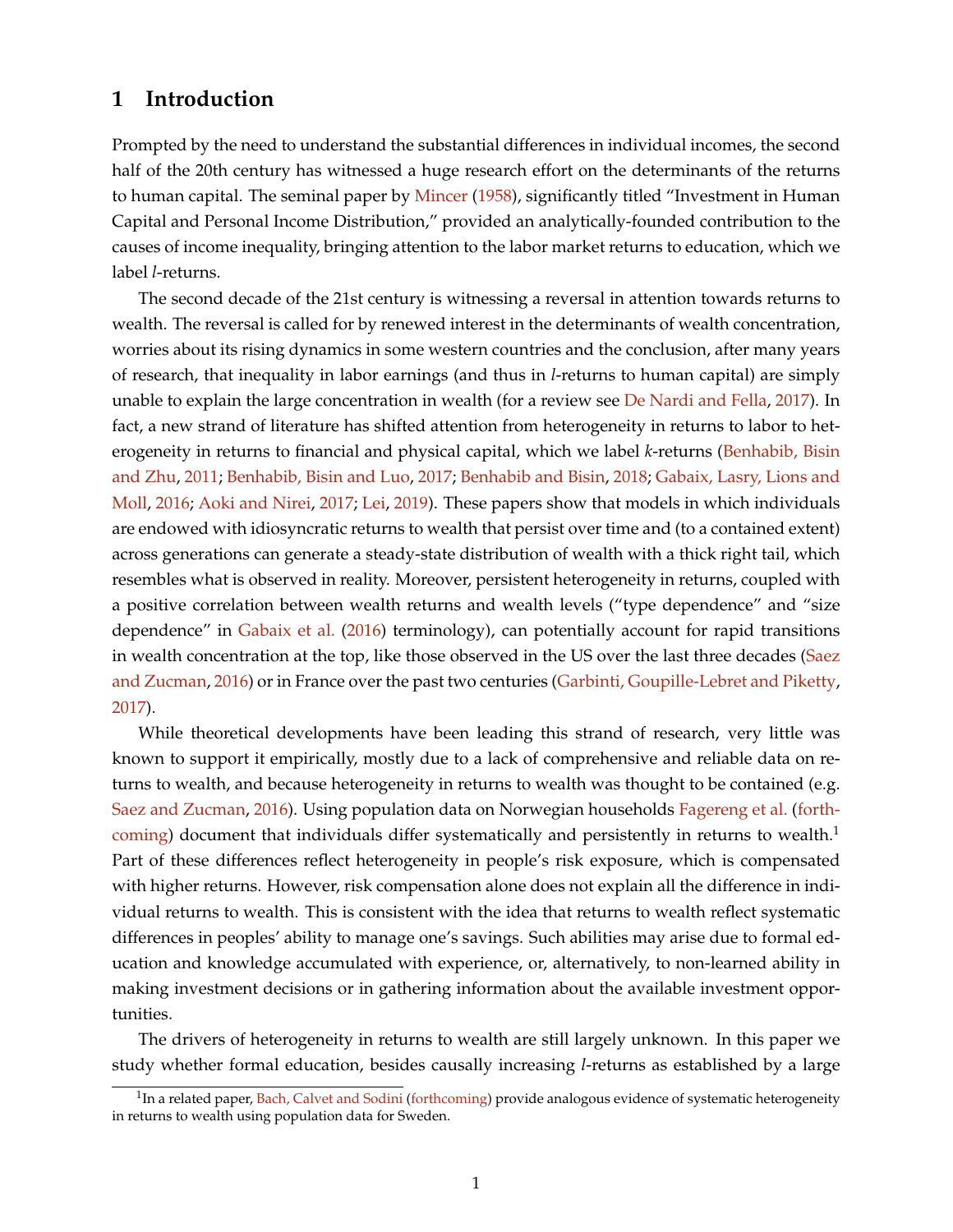literature, $^2$  also has a causal positive effect on returns to capital. We do so by exploiting a school reform in Norway, which tookplace in the 1960s and raised compulsory schooling years by two years, from 7 to 9 years. Because the reform was implemented at different times in different municipalities for random reasons, it provides exogenous variation across cohorts in compulsory schooling. The Norwegian reform has been used by [Aakvik, Salvanes and Vaage](#page-31-5) [\(2010\)](#page-31-5) to study the effect of compulsory schooling on school attainment and on *l*-returns to education. They document that the reform encouraged treated individuals to undertake more education beyond the compulsory level, which in turn has caused labor earnings to rise. More recently, [Bhuller, Mogstad](#page-31-6) [and Salvanes](#page-31-6) [\(2017\)](#page-31-6) have relied on the Norwegian reform to study the causal effect of education on lifetime labor earnings, using the almost career-long wage histories for individuals who wereaffected and not-affected by the reform. They find that reform-induced additional schooling causes higher lifetime earnings as well as steeper age-earnings profiles. [Black, Devereux and Salvanes](#page-31-7) [\(2005\)](#page-31-7) rely on the reform to study the causal effect of education on inter-generational transmission of human capital. In all these instances, the reform treatment proves powerful in identifying causal effects of education on *l*-returns or on parents' investment in offspring's human capital.<sup>3</sup> No one has yet studied the casual effect of education on *k*-returns; this paper is the first attempt in this direction.

Following [Fagereng et al.](#page-32-3) [\(forthcoming\)](#page-32-3), we rely on administrative records for the whole population of Norway to construct measures of annual returns to net worth and its components. Because net worth reflects all sources of wealth, its return captures all potential motives for differences in individuals' *k*-returns, and thus all potential channels through which education and individual ability may affect returns. That is, the return on net worth is a sufficient statistic for an individual's performance in managing their own savings. In order to trace the effect of an individual's education on the return on their own wealth, we focus on single individuals allowing for separate effects of education across males and females.<sup>4</sup>

In OLS regressions, we find that education, measured by years of schooling, has a positive, large and significant association with returns to net worth.<sup>5</sup> This is true for both males and females with small differences in the slope parameter. In the pooled male-female sample, an additional year of schooling is associated with 16 basis points higher returns on wealth. Hence, an individual

<sup>&</sup>lt;sup>2</sup>A few classical references include [Becker and Chiswick](#page-31-8) [\(1966\)](#page-31-8), [Card and Krueger](#page-32-4) [\(1992\)](#page-32-4), [Ashenfelter and Krueger](#page-31-9) [\(1994\)](#page-31-9), [Rosenzweig](#page-33-2) [\(1995\)](#page-33-2), [Card](#page-32-5) [\(2001\)](#page-32-5), [Duflo](#page-32-6) [\(2001\)](#page-32-6), [Heckman, Lochner and Todd](#page-33-3) [\(2006\)](#page-33-3), and [Oreopoulos](#page-33-4) [\(2006\)](#page-33-4); [Psacharopoulos and Patrinos](#page-33-5) [\(2018\)](#page-33-5) provide a recent up to they comprehensive review).

 $3$  The reform has proved useful as a source of exogenous variation to study the effect of educational attainment on women decision to delay childbearing [\(Black, Devereux and Salvanes,](#page-31-10) [2008\)](#page-31-10), the effect of education on workers mobility [\(Machin, Salvanes and Pelkonen,](#page-33-6) [2012\)](#page-33-6) and that on fertility [\(Monstad, Propper and Salvanes,](#page-33-7) [2008\)](#page-33-7).

<sup>&</sup>lt;sup>4</sup>Returns on wealth of married couples in general depend on the education of both, but the importance of the education of each spouse varies depending on who is in charge of wealth management within the family, whether the husband, the wife or both with specific weights. Because the allocation of the responsibility of household wealth management between spouses varies from household to household (possibly as a function of education itself as well as unobserved - to the econometrician not to the spouses - ability) tracing the effect of education without knowledge of who makes decisions is hard. We discuss this issue in Section [7.](#page-19-0)

 $5$ [Girshina](#page-33-8) [\(2019\)](#page-33-8) also finds a positive association between education and returns in Swedish data in OLS and sibling specifications.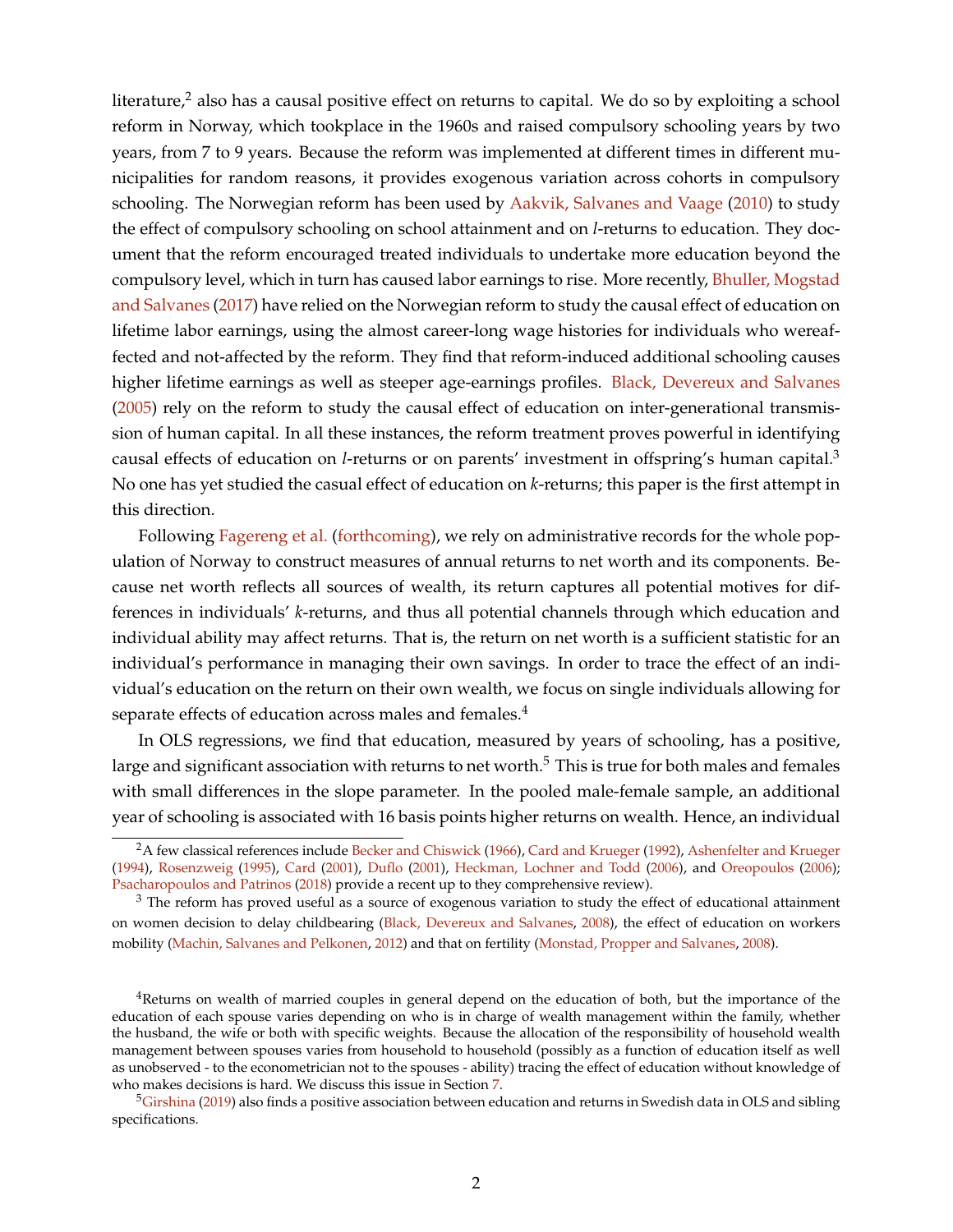with 18 years of schooling (a college degree) earns an average annual return on net worth that is 64 basis points higher than that earned by an individual with a high school diploma (16 years of schooling) and 144 basis points higher than that of someone who just completed the post reform compulsory schooling. Over a working life of 40 years, these differences in returns would result in differences a higher wealth at retirement of 17% for a college graduate compared to a high-school graduate, and of 46% for a college graduate compared to someone who completed compulsory schooling.

We find a positive and significant correlation between education and returns on assets (and their components, both real and financial) and a negative correlation with the rate on debt, with a larger effect on the interest rate on mortgages. This implies that the correlation between education and the return on net worth results not only from differences in wealth composition but also from differences in individual returns within each asset or liability component of net worth.

Of course, the positive effect on *k*-returns we observe in OLS regressions may arise because education happens to be correlated with unobserved wealth management ability. Indeed, when we run IV regressions using treatment by the reform as an instrument for education, the effect of education drops to values close to zero and loses its statistical significance. Hence, we find no causal effect of education on *k*-returns. We reach the same conclusion if we use a twins design to control for unobserved ability: education predicts returns on net worth in OLS regression on the sample of twins but the effect vanishes when we control for twin fixed effects.

This result is specific to *k*-returns. If we estimate standard Mincerian OLS regressions of log wages on years of education we find a positive and highly statistically significant correlation between education and wages; the effect increases slightly in size and remains highly significant in IV regressions using exposure to the reform as instrument for education. We obtain the same results if the twins sample design is used. Thus, the gap between the OLS and IV regressions when estimating *k*-returns is not a reflection of lack of power of the instrument. Rather, our estimates suggest that general skills learned at school do not pay off in terms of efficient management of own savings though they do pay off in the labor market. What matters for individual performance in capital markets is non-acquired skills, which are also an important input for investment in education (hence the correlation between returns and education in OLS regressions).

This interpretation is consistent with the findings of a recent paper by [Barth, Papageorge and](#page-31-11) [Thom](#page-31-11) [\(2018\)](#page-31-11). Focusing on a sample of US investors, they find that genetic endowment - a measure of pre-existing ability - strongly predicts wealth at retirement and is strongly associated with education (and clearly cannot be reverse-caused by education). They interpret their findings as suggesting that genetic endowment affects wealth at retirement also because it shapes people's capacity to deal with complex investment decisions. Our findings lend direct support to their interpretation and, importantly, pin down one key channel through which financial capability affects wealth accumulation: by enhancing returns on wealth.

Our work is related to a recent wave of papers, partly inspired by the theory of human capital and investment in education as well as by the seminal work of [Arrow](#page-31-12) [\(1987\)](#page-31-12). This literature argues that financial skills, whether acquired or innate (we will refer to the latter as ability or talent), are key in explaining heterogeneity in returns to wealth and thus wealth inequality [\(Peress,](#page-33-9) [2003;](#page-33-9)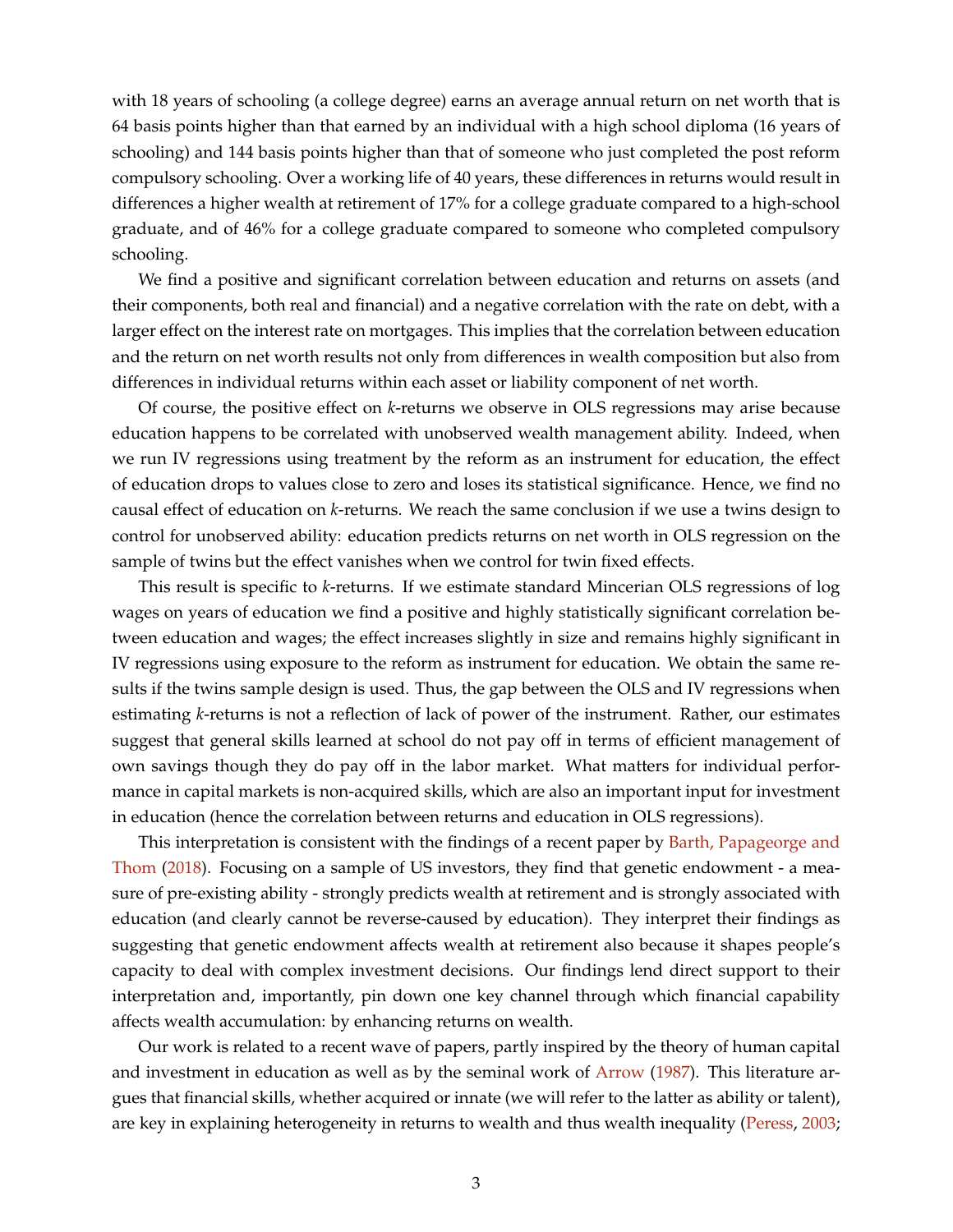[Best and Dogra,](#page-31-13) [2017;](#page-31-13) [Kacperczyk, Nosal and Stevens,](#page-33-10) [2019;](#page-33-10) [Lei,](#page-33-1) [2019\)](#page-33-1). It is also related to the literature on financial literacy and financial education. Many papers document a correlation between measures of financial literacy and ("better") financial outcomes, but as [Hastings, Madrian](#page-33-11) [and Skimmyhorn](#page-33-11) [\(2013\)](#page-33-11) argue in their thoughtful review of this literature, the causality of the effects still needs to be established. As they also argue, there is a need for more causal evidence in the debate on the effect of financial education on financial literacy. Our results suggest that unobserved heterogeneity in ability may be behind at least some of the correlations between financial outcomes and measures of financial literacy. They also add some skepticism to the use of financial education as an effective policy tool to ameliorate individual skills to effectively manage personal savings.

The rest of the paper is organized as follows. To motivate the importance of focusing attention on the effect of education on *k*-returns in the next section we offer an illustrative example. In Section [3](#page-6-0) we set up an analytical framework of the determinants of returns on wealth; we start from a friction-less environment where there is no room for education and ability to affect returns to wealth and show how the latter matters when specific frictions are allowed for. In Section  $4$  we lay down the empirical model and discuss the identification challenges. Section [5](#page-9-0) describes our data sources; Section [6](#page-13-0) illustrates the Norwegian reform and shows properties of the instrument. We also discuss here estimates of the effect of education on *l*-returns. Section [7](#page-19-0) shows the results of the estimates of *k*-returns, first for the OLS regressions, then for the IV estimates. Section [8](#page-26-0) discusses interpretations of the gap between the two. Section [9](#page-29-0) concludes.

## **2 The Importance of Return Heterogeneity on Wealth: an Example**

Skill-induced heterogeneity in *k*-returns can potentially be as important as *l*-returns to education in causing large differences in levels of wealth at retirement. To appreciate this point consider an illustrative example. Consider two individuals, *A* and *B*, that each earn the same labor income of, say EUR 100,000 per year. They both start saving 20% of their labor income at age 25, income is constant over age and both retire at age 65. The only difference between *A* and *B* is their return on wealth. *A* earns persistently a return of 3.5%, *B* a persistent return of 6%. This return difference is roughly consistent with the difference in returns to net worth between an individual with 20 years of schooling and one with 11 years of formal education implied by the OLS estimates in Section [6](#page-13-0) (Table [6\)](#page-20-0). Under these assumptions, at retirement (age 65) *B* would have accumulated assets worth 3.5 million euros; *A*'s assets would instead amount to 1.8 million euros, almost only half of *A*'s retirement assets. Let us now ask: holding unchanged his propensity to save and the permanent return on wealth, how much labor income should *A* have to earn in order to be able to have the same assets at retirement as *B*? To match *B*'s wealth at retirement *A* should save almost twice - 39,000 Euros per year - and thus need to earn 195,000 Euros of labor income. Put simply, *k*-returns can generate differences in people's asset accumulation, more dramatic than those generated by even remarkable differences in returns to human capital.<sup>6</sup> Yet, while substantial attention has been

<sup>6</sup>A *l*-return to education of 6.7% for each additional year of schooling would double labor income if the education gap was 15 years of schooling. Hence, another way to appreciate the importance of heterogeneity in returns to wealth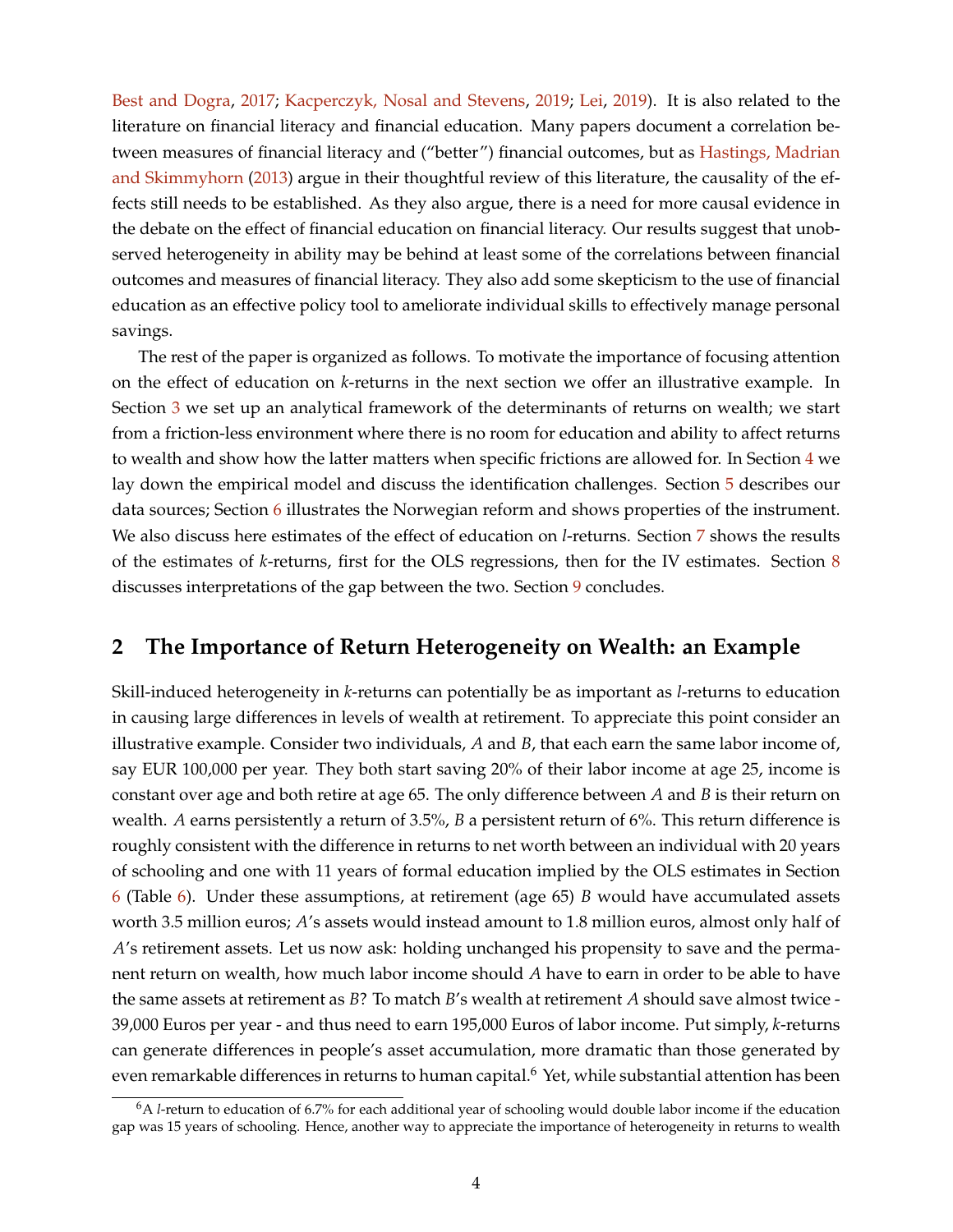given to understanding the latter; serious research has thus far ignored the former. We are the first to study the causal effect of general education on returns to wealth.

## <span id="page-6-0"></span>**3 Analytical Framework**

In classical models of portfolio allocations the only driver of heterogeneity in returns is risk compensation for portfolio allocation choices, triggered by heterogeneity in preferences for risk. In a [Merton](#page-33-12) [\(1975\)](#page-33-12) type portfolio model the optimal share  $\alpha_i$  invested in risky assets by an individual with relative risk tolerance *τ<sup>i</sup>* facing a risky assets premium *r <sup>e</sup>* and variance of risky assets returns *σ*<sup>2</sup> is  $α<sub>i</sub> = τ<sub>i</sub> \frac{r<sup>e</sup>}{σ<sup>2</sup>}$  $\frac{r}{\sigma^2}$ . Investors have the same information about returns and they all have access to the available risky assets and thus face the same returns distributions. If the return on the safe asset is *r f* - the same for all individuals - the average return on individual wealth will be

$$
r_i^w = r^f + \alpha_i r^e
$$

and the standard deviation  $\alpha_i\sigma$ . In this model, the only difference in returns to wealth across individuals is due to differences in the risky asset share - a choice reflecting heterogeneity in risk tolerance. Hence, holding the share in risky assets constant, individuals should earn the same return on wealth and there would be no role for differences in education or talent. The observed heterogeneity in returns would be only a reflection of individual preferences for risk. Age may affect the optimal share in risky assets because people adjust their portfolio to the life cycle of human capital, as in [Merton](#page-33-12) [\(1975\)](#page-33-12), but this, too, is captured by the risky asset share. <sup>7</sup> We call this return to wealth the friction-less return and label it  $r_i^F = r^f + \alpha_i r^e$ . It measures the return on wealth an individual would earn on average if the market were friction-less and individuals were well informed about the available alternatives.

At each point in time the realized return is equal to

$$
r_{it}^w = r_t^f + \alpha_i r_t^e = r_i^F + \eta_t + \alpha_i \epsilon_t
$$

i.e the sum of a time invariant component - the average friction-less return and a time varying random component, where  $\eta_t = r^f_t - r^f$  is an aggregate random deviation of the risk free rate from its mean and  $\epsilon_t = r_t^e - r^e$  is the deviation over time of the excess return from the equity premium. Hence, a regression of observed individual returns on time dummies (to capture variation in the risk free rate), time dummies interacted with the risky share and the risky share itself should absorb all the variation in observed returns leaving no role for individual ability or education.

The evidence in [Fagereng et al.](#page-32-3) [\(forthcoming\)](#page-32-3) implies that this representation fails to fit the

for differences in wealth at retirement is to notice that, assuming *A* and *B* earn the same return on wealth of 3.5%, *B* would need 15 years more schooling than *A* and an annual *l*-return of 6.7% to have at retirement (almost) twice as much wealth as *A*.

 $^{7}$ In addition, because all people invest in the same (market) portfolio of risky securities, the Sharpe ratio on the return to wealth of each individuals,  $\frac{r_i^w - r^f}{s_i \sigma} = \frac{r^e}{\sigma}$  $\frac{d\sigma}{dt}$  is the same for all individuals, and thus unrelated to any individual observable characteristic, and the same as the market Sharpe ratio.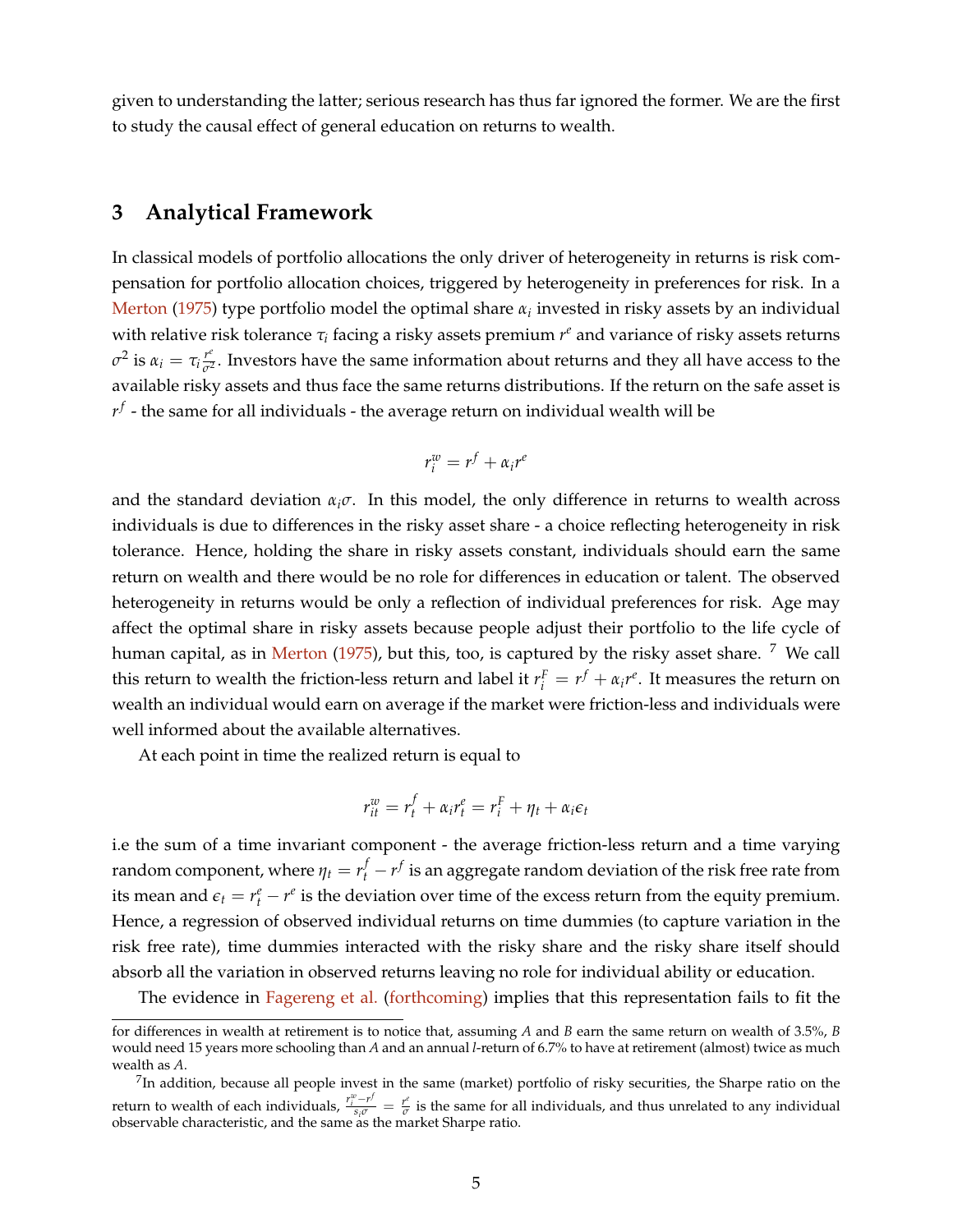data. [Fagereng et al.](#page-32-3) [\(forthcoming\)](#page-32-3) document substantial heterogeneity in returns to wealth even after controlling for the portfolio composition. This component may reflect differential ability and differential information about investment opportunities or may reflect systematic differences in formal education or knowledge accumulated with experience in managing own savings. Indeed, a growing literature argues that individuals do differ greatly in their ability to make investments decisions. Recent theoretical papers give support to this idea exploring various drivers of ability and information. [Lusardi, Michaud and Mitchell](#page-33-13) [\(2017\)](#page-33-13) show that heterogeneity in rates of returns can be driven by endogenous differences in financial knowledge accumulated over the life cycle. Building on [Arrow](#page-31-12) [\(1987\)](#page-31-12), first [Peress](#page-33-9) [\(2003\)](#page-33-9) and more recently [Kacperczyk, Nosal and](#page-33-10) [Stevens](#page-33-10) [\(2019\)](#page-33-10) allow investors to differ in sophistication and thus in ability to process information, generating persistent heterogeneity in returns and in Sharpe ratios across investors. [Best and](#page-31-13) [Dogra](#page-31-13) [\(2017\)](#page-31-13) and [Lei](#page-33-1) [\(2019\)](#page-33-1) rely on heterogeneity in incentives to gather information to generate heterogeneity in returns to wealth and explain wealth inequality.

To capture these possibilities we modify the expression for individual returns to wealth and write average returns to individual wealth as

$$
r_{it}^w = r_i^F - d_i + \eta_t + \alpha_i \epsilon_t
$$

where  $d_i$  is an individual specific function measuring the distance of the average return an individual earns from the friction-less return to wealth. We assume that this distance is affected by two general factors: the *knowledge* capital that and an individual has, *k<sup>i</sup>* and the *accessibility* to investment opportunities that an individual faces, *z<sup>i</sup>* . Thus

$$
d_i = d(k_i, z_i)
$$

with distance decreasing in knowledge capital and accessibility and converging to zero as *k<sup>i</sup>* and  $z_i$  approach their friction-less values  $k^F$  and  $z^F$  respectively, i.e.  $d(k^F, z^F) = 0$ .

In Appendix A we illustrate several mechanisms, operating either through knowledge capi- $\text{tal}^8$  or through accessibility to investment opportunities<sup>9</sup> depending on the specific friction that is assumed. All these mechanisms give rise to heterogeneity in returns to net worth across individuals even when they have the same risk tolerance. All entail a role of knowledge capital which differs across individuals, reflecting differences in skills due to either education or ability<sup>10</sup>. To reflect this dependence we write  $k_i = k(E_i, a_i^k)$  - a function of education *E* and ability  $a^k$ , which

<sup>8</sup> For example because of costly information collection [\(Peress,](#page-33-9) [2003;](#page-33-9) [Kacperczyk, Nosal and Stevens,](#page-33-10) [2019;](#page-33-10) [Best and](#page-31-13) [Dogra,](#page-31-13) [2017;](#page-31-13) [Lei,](#page-33-1) [2019\)](#page-33-1) or endogenous acquisition of financial capabilities [\(Jappelli and Padula,](#page-33-14) [2017;](#page-33-14) [Lusardi, Michaud](#page-33-13) [and Mitchell,](#page-33-13) [2017\)](#page-33-13), or because of costly advice [\(Gennaioli, Shleifer and Vishny,](#page-33-15) [2015\)](#page-33-15) or the presence of search frictions in the safe and debt markets [\(Fagereng et al.,](#page-32-3) [forthcoming\)](#page-32-3).

<sup>&</sup>lt;sup>9</sup> For example because of costly stock market participation or limited access to to private business investment.

 $10$ We use the word skill to denote an individual capacity to manage his/her assets; this skill may increase with education or may reflect innate ability.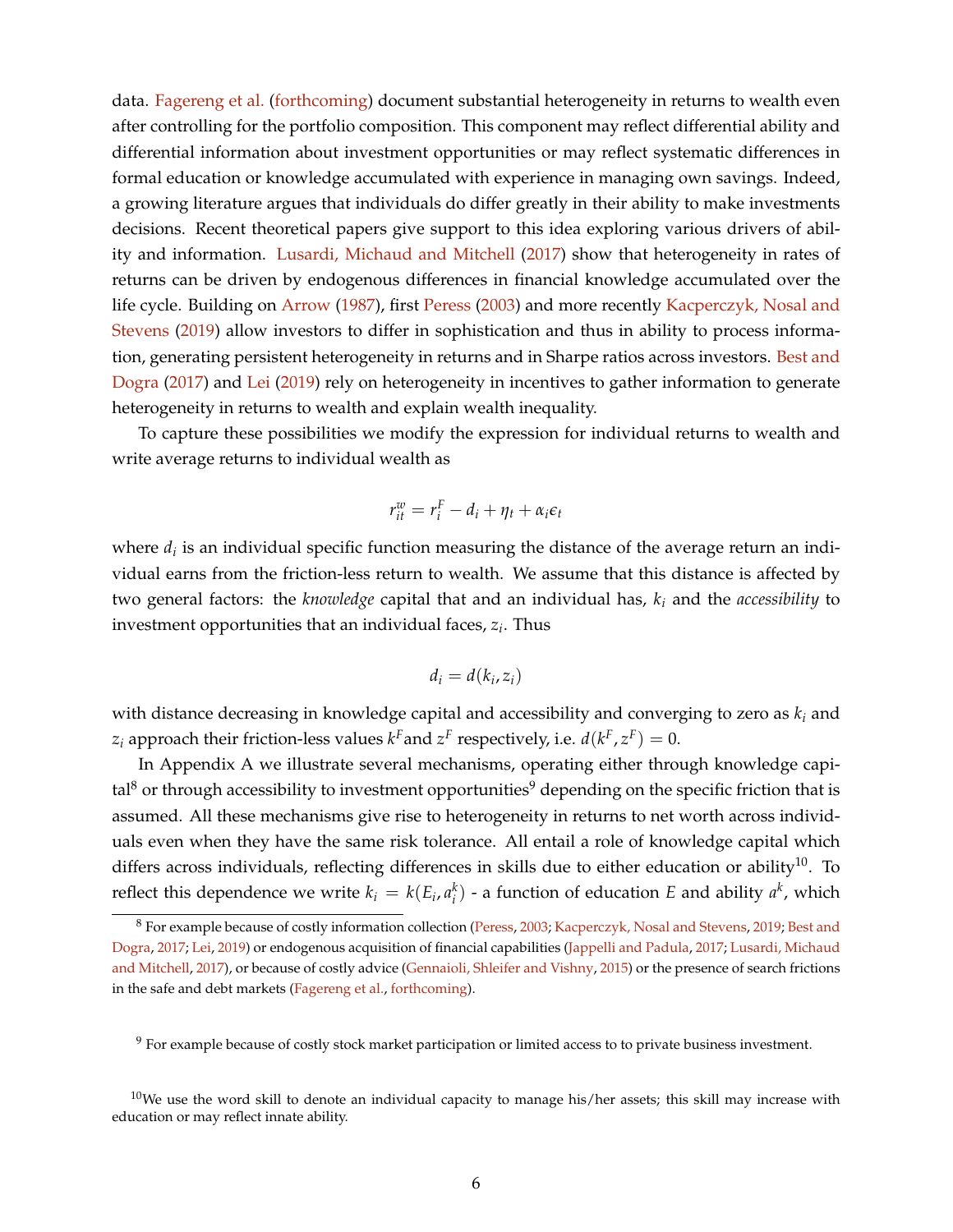we allow to be specific to *k*-returns. In a world with frictions, returns are sometimes affected by the level of wealth of the individual through the accessibility channel. The simplest case is when participation in an asset market - such as the stock market or investment in a private business entails a fixed cost that sets a wealth threshold to invest in the asset. To capture this, we can write  $z_i = z(E_i, a_i^k, w_i)$ , where ability and talent affect accessibility, for example because they affect participation costs. The key point is that, regardless of the specific mechanism at work, the return to net wealth captures *all channels* of influence of education and ability on the financial performance of an individual. That is, the return to net worth is a sufficient statistic of an individual's financial performance.

In the next section we propose a general empirical model meant to capture these mechanisms and discuss the challenges that the identification of the effect of education on returns to wealth poses.

## <span id="page-8-0"></span>**4 The Empirical Model and Identification**

Following the example above we formalize the empirical model as:

$$
r_{it}^w = \beta E_i + \gamma g(a g e_{it}) + \delta w_{it-1} + \mathbf{x}_{it} + f_t + f_t^k + u_{it}
$$

The left hand side is the return to net worth of individual *i* in year *t,* reflecting the panel nature of our data.  $E_i$  is a measure of education attainment measured either by the number of years of schooling, as is often done in the *l*-returns to education literature or by a set of education attainment dummies. We capture experience and learning over the life cycle with a polynomial in age  $g(age<sub>it</sub>)$ . We also let *k*-returns depend on previous period wealth to reflect scale effects and a vector of either time varying or time invariant individual controls **x***it*. In addition, returns may be affected by a common time varying component *f<sup>t</sup>* , unobserved individual heterogeneity captured by the fixed effects  $f_i^k$  reflecting both systematic differences in wealth management ability,  $a_i^k$ , and preferences for risk, and a random component measuring for instance "luck". Controlling for wealth is crucial to ascertain whether education affects returns to wealth *directly* in addition to affecting *k*-returns indirectly, because education increases labor income, thereby increasing savings and wealth scale. It is this net-of*-l*-returns effect of education that we are mostly interested in.

The identification of *β* poses two major challenges. First, as in the estimation of *l*-returns to education,  $E_i$  may be correlated with unobserved ability or even risk tolerance, both reflected in  $f_i^k$ . Because (completed) education is time-invariant, unobserved heterogeneity cannot be controlled for exploiting the panel dimension of the data. To deal with this issue we rely on an IV strategy that exploits the Norwegian school reform of the 1960s discussed in detail in the next section.

Second, as mentioned above, education may affect *k*-returns just because it affects wealth through its effects on labor income and savings. This effect of education, though unnoticed in the literature and potentially important given the evidence of "scale dependence" documented in [Fagereng et al.](#page-32-3) [\(forthcoming\)](#page-32-3) and [Bach, Calvet and Sodini](#page-31-4) [\(forthcoming\)](#page-31-4), would not be a novelty.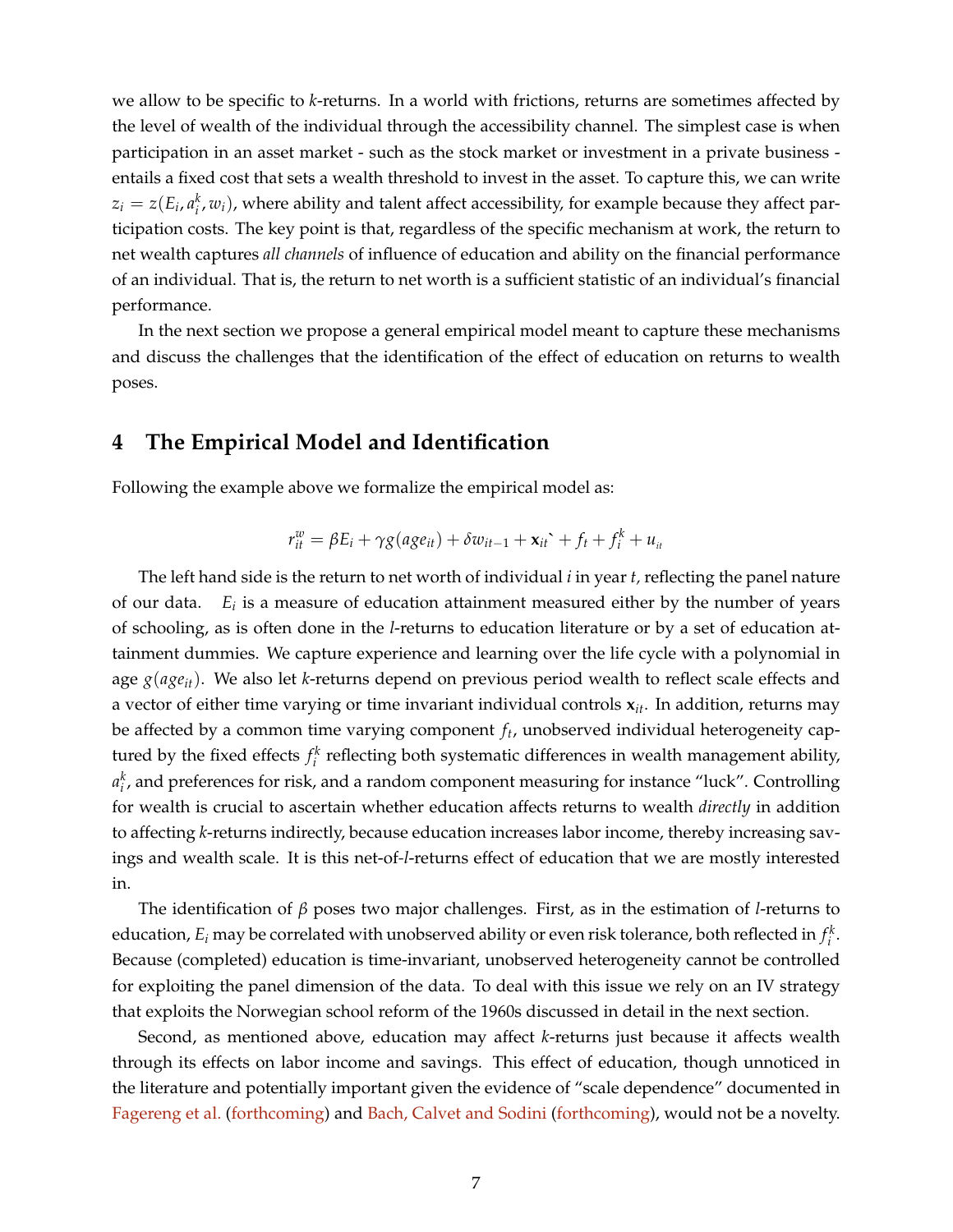It would be a channel through which *l*-returns to education end up affecting *k*-returns. However, all the mechanisms described in Section  $3$  imply that education and/or ability may affect returns holding the scale of wealth constant. Indeed, [Fagereng et al.](#page-32-3) [\(forthcoming\)](#page-32-3) show that there is considerable persistent heterogeneity in returns, which is not due to size dependence. To shut down the size dependence channel, we need a consistent estimate of *δ*. In fact, just controlling for wealth in the above equation is not enough because wealth is likely to be correlated with unobserved ability, a potential source of wealth endogeneity which would produce a biased estimate of *δ*. To deal with this problem we exploit the panel dimension to consistently estimate *δ* and then plug in the estimated coefficient in the *k*-returns regression. Specifically, we take first differences of (1) to eliminate unobserved heterogeneity and estimate

$$
\Delta r_{it}^w = \delta \Delta w_{it-1} + \gamma \Delta g(age_{it}) + \Delta x_{it} + \Delta u_{it}
$$

to retrieve an estimate of  $\hat{\delta}$  and use it to compute "scale adjusted returns  $\tilde{r}_{it}^{\tilde{w}}=r_{it}^w-\hat{\delta}w_{it-1}.$  Then, we estimate

$$
\tilde{r_{it}}^{\tilde{w}} = \beta E_i + \gamma g (age_{it}) + \mathbf{x}_{it} + f_t + f_i^k + u_{it}
$$

where we instrument education using the exogenous variation in the length of studies created by the reform.

#### <span id="page-9-0"></span>**5 The Data**

#### **5.1 Data**

Our analysis is based on several administrative registries maintained by Statistics Norway, which we link through unique identifiers for individuals and households. In this section, we discuss the broad features of these data; [Fagereng et al.](#page-32-3) [\(forthcoming\)](#page-32-3) provide more details. We start by using a rich longitudinal database that covers every Norwegian resident from 1967 to 2015. For each year, it provides relevant demographic information (gender, age, marital status, educational attainment) and geographical identifiers. For the period 1993-2015 we can link this database with several additional administrative registries: tax records containing detailed information about the individual's sources of income from labor and capital and the value of asset holdings and liabilities as well as a housing transaction registry. For the shorter period 2004-2015 we also have access to a shareholder registry with detailed information on listed and unlisted shares owned, as well as balance sheet data for the private businesses owned by the individual. The value of asset holdings and liabilities is measured as of December 31.

The data we assemble have several noteworthy advantages for the purpose of our study. First, our income and wealth data cover all individuals in the population who are subject to income and wealth tax, including people at the very top of the wealth distribution. This allows us to retrieve the data on returns on wealth for all relevant school-reform cohorts who survived up to the 2004-2015 period (the time interval over which we observe returns to wealth, as we discuss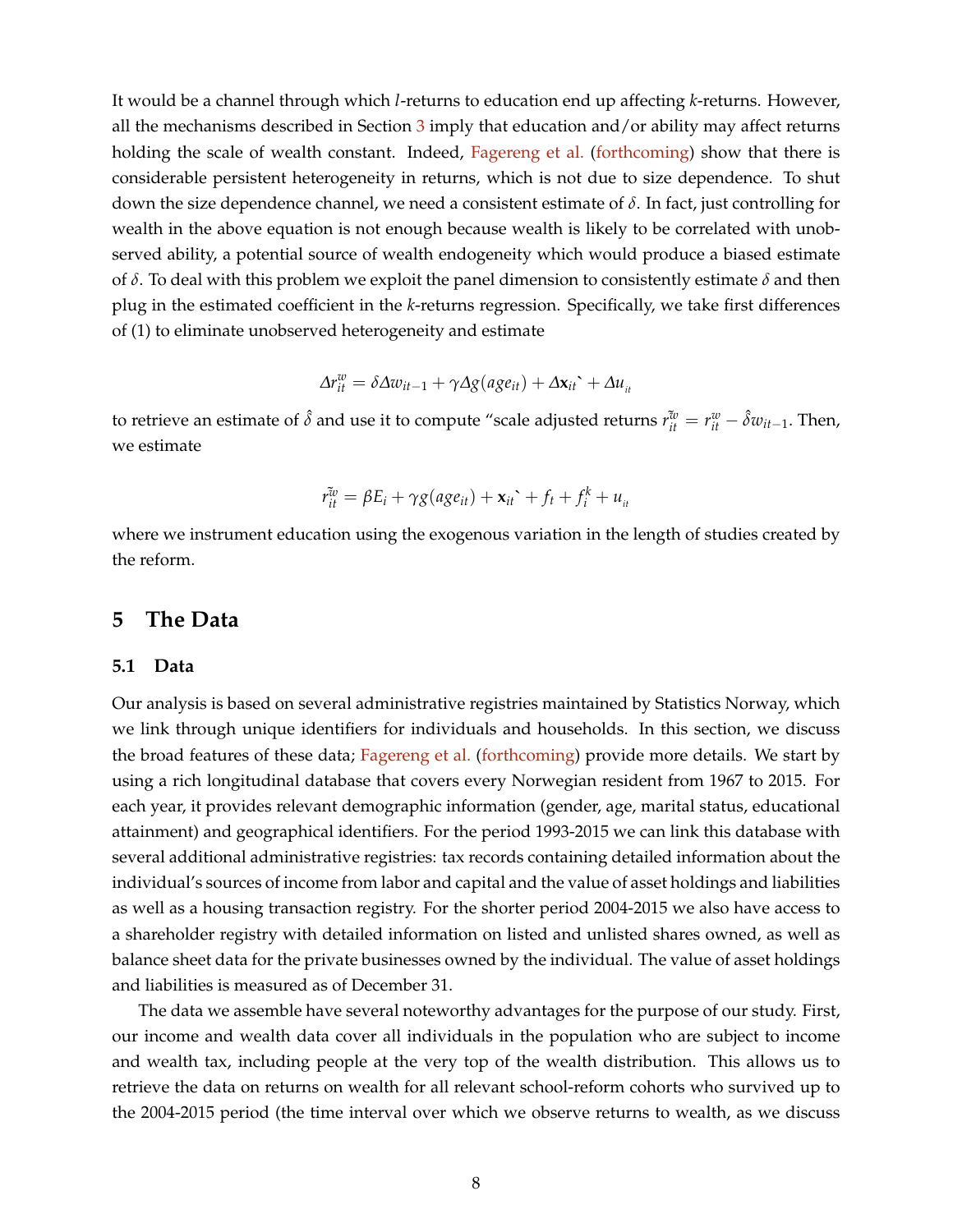below). The availability of population data is also essential for us to be able to focus attention on single adult males and females and still count on a large set of observations. Second, because most components of income and wealth are reported by a third party (e.g., employers, banks, and financial intermediaries) and recorded without any top- or bottom-coding, the data do not suffer from the standard measurement errors that plague household surveys or confidentiality considerations that lead to censorship of asset holdings. Third, the Norwegian data have a long panel dimension, which is crucial to obtain a consistent estimate of scale-adjusted returns and thus be able to identify the *l*-returns-free effect of education on returns to wealth**.** The long individual panel data dimension is also crucial to obtain reliable measures of average return on wealth and measures of individual returns volatility. Because the data cover the whole relevant population, they are free from attrition, except the (unavoidable) one arising from mortality and emigration. Fourth, unique identifiers allow us to match parents with their children which allows us to pin down where the current adult individuals in our sample were located at the time of the reform in the 1960s when they were school age. This is crucial to establish who was treated and who was not by the school reform.

For the purpose of this paper, we use data starting in 2004, as the shareholder registry data is not available for previous years. The shareholder registry is necessary to identify each stock in the portfolio and be able to obtain accrual measures of annual returns on stocks. In most of our analyses, we use wealth data in 2004 as the initial condition, and the period 2005-2015 as our sample period. Following [Fagereng et al.](#page-32-3) [\(forthcoming\)](#page-32-3), we impose some minor sample selection aimed at reducing errors in the computation of returns. First, we drop people with less than USD 500 in financial wealth (about NOK 3000). These are typically observations with highly volatile beginning- and end-of-period reported stocks, which tend to introduce large errors in computed returns. Second, we trim the distribution of returns in each year at the top and bottom 1% and drop observations with trimmed returns. Finally, we focus on the Norwegian population belonging to the cohorts born between 1943 and 1963 which are potentially affected by the school reform, as we discuss below. Hence, our sample will include individuals aged between 41 and 61 in 2004, the first year we compute returns, and between 52 and 72 in our last sample year (2015). The age span over which we compute individual returns comprises the years of the life cycle where individuals have already accumulated substantial assets and make relevant investment decisions; hence if education matters the observed sample is ideal to detect its effects.

Below, we describe how we construct our measures of wealth and wealth returns.

#### **5.2 Wealth aggregates**

We measure individual and household wealth by net worth, the most comprehensive measure of household wealth defined as gross wealth  $w_{it}^g$  net of outstanding debt  $b_{it}$ :

$$
w_{it} = w_{it}^g - b_{it}
$$

To obtain a measure of gross wealth we compute the sum of its two main components - financial wealth  $w_{it}^f$  and non-financial (real wealth)  $w_{it}^r$  . The first is the sum of safe and risky financial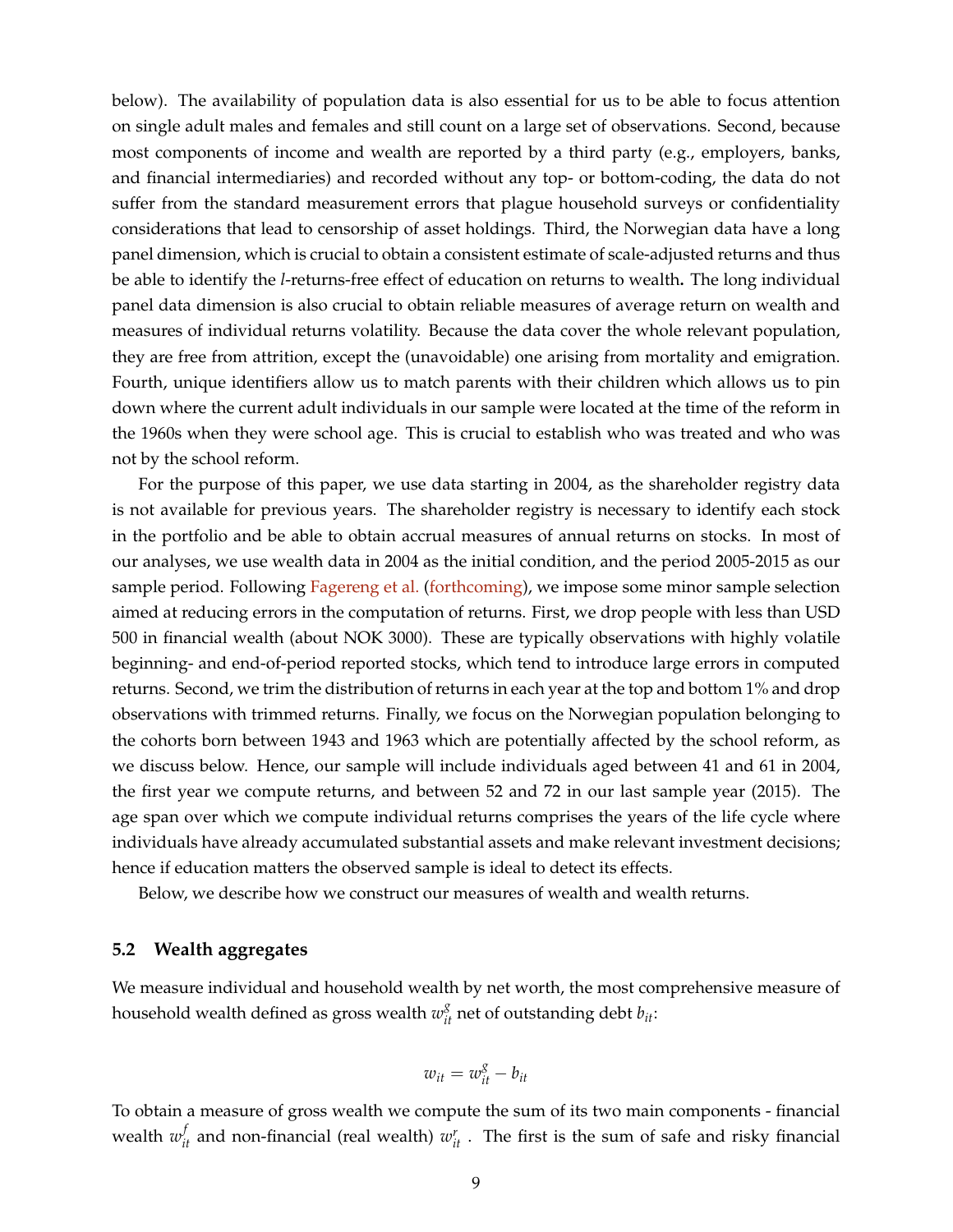assets,<sup>11</sup> the second is the sum of housing and private business wealth. Our data allow us to construct detailed measures of these aggregates. All the components of financial wealth, as well as the value of liabilities, are measured at market value. Private business wealth is obtained as the product of the equity share held in the firm (available from the shareholder registry) and the fiscally-relevant "assessed value" of the firm. The latter is the value reported by the private business to the tax authority to comply with the wealth tax requirements. Every year, private business owners are required by law to fill in a special tax form, detailing the balance sheet of the firm's asset and liability components, most of which are required to be evaluated at market value. The assessed value is the net worth of the firm computed from this form. In principle it corresponds to the "market value" of the company, i.e., what the company would realize if it were to be sold in the market. There are, however, some components of the firm's net worth that are missing, such as the value of intangible capital and residual goodwill. In general, the firm may have an incentive to report an assessed value below the true market value. On the other hand, the tax authority has the opposite incentive and uses control routines designed to identify firms that under-report their value.<sup>12</sup>

The stock of housing includes both the value of the principal residence and of secondary homes. To obtain an estimate of these values, we merge official transaction data from the Norwegian Mapping Authority (Kartverket), the land registry, and the population Census, which allows us to identify ownership of each single dwelling and its precise location. Following tax authority methodology (described in [Fagereng, Holm and Torstensen,](#page-32-7) [2018\)](#page-32-7), we estimate a hedonic model for the price per square meter as a function of house characteristics (number of rooms, etc.), time dummies, location dummies and their interactions. The predicted values are then used to impute housing wealth for each year between 2004 and 2015.

The outstanding level of debt from the tax records is the sum of student debt, consumer debt, and long-term debt (mortgages and personal loans).

#### **5.3 Measuring returns to wealth**

The tax records contain detailed information on all sources of income from capital, which we combine with the data on wealth aggregates to obtain measures of returns to wealth. Our reference measure of return is the return to net worth*,* defined as:

<span id="page-11-0"></span>
$$
r_{it}^{w} = \frac{y_{it}^{f} + y_{it}^{r} - y_{it}^{b}}{w_{it}^{g} + F_{it}^{g}/2}
$$
 (1)

The numerator is the sum of income from financial assets,  $y_{it'}^f$  and from real assets,  $y_{it'}^r$  minus the

<sup>&</sup>lt;sup>11</sup>Safe financial assets are obtained by summing : (a) cash/bank deposits (in domestic or foreign accounts), (b) money market funds, bond mutual funds, and bonds (government and corporate), and (c) outstanding claims and receivables. Risky financial assets are the sum of: (a) the market value of listed stocks held directly, (b) the market value of listed stocks held indirectly through mutual funds, and (c) the value of other (non-deposit) financial assets held abroad.

<sup>&</sup>lt;sup>12</sup>Since private business wealth is an important component of wealth, especially for people at the top of the distribution, we have used also alternative measurements of its value. In particular we have used book to market multipliers for listed companies to obtain an alternative estimate of the value of private business wealth (see [Fagereng et al.](#page-32-3) [\(forth](#page-32-3)[coming\)](#page-32-3) for details). All results using this alternative measure are unaffected.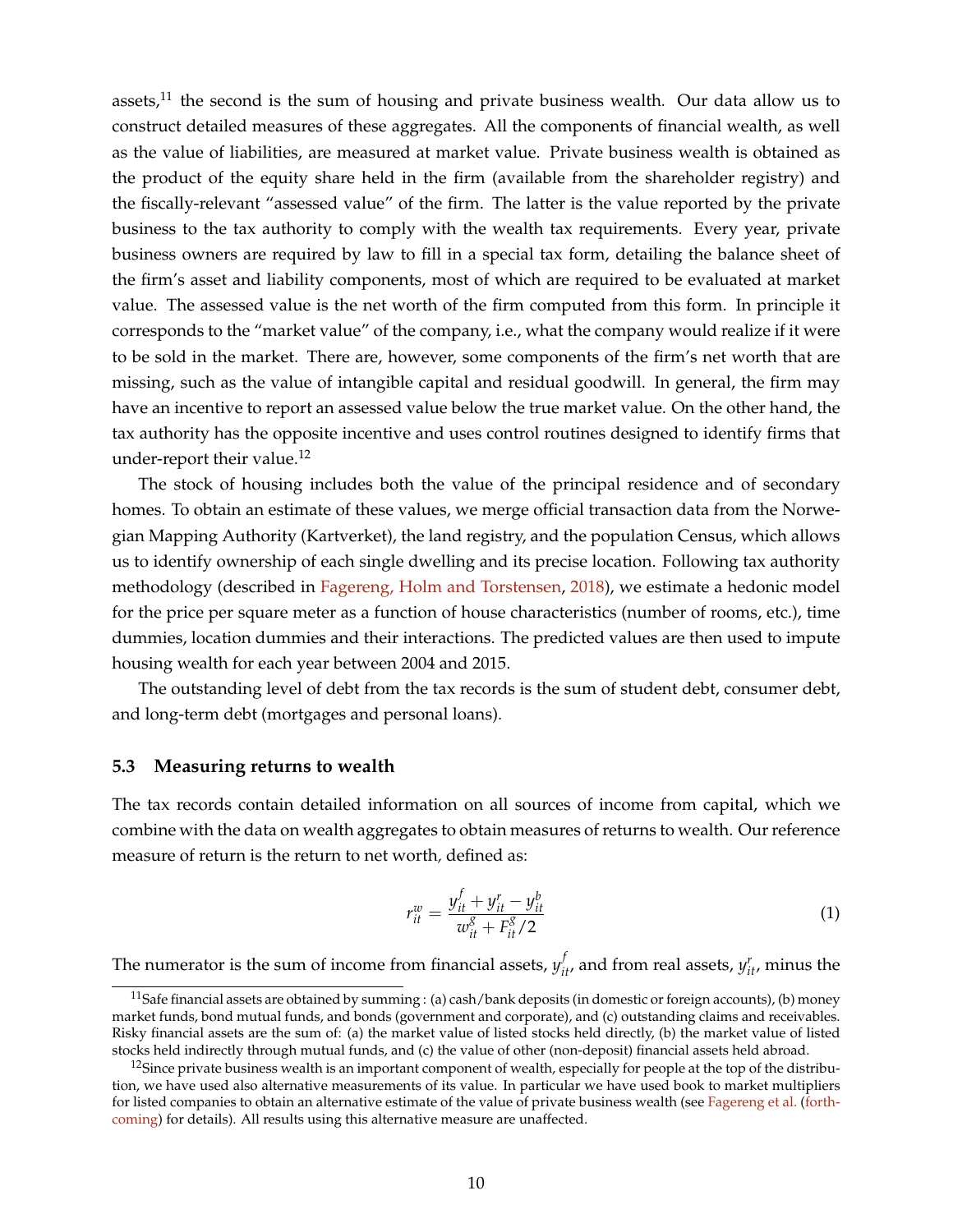cost of debt,  $y_{it}^b$ , all measured as flows accrued in year *t*. The denominator follows [Dietz](#page-32-8) [\(1968\)](#page-32-8), and is defined as  $w_{it}^g + F_{it}^g/2$ , the sum of beginning-of-period stock of gross wealth and net flows of gross wealth during the year (assuming they occur on average in mid-year). The second term on the denominator accounts for the fact that asset yields are generated not only by beginning-ofperiod wealth but also by additions/subtractions of assets during the year.<sup>13</sup>

In equation [\(1\)](#page-11-0) we express the dollar yield on net worth as a share of *gross* wealth (or total assets). The sign of the return depends only on the sign of the yield (and not on that of net worth), thus avoiding assigning positive returns to individuals with negative net worth and debt cost exceeding income from assets, or infinite returns to people with zero net worth and positive net capital income.

The yield from financial wealth is the sum of income earned on all safe assets (interest income on domestic and foreign bank deposits, bond yields, and outstanding claims) as well as<sup>14</sup> yields from mutual funds, from directly held listed shares (the sum of dividends, available from the Shareholder Registry, and accrued capital gains and losses), and from risky assets held abroad. The yield on housing is estimated as:  $y_{it}^h = d_{it}^h + g_{it}^h$ , where  $d_{it}^h$  is the imputed rent net of ownership and maintenance cost and  $g_{it}^h$  the capital gain/loss on housing. We follow [Eika, Mogstad and](#page-32-9) [Vestad](#page-32-9) [\(2017\)](#page-32-9) and assume that the imputed rent is a constant fraction of the house value (which they estimate to be 2.88%); finally, we obtain the capital gain on housing as the change in housing wealth net of housing transactions. The income from private businesses is the sum of distributed dividends, available from the Shareholder Registry, and the individual share of the private business's retained profits, which we interpret as a measure of the capital gains on the value of the private business.<sup>15</sup> Lastly, the cost of debt  $y_{it}^b$  is the sum of interests paid on all outstanding loans. We define measures of returns on components of net worth (real and financial assets and debt) similarly to equation [\(1\)](#page-11-0), by scaling the income corresponding to specific assets with their beginning of period stock plus half of the net annual flows, i.e.

$$
r_{it}^x = \frac{y_{it}^x}{w_{it}^x + F_{it}^x/2}
$$
 (2)

where  $x = (f, r, b)$  stands for "financial", "real" and "debt", respectively, and denotes the component of net worth.

All return measures are net of inflation (using the 2011 CPI) and gross of taxes/subsidies. Because net worth includes all assets and all liabilities, and because we have information on the incomes generated by all its components, the returns to net worth captures all sources of hetero-

<sup>&</sup>lt;sup>13</sup>Without this adjustment estimates of returns would be biased. The bias is most obvious in the case in which beginning-of-period wealth is *"*small" but capital income is "large" due to positive net asset flows occurring during the period. Ignoring the adjustment would clearly overstate the return. The opposite problem occurs when assets are sold during the period. [Fagereng et al.](#page-32-3) [\(forthcoming,](#page-32-3) Online Appendix) describe how to use information on asset stocks at the beginning and end of period, together with information on the income that is capitalized into wealth, to obtain an estimate of  $F_{it}^g$ . We follow their methodology.

<sup>&</sup>lt;sup>14</sup>Since households rarely report receiving interest payments on outstanding claims and receivables, we impute the return using the rate charged by banks on corporate loans.

<sup>&</sup>lt;sup>15</sup>In the absence of information on private firms' market prices and assuming corporate tax neutrality, retained profits can be interpreted as an estimate of the private business's capital gains or losses (**s**ee [Fagereng et al.](#page-32-3) [\(forthcoming\)](#page-32-3) who also show that corporate tax neutrality holds in Norway during our sample period).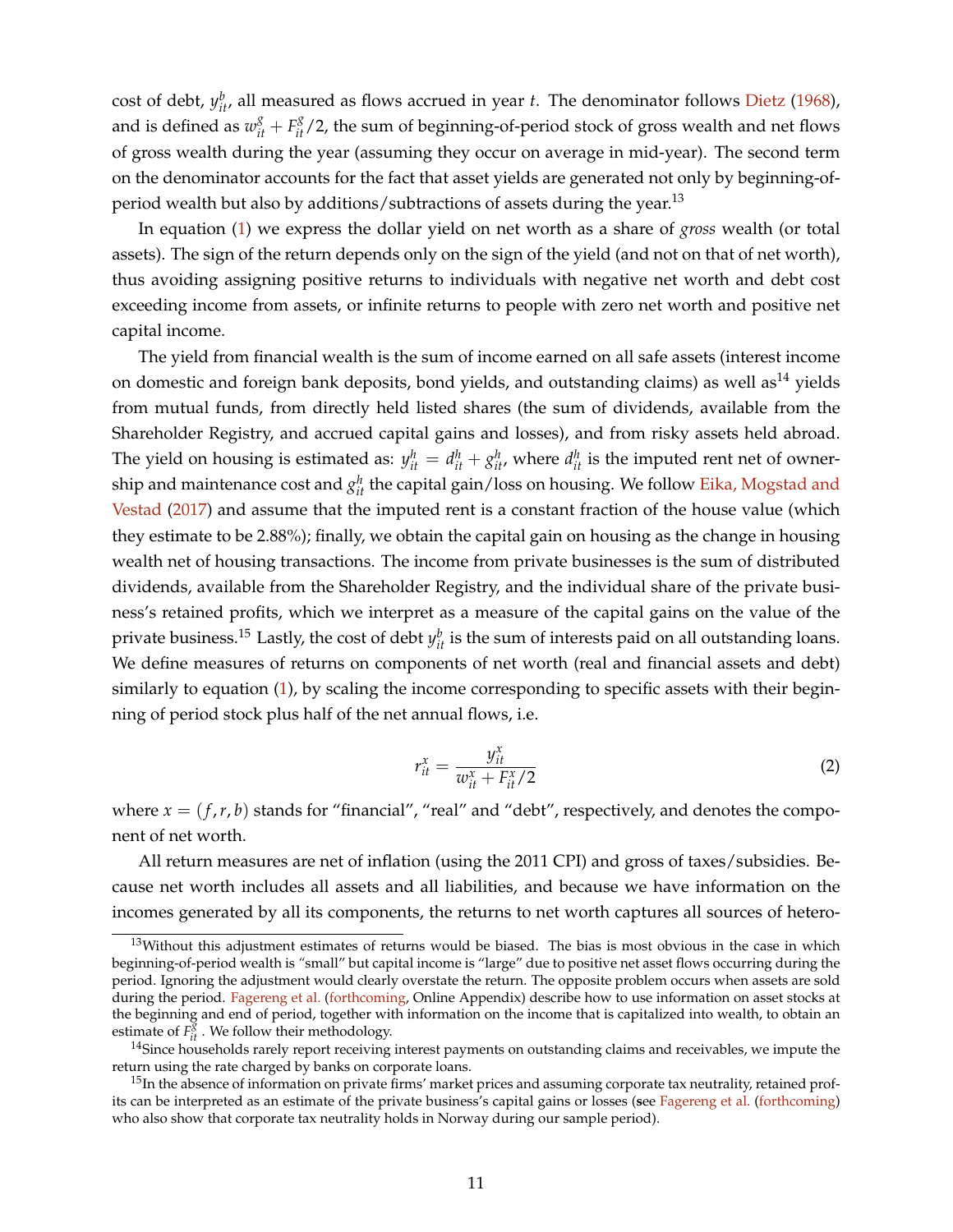<span id="page-13-1"></span>

|                                                                                      | Non-treated                                  |                                                 |                                                                                           |                                                               | <b>Treated</b>                               |                                                 |                                                                                        |                                                               |
|--------------------------------------------------------------------------------------|----------------------------------------------|-------------------------------------------------|-------------------------------------------------------------------------------------------|---------------------------------------------------------------|----------------------------------------------|-------------------------------------------------|----------------------------------------------------------------------------------------|---------------------------------------------------------------|
|                                                                                      | Mean                                         | SD                                              | Median                                                                                    | N                                                             | Mean                                         | <b>SD</b>                                       | Median                                                                                 | N                                                             |
| A. Demographic variables:                                                            |                                              |                                                 |                                                                                           |                                                               |                                              |                                                 |                                                                                        |                                                               |
| Age<br>Male                                                                          | 61.55                                        | 4.81                                            | 62                                                                                        | 817,380                                                       | 51.94                                        | 5.10                                            | 52                                                                                     | 975,348                                                       |
|                                                                                      | 0.41                                         | 0.49                                            | $\boldsymbol{0}$                                                                          | 817,380                                                       | 0.46                                         | 0.50                                            | $\theta$                                                                               | 975,348                                                       |
| <b>Family Size</b>                                                                   | 1.20                                         | 0.48                                            | 1                                                                                         | 817,380                                                       | 1.48                                         | 0.76                                            | 1                                                                                      | 975,348                                                       |
| Less than High School                                                                | 0.32<br>0.40                                 | 0.48<br>0.49                                    | $\theta$<br>$\overline{0}$                                                                | 817,380                                                       | 0.23<br>0.42                                 | 0.42<br>0.49                                    | 0<br>$\theta$                                                                          | 975,348                                                       |
| High School<br>College                                                               | 0.28                                         | 0.45                                            | $\theta$                                                                                  | 817,380<br>817,380                                            | 0.34                                         | 0.47                                            | 0                                                                                      | 975,348<br>975,348                                            |
| Years of education                                                                   | 11.79                                        | 3.20                                            | 12                                                                                        | 817,380                                                       | 12.50                                        | 2.89                                            | 12                                                                                     | 975,348                                                       |
|                                                                                      |                                              |                                                 |                                                                                           |                                                               |                                              |                                                 |                                                                                        |                                                               |
| <b>B.</b> Assets and Liabilities:                                                    |                                              |                                                 |                                                                                           |                                                               |                                              |                                                 |                                                                                        |                                                               |
| Financial wealth                                                                     | 89,967                                       | 232.273                                         | 34,873                                                                                    | 817,380                                                       | 72.081                                       | 267,750                                         | 23,183                                                                                 | 975,348                                                       |
| Risky assets                                                                         | 41,195                                       | 555,784                                         | 0                                                                                         | 817,380                                                       | 53,399                                       | 1.900.000                                       | 0                                                                                      | 975,348                                                       |
| Private equity                                                                       | 23,419                                       | 496,227                                         | $\Omega$                                                                                  | 817,380                                                       | 36,874                                       | 1,790,000                                       | $\Omega$                                                                               | 975,348                                                       |
| Housing wealth                                                                       | 662,813                                      | 813,332                                         | 516,520                                                                                   | 817,380                                                       | 625,631                                      | 652,612                                         | 497,595                                                                                | 975,348                                                       |
| Gross wealth                                                                         | 776,199                                      | 1,080,000                                       | 594,241                                                                                   | 817,380                                                       | 734,587                                      | 2,080,000                                       | 558,667                                                                                | 975,348                                                       |
| Debt                                                                                 | 77,715                                       | 151,926                                         | 35,448                                                                                    | 817,380                                                       | 116,836                                      | 478,832                                         | 73,559                                                                                 | 975,348                                                       |
| Net worth                                                                            | 698,352                                      | 1,050,000                                       | 524,219                                                                                   | 817,380                                                       | 616,713                                      | 1,920,000                                       | 445,303                                                                                | 975,348                                                       |
|                                                                                      |                                              |                                                 |                                                                                           |                                                               |                                              |                                                 |                                                                                        |                                                               |
| C. Returns on wealth:                                                                |                                              |                                                 |                                                                                           |                                                               |                                              |                                                 |                                                                                        |                                                               |
| Financial wealth                                                                     | 0.99                                         | 5.13                                            | 1                                                                                         | 737.813                                                       | 0.91                                         | 5.22                                            | 1                                                                                      | 877,902                                                       |
| Deposits                                                                             | 0.58                                         | 1.28                                            | $\boldsymbol{0}$                                                                          | 688,150                                                       | 0.48                                         | 1.31                                            | 0                                                                                      | 810,148                                                       |
| Risky assets                                                                         | 4.68<br>5.78                                 | 23.39<br>25.49                                  | 7<br>9                                                                                    | 271,120                                                       | 4.58<br>5.78                                 | 22.53<br>24.75                                  | 6<br>8                                                                                 | 334,977                                                       |
| Listed shares<br>Stock funds                                                         | 5.42                                         | 22.12                                           | 9                                                                                         | 268,042<br>237,290                                            | 5.49                                         | 21.77                                           | 9                                                                                      | 330,551<br>298,652                                            |
|                                                                                      |                                              |                                                 |                                                                                           |                                                               |                                              |                                                 |                                                                                        |                                                               |
|                                                                                      |                                              |                                                 |                                                                                           |                                                               |                                              |                                                 |                                                                                        |                                                               |
|                                                                                      |                                              |                                                 |                                                                                           |                                                               |                                              |                                                 |                                                                                        |                                                               |
|                                                                                      |                                              |                                                 |                                                                                           |                                                               |                                              |                                                 |                                                                                        |                                                               |
|                                                                                      |                                              |                                                 |                                                                                           |                                                               |                                              |                                                 |                                                                                        |                                                               |
|                                                                                      |                                              |                                                 |                                                                                           |                                                               |                                              |                                                 | 7                                                                                      |                                                               |
| Net worth                                                                            | 3.18                                         | 10.90                                           | $\overline{2}$                                                                            | 741,299                                                       | 3.01                                         | 11.10                                           | 1                                                                                      | 881,937                                                       |
| Housing<br>Private equity<br>Gross wealth<br>Debt<br>Long-term debt<br>Consumer debt | 3.75<br>6.70<br>3.56<br>2.12<br>2.01<br>8.59 | 11.13<br>20.21<br>10.03<br>2.15<br>2.05<br>9.12 | $\overline{c}$<br>$\mathbf{1}$<br>$\overline{c}$<br>$\overline{c}$<br>$\overline{2}$<br>7 | 663,184<br>54,066<br>734,946<br>578,365<br>580,961<br>124,681 | 3.68<br>9.27<br>3.58<br>2.26<br>2.16<br>8.61 | 10.97<br>22.35<br>10.06<br>1.97<br>1.88<br>8.80 | $\overline{2}$<br>$\overline{2}$<br>$\overline{c}$<br>$\overline{2}$<br>$\overline{2}$ | 777,040<br>65,070<br>876,297<br>716,945<br>747,100<br>191,463 |

Table 1: Summary statistics

*Notes:* The Table shows summary statistics for the estimation sample. This includes all Norwegian male and female cohorts born between 1943 and 1963 that where potentially exposed to the school reforms, that are single as of 2005 and remain such over the whole 2005-2015 period over which we measure returns to wealth. Data refer to the balance 2005-2015 panel. Panel *A* reports summary statistic on demographics; Panel *B* on stocks of sets and liabilities, Panel *C* on returns on net worth and its components. "Treated" are individuals that were affected by the reform; "Non-Treated" those who were not.

geneity in returns to wealth across individuals. This reflects all potential channels through which education and ability may affect individual wealth management performance.

Table [1](#page-13-1) shows summary statistics of the demographic variables (Panel *A*), net worth and its components (Panel *B*) and measures of returns on net worth and several wealth aggregates (Panel *C*). Statistics are reported for our estimation sample of single individuals who are either treated or non-treated by the school reform, and that are present in all years between 2005 and 2015. Returns to net worth average around 3% but are very heterogeneous with a standard deviation around  $11\%$ .

## <span id="page-13-0"></span>**6 The Norwegian reform and the instrument**

#### **The reform**

Our instrument relies on a compulsory school reform legislated in 1959 by the Norwegian Parliament. The reform mandated an increase in the minimum length of studies raising it from 7 to 9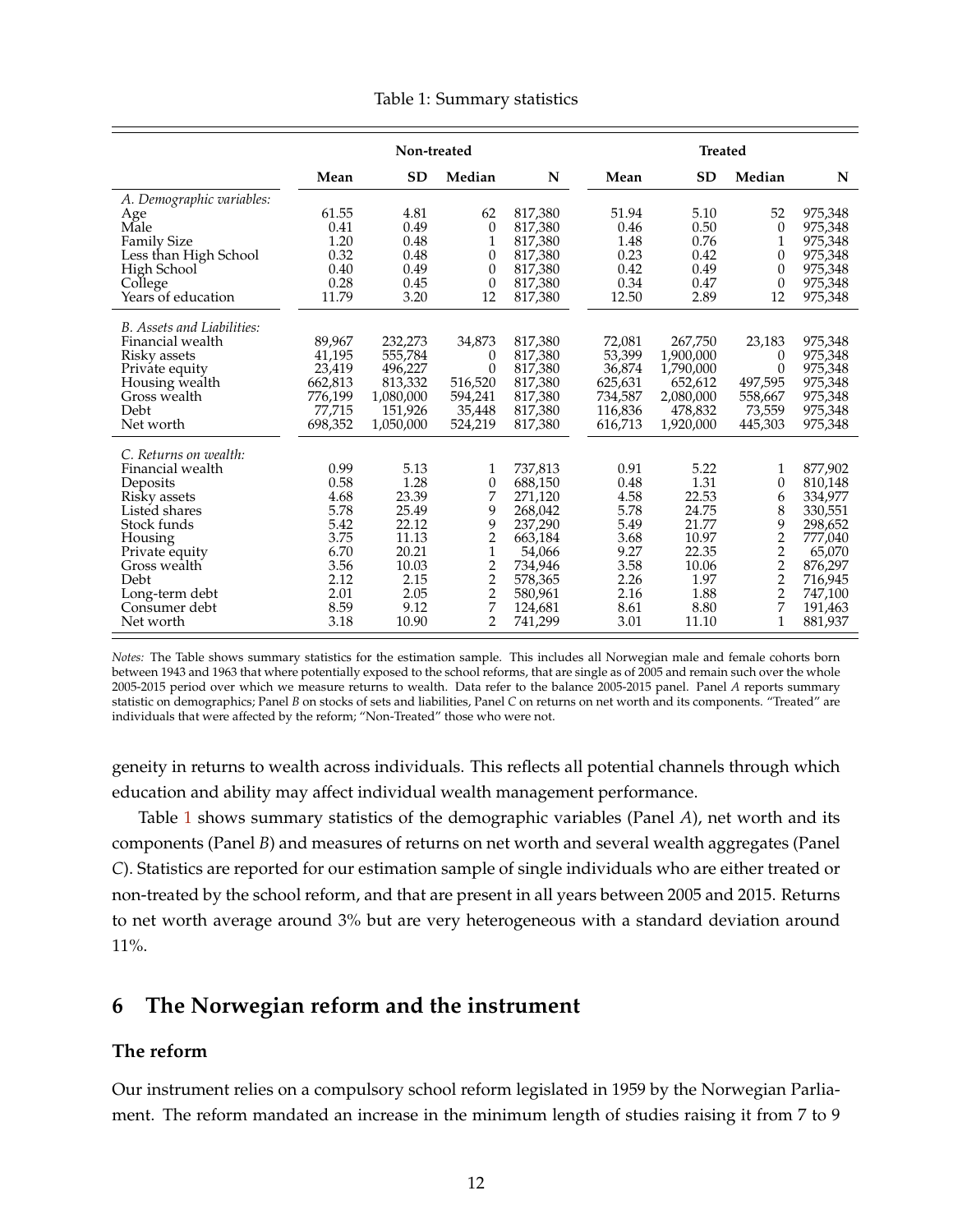<span id="page-14-0"></span>

Figure 1: Number of municipalities with compulsory 9-year education by year

*Notes:* The figure shows the number of municipalities that has implemented the compulsory 9-year education by year.

years. [Black, Devereux and Salvanes](#page-31-7) [\(2005\)](#page-31-7) provide a detailed description of the reform and we refer to them to summarize its salient features. The reform was implemented at the municipality level - the highest decentralization level of administrative power in Norway. To ease municipalities' job, the law mandated that all municipalities must have implemented the reform by 1973. Implementation took place in a staggered way, implying that for over 10 years, schools in some Norwegian municipalities were run according to the pre-reform rules while the schools in other municipalities followed the new rules. Hence, members of the same cohort of Norwegians were either affected or unaffected by the reform, depending on their municipality of residence at the time they were of school age.

The first cohort that *could* have been exposed to the reform was the one born in 1946. This cohort started school in 1953, and some members either (*i*) finished the pre-reform compulsory school in 1960 if they lived in a municipality that by 1959 had not adopted the reform; or (*ii*) went to primary school from 1953 to 1959 and then followed two extra years of schooling if they lived in a early-adopter municipality. The last cohort that could have gone through the old system was the cohort born in 1958, who started school in 1965 and finished compulsory school in 1972.<sup>16</sup>

The implementation of the reform was financed by the government based on a plan presented by the municipality. A committee set by the Ministry of Education was in charge of verifying the acceptability of the plan and proposing its approval. The reform concerned 732 municipalities

<sup>&</sup>lt;sup>16</sup>Besides raising compulsory schooling the reform standardized the curriculum with the goal of improving average school quality. It then follows that, in so far the reform also increased school quality, our estimates will reflect both the increase in the number of years of education and the improvement in the quality .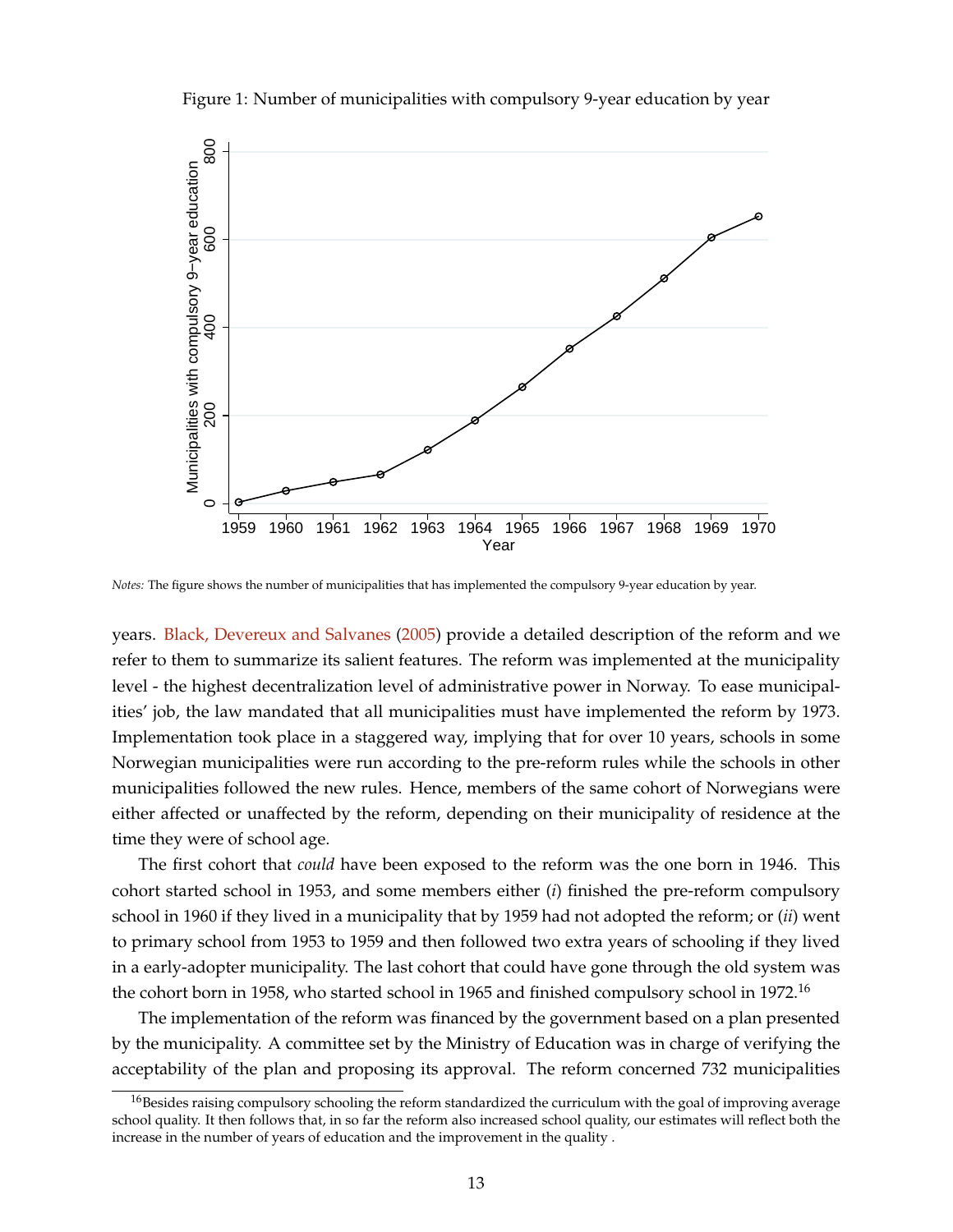|      |          |             | Non-treated   |                       |                |               | <b>Treated</b>        |  |  |  |
|------|----------|-------------|---------------|-----------------------|----------------|---------------|-----------------------|--|--|--|
| Year | Observe. | Non-treated | $\frac{0}{0}$ | Years of<br>education | <b>Treated</b> | $\frac{0}{0}$ | Years of<br>education |  |  |  |
| 1943 | 24,108   | 24,108      | 100.00        | 11.59                 | $\theta$       | 0.00          |                       |  |  |  |
| 1944 | 27,568   | 27,568      | 100.00        | 11.72                 | $\theta$       | 0.00          |                       |  |  |  |
| 1945 | 29,025   | 29,025      | 100.00        | 11.74                 | $\theta$       | 0.00          |                       |  |  |  |
| 1946 | 33,213   | 33,061      | 99.54         | 11.79                 | 152            | 0.46          | 11.61                 |  |  |  |
| 1947 | 32,049   | 30,219      | 94.29         | 11.86                 | 1,830          | 5.71          | 12.29                 |  |  |  |
| 1948 | 31,602   | 27,893      | 88.26         | 11.92                 | 3,709          | 11.74         | 12.31                 |  |  |  |
| 1949 | 30,761   | 26,516      | 86.20         | 12.04                 | 4,245          | 13.80         | 12.42                 |  |  |  |
| 1950 | 30,650   | 24,731      | 80.69         | 12.10                 | 5,919          | 19.31         | 12.46                 |  |  |  |
| 1951 | 30,108   | 21,533      | 71.52         | 12.26                 | 8,575          | 28.48         | 12.61                 |  |  |  |
| 1952 | 31,786   | 18,784      | 59.10         | 12.36                 | 13,002         | 40.90         | 12.56                 |  |  |  |
| 1953 | 32,165   | 15,003      | 46.64         | 12.47                 | 17,162         | 53.36         | 12.69                 |  |  |  |
| 1954 | 32,047   | 9,408       | 29.36         | 12.36                 | 22,639         | 70.64         | 12.71                 |  |  |  |
| 1955 | 32,830   | 5,980       | 18.22         | 12.49                 | 26,850         | 81.78         | 12.77                 |  |  |  |
| 1956 | 33,398   | 2,679       | 8.02          | 12.38                 | 30,719         | 91.98         | 12.74                 |  |  |  |
| 1957 | 33,148   | 460         | 1.39          | 12.13                 | 32,688         | 98.61         | 12.78                 |  |  |  |
| 1958 | 33,012   | 73          | 0.22          | 12.31                 | 32,939         | 99.78         | 12.72                 |  |  |  |
| 1959 | 33,116   | 66          | 0.20          | 11.58                 | 33,050         | 99.80         | 12.61                 |  |  |  |
| 1960 | 32,763   | 71          | 0.22          | 11.92                 | 32,692         | 99.78         | 12.65                 |  |  |  |
| 1961 | 33,463   | 81          | 0.24          | 12.79                 | 33,382         | 99.76         | 12.77                 |  |  |  |
| 1962 | 33,398   | 11          | 0.03          | 14.09                 | 33,381         | 99.97         | 12.83                 |  |  |  |
| 1963 | 34,163   | $\theta$    | 0.00          |                       | 34,163         | 100.00        | 12.88                 |  |  |  |

<span id="page-15-0"></span>Table 2: Number of treated and non-treated individuals in each reform cohort

*Notes:* The Table shows the distribution of the number of individual in our sample belonging to each reform cohorts (identified by year of birth). "Treated" are individual that were affected by the reform; "Non-Treated" those who were not.

existing in 1960. We are able to identify 655 of them from official administrative records. Figure [1](#page-14-0) shows the number of municipalities that has implemented compulsory 9-year education for each year; by 1966 half of the municipalities has adopted; and by the end of 1972, the reform spread over all municipalities.

We stick to the reform dates listed in [Ness](#page-33-16) [\(1971\)](#page-33-16). Other authors expand the set of municipalities, by either using additional sources (e.g. [Bhuller, Mogstad and Salvanes,](#page-31-6) [2017\)](#page-31-6) or identifying the reform date from changes in the share of individuals in a municipality with less than 9 years of schooling [\(Brinch and Galloway,](#page-32-10) [2012\)](#page-32-10). While we use the directly observed reform dates in our main specifications, we show in the Appendix B that the alternative approaches mostly agree on the treatment years (see Figure  $B.1$ ). We also show that our main results are robust to alternative defintions of the reform instrument (Table [B.1](#page-40-0) in Appendix [B.](#page-38-0)

#### **Properties of the instrument**

Table [2](#page-15-0) shows the distribution of the number of individuals in our sample belonging to the various reform cohorts, distinguishing, among these, between those affected (treated) and those not affected (non-treated) by the reform. The number of treated trends upward as we move towards the younger cohorts, while that of the non-treated shows an opposite pattern. Our identifica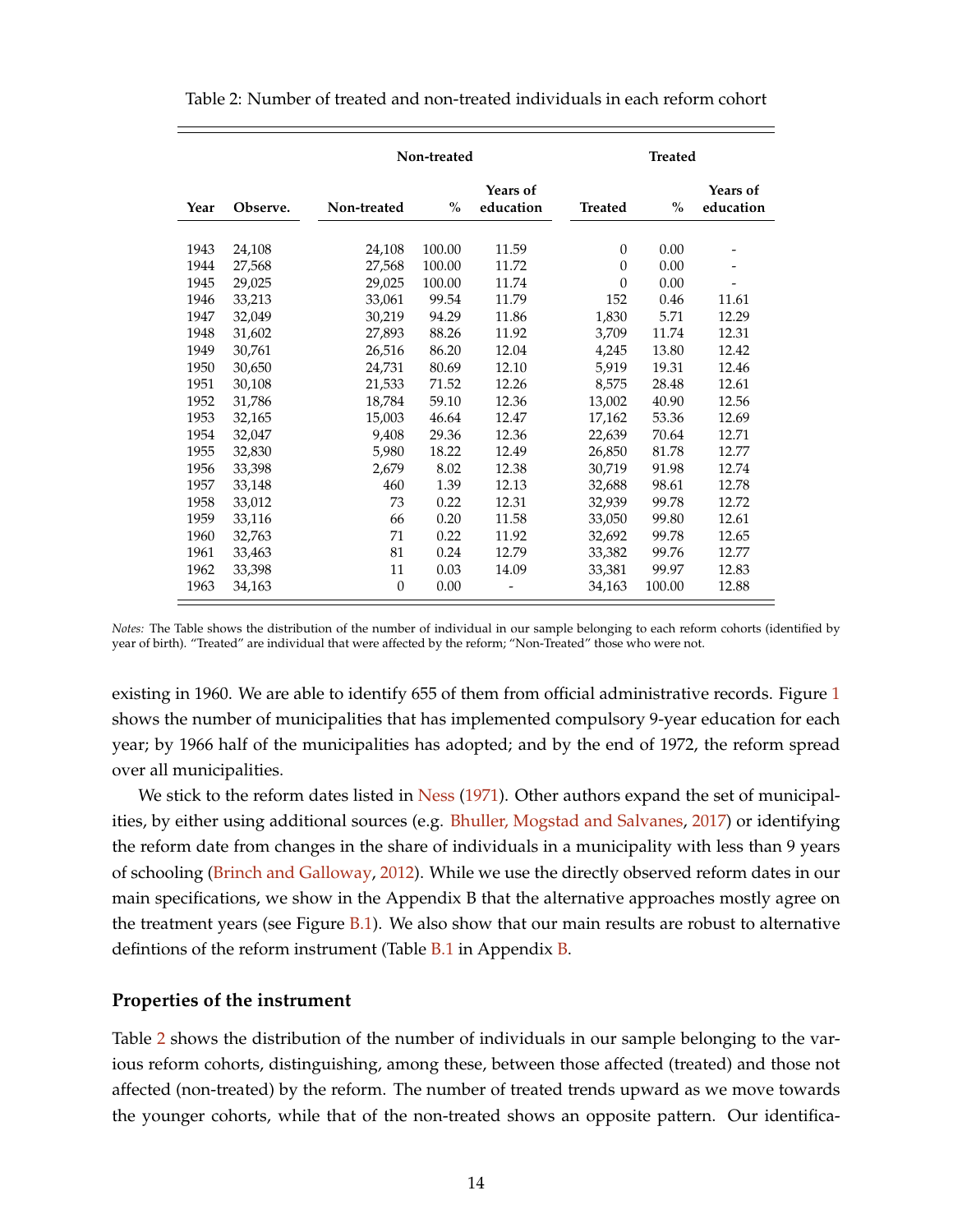<span id="page-16-0"></span>tion will come from variation within a cohort between children living in municipalities that had already adopted the reform at the time they finished their seventh grade, and those living in municipalities that had not yet complied with the new legislation.

#### Figure 2: Balancing plots



*Notes:* The figures show the standardized coefficients from a regression of a dummy that is 1 if the municipality implemented the reform in the year and zero otherwise on municipality characteristics for each year in the sample.

[Black, Devereux and Salvanes](#page-31-7) [\(2005\)](#page-31-7) show that there is very little predictability in the timing of adoption of the reform on the basis of municipality characteristics; that is, the timing of the reform appears to be fairly random. We achieve the same conclusion in our sample as can be seen by the balancing plots shown in Figure [2](#page-16-0) where we test whether a set of municipality characteristics at the time of the reform (population size, share of married residents, male-female ratio, labor force participation, share of registered church members, share of citizen with less than high school, high school and college) predict adoption time. For each characteristic, we run a regression of a dummy equal to 1 if a municipality adopts the reform in a given year and zero otherwise, and regress it on the characteristic interacted with a full set of year dummies covering the reform years. The balancing plots show the 95% confidence intervals of the coefficients of these interaction terms. With very few exceptions, there is little or no predictability in the time of the reforms based on these observables. In addition to these variables, [Black, Devereux and Salvanes](#page-31-7) [\(2005\)](#page-31-7) show that there is no systematic relationship between the timing of implementation and the teenage birth rate, parent average earnings, education levels, average age, urban/rural status, industry or labor force composition, municipality unemployment rates in 1960, and the share of individuals who were members of the Labour Party (the most pro-reform and largest political party). To account for predictability of the timing of the reform by unobservables, we will control for municipality fixed effects in all regressions.

We complete this section by showing that the reform not only raised the years of compulsory school among those who otherwise would have stopped at 7 without the new regime, but also shifted the whole distribution of education attainment. Figure [3](#page-17-0) compares the distribution of the years of schooling for the treated and non-treated cohorts, pooling all reform cohorts together. It shows that while there is a marked upward shift in the probability mass at 9 years of education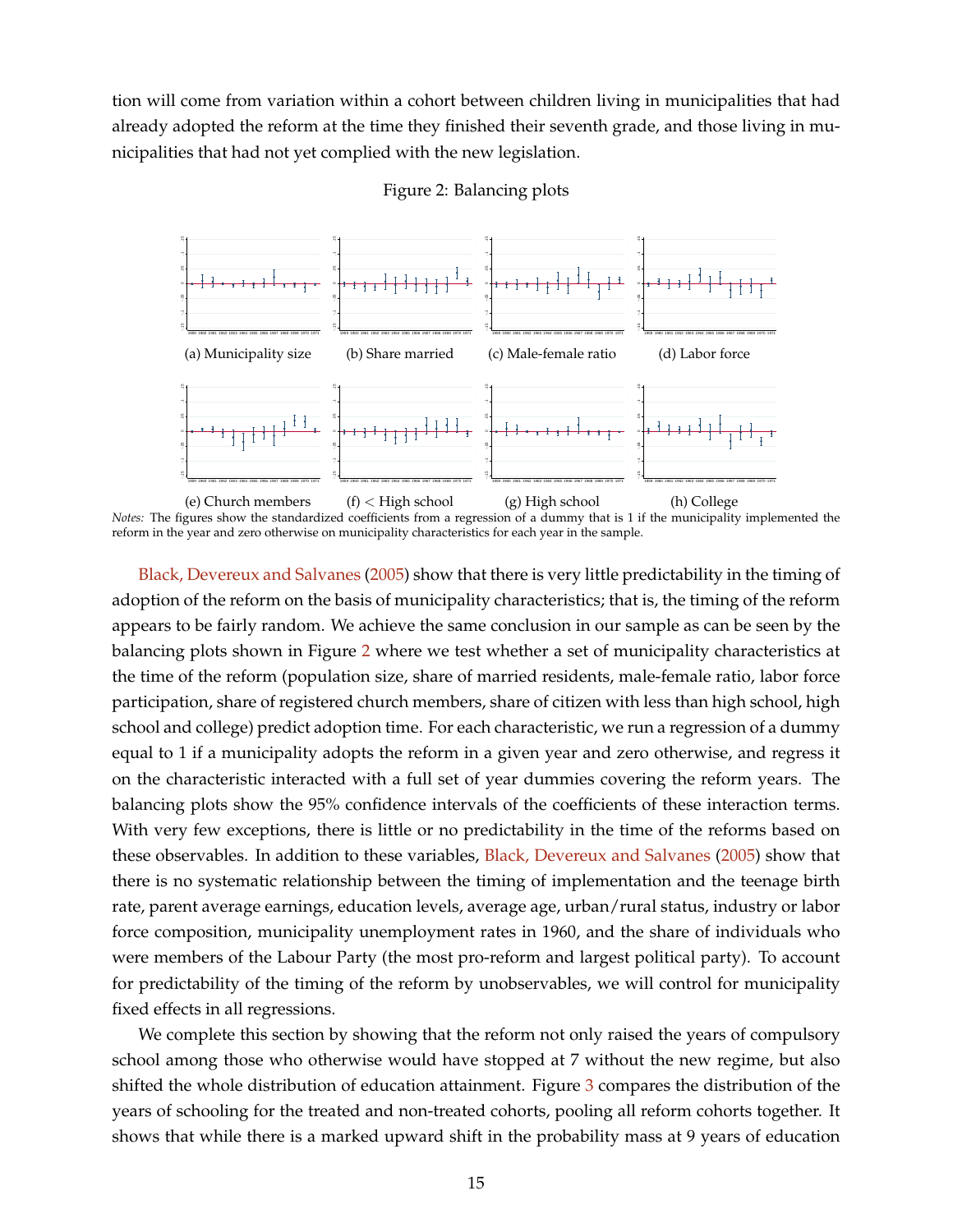<span id="page-17-0"></span>

Figure 3: Distribution of years of schooling for treated and non-treated individuals

*Notes:* The figure shows the distribution of the number of years of education for the pooled "Treated" and "Non-Treated" cohorts reform. "Treated" are individual that were affected by the reform; "Non-Treated" those who were not.

among the treated, the whole distribution is shifted to the right. For instance, the share of individuals with 16 or more years of education is 25.8% among the non-treated cohorts and increases to 30.5% in the treated sample. This suggests that the reform has encouraged those treated to undertake investment in education beyond what they would have done otherwise. Figure [B.2](#page-40-1) in the Appendix shows that this is true for all reform cohorts. [Aakvik, Salvanes and Vaage](#page-31-5) [\(2010\)](#page-31-5) provide evidence that the shift is causally determined by the reform.

|              | Years of education |         |           |  |  |  |
|--------------|--------------------|---------|-----------|--|--|--|
|              | (1)                | (2)     | (3)       |  |  |  |
|              | Male               | Female  | Pooled    |  |  |  |
| Treatment    | 0.229              | 0.227   | 0.224     |  |  |  |
|              | (0.049)            | (0.043) | (0.032)   |  |  |  |
| Observations | 705,581            | 908.018 | 1,613,599 |  |  |  |

<span id="page-17-1"></span>Table 3: The effect of the reform on the number of years of schooling

*Notes:* The table shows regressions of the effect of the reform treatment on the number of years of schooling in the sample of male and female reform cohorts and in the pooled sample. Treatment is a dummy=1 if the individuals was affected by the reform; zero otherwise. All regressions include time fixed effects, a full set of municipality dummies for where parents where located in 1960, a fourth-order polynomial in age, and individual cohort dummies. Robust standard errors are clustered at the individual level and reported in brackets.

To get a sense of the power of the treatment, Table [3](#page-17-1) shows regressions of years of education on a treatment dummy equal to 1 if an individual belongs to a cohort affected by the reform. Regressions are reported separately for males, females, and for the pooled sample. All regressions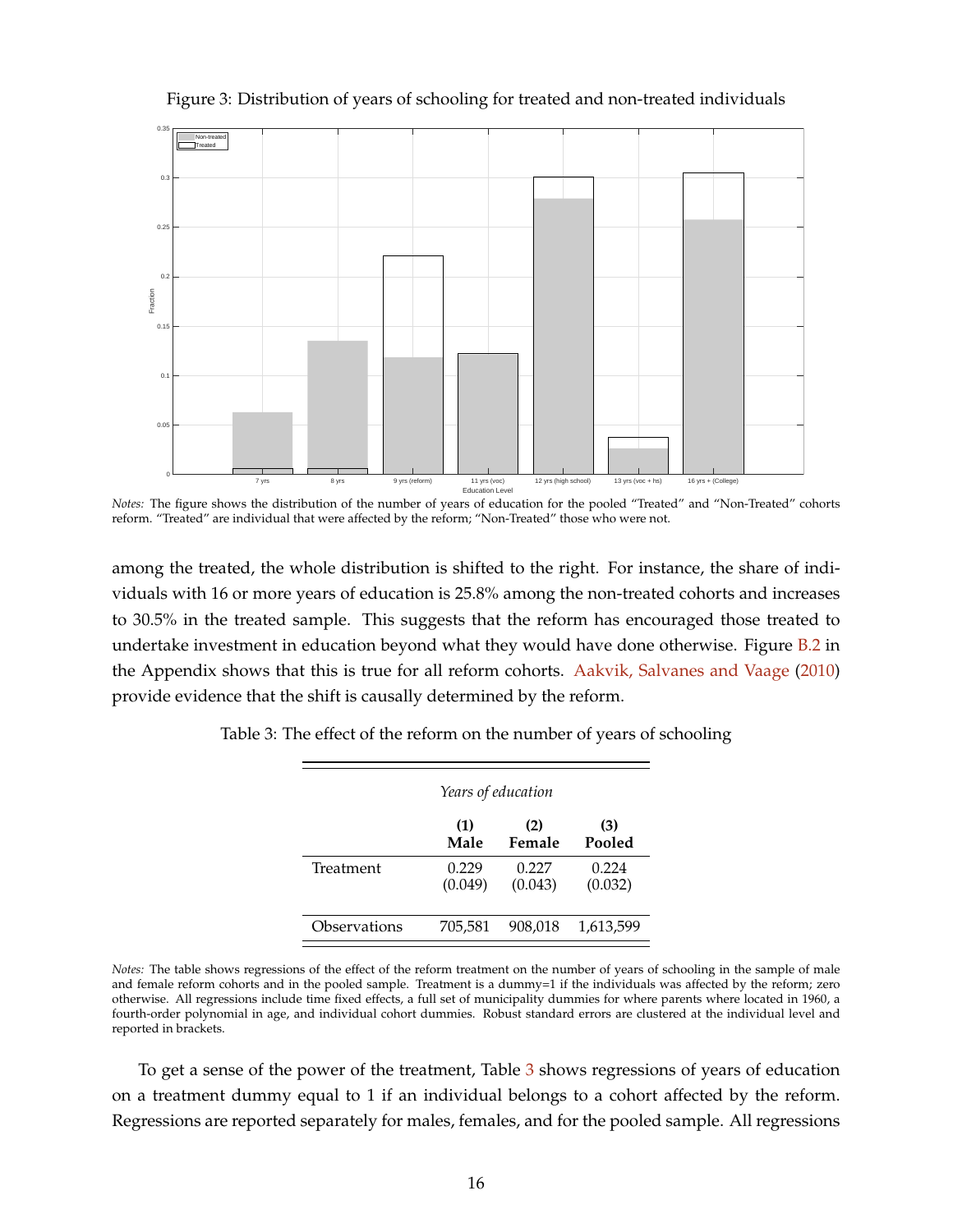<span id="page-18-0"></span>

| A. Full sample:    |                   |                  |                   |                  |                   |                  |
|--------------------|-------------------|------------------|-------------------|------------------|-------------------|------------------|
|                    |                   | Male             |                   | Female           |                   | Pooled           |
|                    | (1)<br><b>OLS</b> | (2)<br>IV        | (3)<br><b>OLS</b> | (4)<br>IV        | (5)<br><b>OLS</b> | (6)<br>IV        |
| Years of education | 0.052<br>(0.000)  | 0.043<br>(0.012) | 0074<br>(0.000)   | 0.024<br>(0.011) | 0.063<br>(0.000)  | 0.028<br>(0.009) |
| First F-test       |                   | 150.39           |                   | 271.22           |                   | 398.76           |
| Observations       | 24,212,041        | 22,104,057       | 21,079,796        | 19,252,464       | 45,291,837        | 41,356,521       |
| B. Twins sample:   | (1)               | (2)              | (3)               | (4)              | (5)               | (6)              |
|                    | <b>OLS</b>        | <b>Twins FE</b>  | <b>OLS</b>        | <b>Twins FE</b>  | <b>OLS</b>        | <b>Twins FE</b>  |
| Years of education | 0.029<br>(0.002)  | 0.022<br>(0.002) | 0.054<br>(0.002)  | 0.042<br>(0.003) | 0.040<br>(0.001)  | 0.030<br>(0.002) |
| Observations       | 320,706           | 320,706          | 268,591           | 268,591          | 589,297           | 589,207          |

Table 4: The effects of education on *l*-returns

*Notes:* The table shows regressions of the male log earnings on years of education (first and last column) and on the reform treatment (second column) in the sample of male adults belonging to the reform cohorts. Treatment is a dummy=1 if the individual was affected by the reform; zero otherwise. The IV regression uses as instrument the treatment dummy. All regressions in Panel A include time fixed effects, a full set of municipality dummies for where parents where located in 1960, a fourth-order polynomial in age, and individual cohort dummies. All regressions in Panel B include time fixed effects and a fourth-order polynomial in age. Robust standard errors are clustered at the individual level and reported in brackets.

include controls for municipality and cohort dummies. In all estimates the treatment dummy is highly statistically significant (p-values < 0.1% in all samples). The treatment increases the average years of schooling by about 0.22 of a year in the pooled sample with a similar impact in the males and females samples.<sup>17</sup> Overall, this suggests that the IV regressions that we will run will not suffer from a weak instrument problem and that there is gain in power when pooling the females and males sample together.

## **6.1 The causal effect of education on** *l***-returns**

Before showing the estimates of education on *k*-returns, we discuss OLS and IV estimates of the effect of education on *l*-returns. Panel A in Table [4](#page-18-0) shows results of estimates of log earnings for the population belonging to the cohorts born in any year between 1943 and 1963 on years of education and a set of local controls for years, municipalities, and cohorts. We restrict the sample to working age male and female adults (18-62 years). In the OLS regressions, log earnings are positively correlated with education with an estimated return of 4.3% per each additional year of schooling when pooling males and females, and is somewhat higher for females. When we run IV regressions the estimated return is around 3% per year of education, a somewhat lower estimate than the OLS in the pooled sample. In the males sample it is higher at around 4% - close to the 5%

 $17$ This is the same effect estimated by [Bhuller, Mogstad and Salvanes](#page-31-6) [\(2017\)](#page-31-6).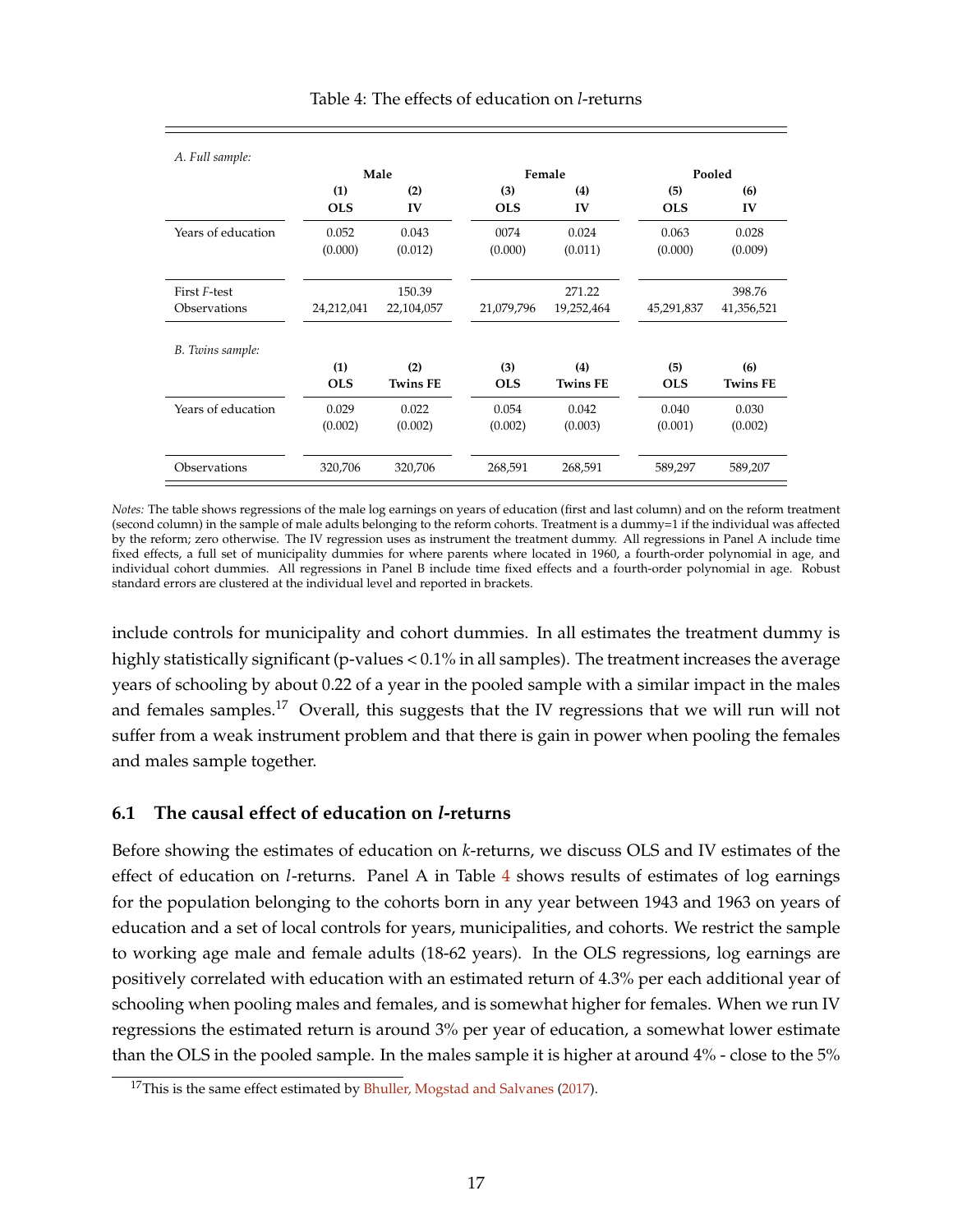|                    | Returns to net worth |         |           |  |  |  |
|--------------------|----------------------|---------|-----------|--|--|--|
|                    | (1)                  | (2)     | (3)       |  |  |  |
|                    | Male                 | Female  | All       |  |  |  |
| Years of education | 0.176                | 0.151   | 0.162     |  |  |  |
|                    | (0.008)              | (0.006) | (0.005)   |  |  |  |
| Observations       | 693,076              | 892,908 | 1,585,984 |  |  |  |

<span id="page-19-1"></span>Table 5: Years of education and *k*-returns: OLS estimates

*Notes:* The table shows OLS regressions of (scale adjusted) returns to net worth on years of education for the male, female and pooled sample of single individuals belonging to the reform cohorts. Regression are run on the balanced panel covering the years 2005-2015. All regressions include time fixed effects, a full set of municipality dummies for where parents where located in 1960, a fourth-order polynomial in age, and individual cohort dummies. Robust standard errors are clustered at the individual level and reported in brackets.

return estimate cited by [Aakvik, Salvanes and Vaage](#page-31-5) [\(2010,](#page-31-5) footnote 16).<sup>18</sup> As is typical with IV, the standard error of the estimate is greater, but the estimate is still highly significant (t-stat  $= 3.9$ ). This suggests that the treatment is powerful enough to identify the causal effect of education on *l*-returns with high precision.

Table [4](#page-18-0) also presents results in a twin sample where we first run an OLS for the whole twin sample, and next control for the twin fixed effects to partial out in-born ability. Estimates of the effect of education on *l-*returns are similar to the IV specification: 4% in the OLS specification which drops to 3% when twin-fixed effects are not accounted for.

## <span id="page-19-0"></span>**7** *K***-returns to Education**

#### **7.1 OLS estimates**

To estimate *k*-returns to education we focus of the sample of Norwegian individuals belonging to the 21 cohorts born between 1943 and 1963, which were potentially affected by the school reform. These individuals are aged between 42 and 62 in 2005, the first year in our sample for which we can obtain complete estimates of returns to net worth. For married individuals belonging to the 1943-1963 cohorts we obviously observe returns on *household* net worth. Identification of the effect of education of the two spouses on returns to household wealth is very hard. This is because the relation between education and ability and households returns depends on how the decisions about the management of household wealth are shared between the two spouses. [Fagereng, Guiso](#page-32-11) [and Pistaferri](#page-32-11) [\(2019\)](#page-32-11) show that decision power is granted to both spouses but with a much larger weight to the spouse with the highest pre-marriage return to wealth and a lower weight to the

 $18$ Our estimate is smaller than that by [Aakvik, Salvanes and Vaage](#page-31-5) [\(2010\)](#page-31-5), most likely because they restrict the sample to workers in the age bracket between 37 and 48 years of age in 1995, where returns to education tend to be higher than the average estimated over a wider age range. [Bhuller, Mogstad and Salvanes](#page-31-6) [\(2017\)](#page-31-6) illustrate this agevariation in effects of education on earnings.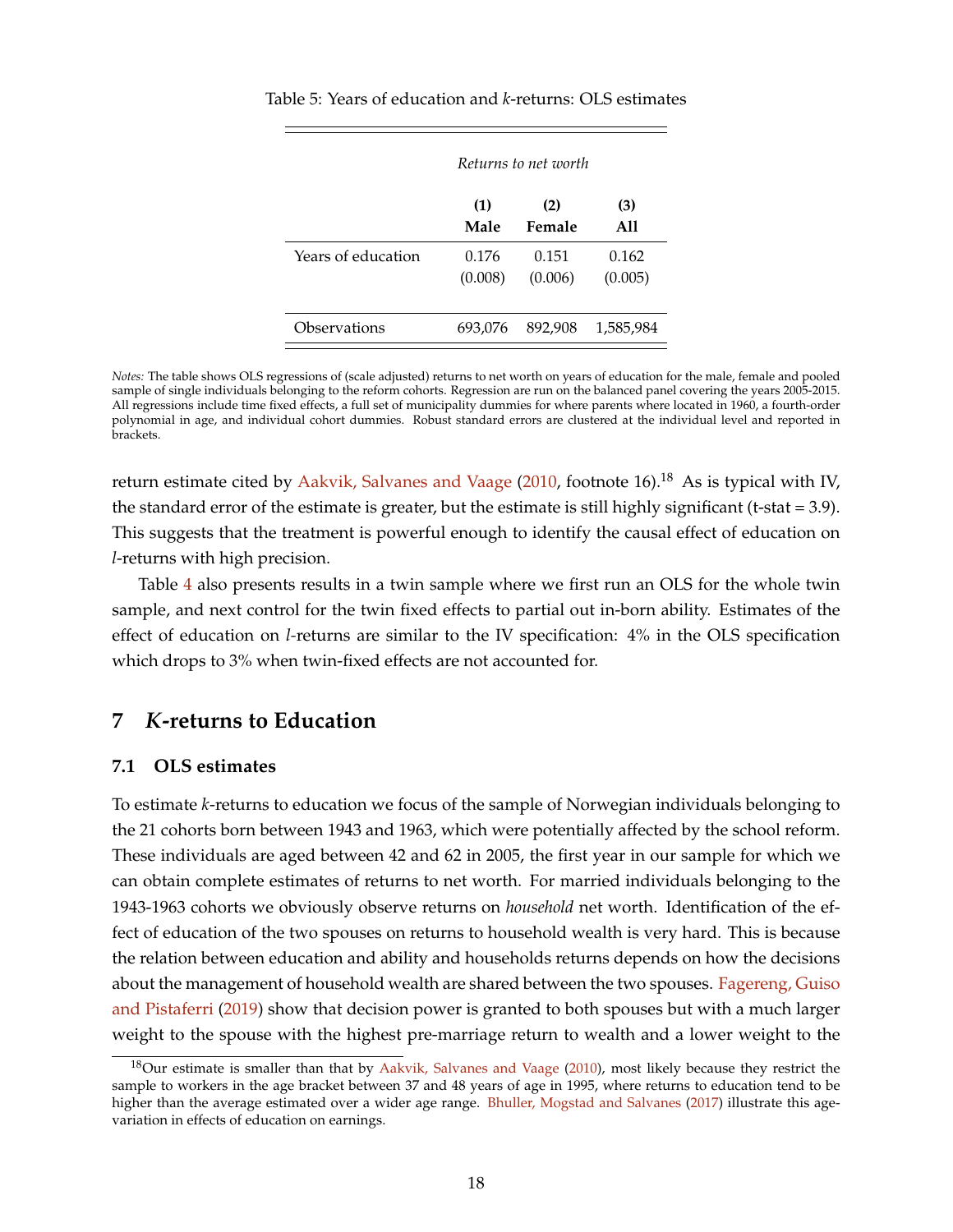<span id="page-20-0"></span>

|                                           | Returns to net worth |         |           |  |
|-------------------------------------------|----------------------|---------|-----------|--|
|                                           | (1)                  | (2)     | (3)       |  |
|                                           | Male                 | Female  | Pooled    |  |
| Compulsory schooling pre ref (8 years)    | 0.456                | 0.258   | 0.364     |  |
|                                           | (0.196)              | (0.161) | (0.126)   |  |
| Compulsory schooling post ref (9 years)   | 0.614                | 0.579   | 0.609     |  |
|                                           | (0.182)              | (0.147) | (0.116)   |  |
| Vocational education (11 years)           | 0.982                | 0.840   | 0.914     |  |
|                                           | (0.181)              | (0.149) | (0.117)   |  |
| High school diploma (12 years)            | 1.428                | 1.083   | 1.249     |  |
|                                           | (0.171)              | (0.141) | (0.111)   |  |
| Vocational education incl. general        | 1.501                | 1.535   | 1.508     |  |
| high school diploma (13 years)            | (0.208)              | (0.177) | (0.137)   |  |
| College (16 years)                        | 1.822                | 1.545   | 1.681     |  |
|                                           | (0.174)              | (0.141) | (0.112)   |  |
| Masters (18 years)                        | 2.144                | 1.923   | 2.023     |  |
|                                           | (0.180)              | (0.153) | (0.118)   |  |
| Graduate school degree (21 years or more) | 2.573                | 2.200   | 2.364     |  |
|                                           | (0.301)              | (0.245) | (0.197)   |  |
| Observations                              | 693,076              | 892,908 | 1,585,984 |  |

#### Table 6: Education attainment and *k*-returns: OLS estimates

*Notes:* The table shows OLS regressions of (scale adjusted) returns to net worth on education attainment dummies for the male, female and pooled sample of single individuals belonging to the reform cohorts. The excluded group are individuals with less than 8 years of schooling. Regression are run on the balanced panel covering the years 2005-2015. All regressions include time fixed effects, a full set of municipality dummies for where parents where located in 1960, a fourth-order polynomial in age, and individual cohort dummies. Robust standard errors are clustered at the individual level and reported in brackets.

spouse with the lowest return. If pre-marriage returns depend on individual education and ability, this allocation rule introduces non-linearities between the education of the two spouses and household returns on wealth which makes identification of the *k*-returns to education hard.<sup>19</sup> Accordingly, we focus on the population of male and female Norwegians belonging to one of the cohorts born in any one of the years 1943-1963 that are not married as of 2005. To make sure that we have enough data to estimate differences in average returns to wealth we focus on the balanced panel of single individuals that are observed in all years between 2005 and 2015. Summary statistics on this sample are reported in Table [1.](#page-13-1)

<sup>&</sup>lt;sup>19</sup>In the case of married couples the return to household wealth can be specified as  $r_{it}^w$  =  $\beta(\omega Max[\rho_1(E_1, a_1^k), \rho_2(E_2, a_2^k)] + (1 - \omega)Min[\rho_1(E_1, a_1^k), \rho_2(E_2, a_2^k)]) + \gamma g(ag_1e_1) + \delta w_{it-1} + \mathbf{x}_{it} + f_t + f_t^k + u_{it}$  where *ρ*<sub>1</sub> and *ρ*<sub>2</sub> are the pre-marriage returns to wealth of spouse 1 and 2 respectively and  $\omega$  and  $1 - \omega$  the weights of the spouse with the maximum and minimum pre-marriage returns in the management of post-marriage household wealth. Pre-marriage returns are a function of each spouse education and ability; if this function was linear and we knew the pre-marriage returns (and thus be able to trace the spouse with the maximum and minimum return), we could run simple linear OLS regressions. However, we do not observe pre-marriage returns, implying that estimation of household returns entail a complex non-linear function of the education and ability of the two spouses.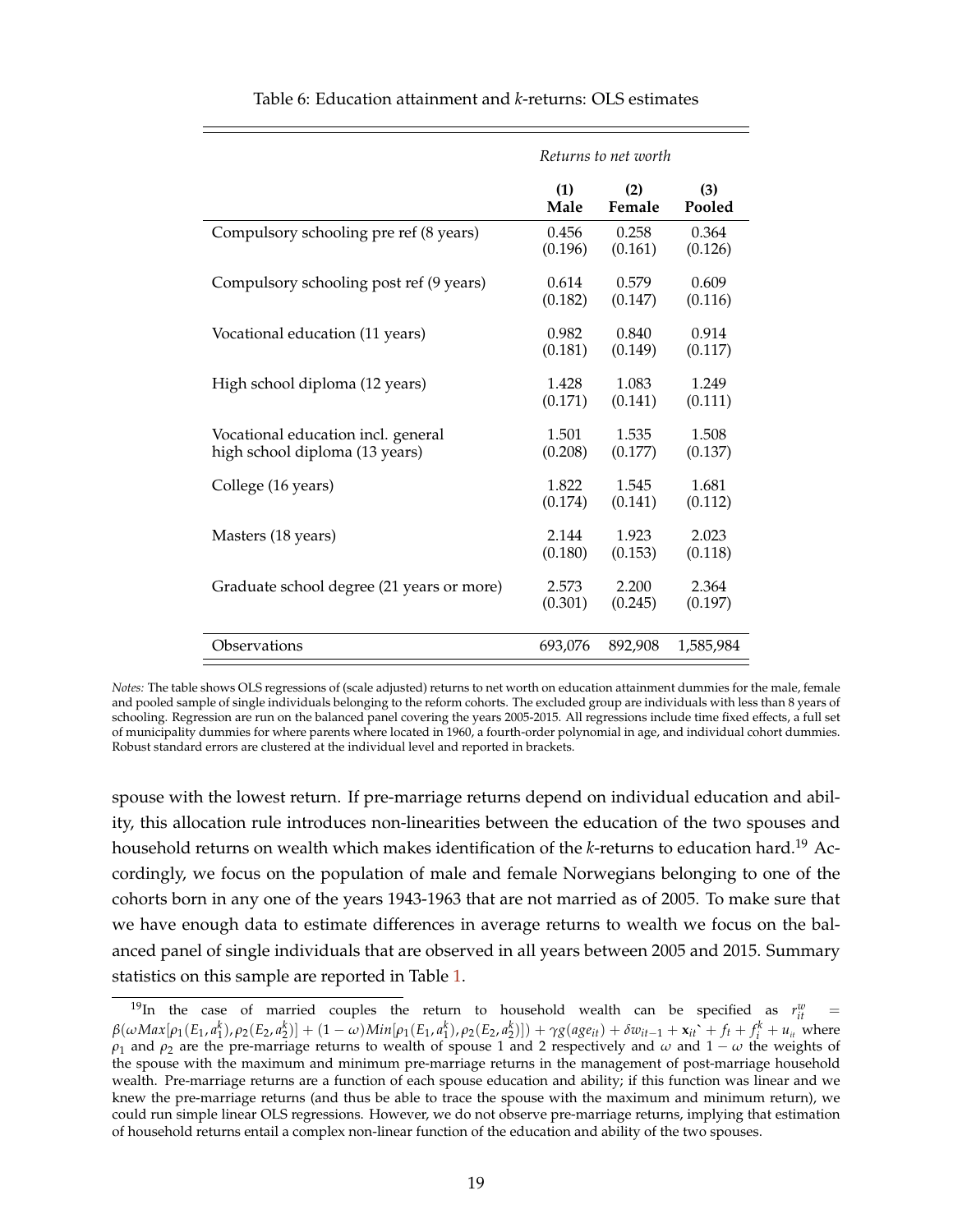<span id="page-21-0"></span>

|                                                      | (1)<br>Male      | (2)<br>Female    | (3)<br>Pooled    |
|------------------------------------------------------|------------------|------------------|------------------|
| A. Returns to gross wealth<br>Years of education     | 0.066            | 0.067            | 0.065            |
|                                                      | (0.004)          | (0.003)          | (0.002)          |
| Observations                                         | 690,651          | 886,974          | 1,577,625        |
| B. Returns to real wealth<br>Years of education      | 0.002<br>(0.004) | 0.025<br>(0.003) | 0.013<br>(0.003) |
| Observations                                         | 613,039          | 809,812          | 1,422,851        |
| C. Returns to financial wealth<br>Years of education | 0.069<br>(0.002) | 0.054<br>(0.001) | 0.060<br>(0.001) |
| Observations                                         | 694,613          | 894,257          | 1,588,870        |

Table 7: Education and returns to assets, OLS

Table [5](#page-19-1) shows the results of the OLS estimates of the effect of years of education on *k*-returns to net worth. In all estimates, the left hand side is  $r_{it}^w - \hat{\delta}w_{it-1}$  - the return to net worth net of the scale effect - where  $\hat{\delta}$  is obtained from a first difference regression of returns to wealth on the first difference of beginning of period wealth and controls. To allow for a flexible functional form in the scale effect we insert the first differences of a full set of initial wealth percentile dummies and then retrieve the estimated vector of parameters to correct for scale. All regressions include a set of time dummies to account for aggregate variation in returns and a full set of municipality dummies where the parents of the individual were located at the time of the reform in 1960 to capture any local feature that may affect returns. They also include a full set of cohort fixed effects which capture the trend in schooling in Norway. We run estimates separately on the sample of about 693,000 observations on males and 893,000 observations on female individuals to allow for differences in the effects of education on *k*-returns based on gender; we also report results for the pooled sample.<sup>20</sup> The OLS regressions document a very precisely estimated positive association between education and returns to net worth. The association is also sizable - 16 basis points for each additional year of education - and is larger among males (17.6 basis points) but the gender gap is only 2.4 (s.e. 1.0) basis points. Using the estimate for the pooled sample, an individual with

*Notes:* The table shows OLS regressions of (scale adjusted) returns to Gross Assets (Panel A), Real Assets (Panel B) and Financial Assets (Panel C) on years of education for the male, female and pooled sample of single individuals belonging to the reform cohorts. Regression are run on the balanced panel covering the years 2005-2015. All regressions include time fixed effects, a full set of municipality dummies for where parents where located in 1960, a fourth-order polynomial in age, and individual cohort dummies. Robust standard errors are clustered at the individual level and reported in brackets.

 $^{20}$ In our sample, we observe more single females than single males. This may sound surprising in light of the fact that for individuals that have never married, males are more prevalent at about 55%. However, for the two additional categories of singles that are in our sample - widows/widowers and divorced - females are more prevalent at 81% and 61%, respectively. Given the age span of our sample the later effect dominates.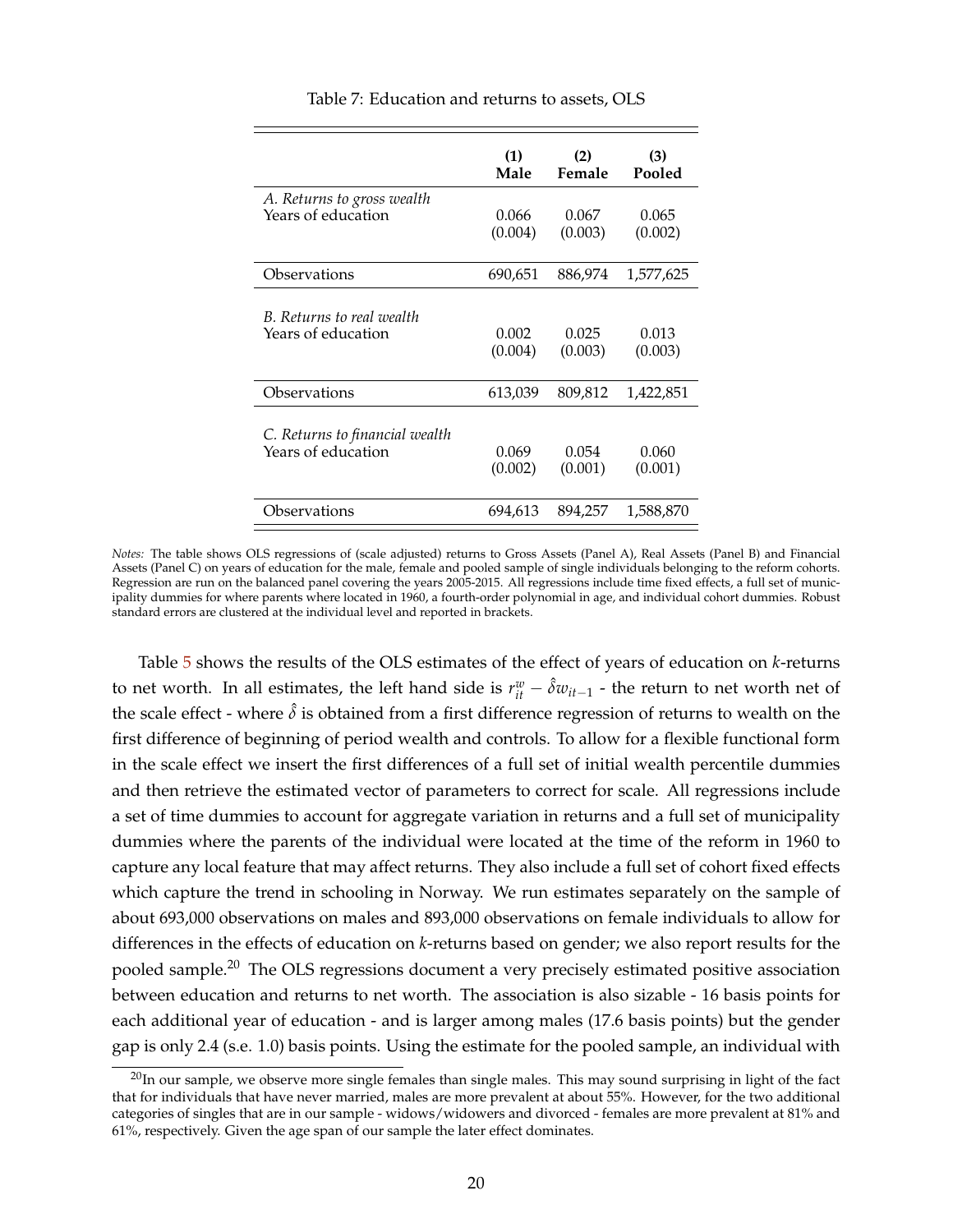<span id="page-22-0"></span>

|                                                        | (1)<br>Male         | (2)<br>Female       | (3)<br>Pooled       |
|--------------------------------------------------------|---------------------|---------------------|---------------------|
| A. Interest on total debt<br>Years of education        | $-0.095$            | $-0.043$            | $-0.066$            |
|                                                        | (0.003)             | (0.003)             | (0.002)             |
| Observations                                           | 570,882             | 740,768             | 1,311,650           |
| B. Interest on mortgages<br>Years of education         | $-0.070$<br>(0.003) | $-0.025$<br>(0.002) | $-0.045$<br>(0.002) |
| Observations                                           | 567,343             | 739,159             | 1,306,502           |
| C. Interest on consumption loans<br>Years of education | $-0.410$<br>(0.014) | $-0.393$<br>(0.013) | $-0.391$<br>(0.010) |
| Observations                                           | 148,716             | 174,062             | 322,778             |

Table 8: Education and the cost of debt: OLS regressions

*Notes:* The table shows OLS regressions of interest on Total Debt (Panel A), Mortgages (Panel B) and Consumption Loans (Panel C) on years of education for the male, female and pooled sample of single individuals belonging to the reform cohorts. Regression are run on the balanced panel covering the years 2005-2015. All regressions include time fixed effects, a full set of municipality dummies for where parents where located in 1960, a fourth-order polynomial in age, and individual cohort dummies. Robust standard errors are clustered at the individual level and reported in brackets.

a four-year college degree would earn on average a 64 basis points higher return on net worth than a similar individual with a high school degree. Assuming that one dollar is saved each year and capitalizing this one dollar worth of savings with the 64 basis extra return over a working life of 40 years would result in a net worth at retirement 17% higher for an individual with a college degree compared to an otherwise equal individual with a high school diploma. Wealth at retirement wold be 44% higher than that of someone with the compulsory (post reform) level of education.

Table [6](#page-20-0) shows results when years of education is replaced by a set of education attainment dummies, the excluded group being those with less than 8 years of schooling. The estimates show that returns to net worth are monotonically increasing with education attainment and correlation is strong: compared to someone with no education, an individual with post-college schooling (21 years of education) earns on average 237 basis point higher annual return on net worth and the move from after reform compulsory school (nine years) to a high school diploma (12 years) is associated with a 800 basis points higher return on net worth.

The correlation between education and returns extends to the broad components of net worth - gross assets and liabilities - as well as their sub-components (real and financial wealth, and mortgage and consumer debt, respectively). Estimates are shown in Tables [7](#page-21-0) and [8.](#page-22-0) Education correlates positively with returns on gross assets (Table [7,](#page-21-0) A), real assets (Table [7,](#page-21-0) B) and financial assets (Table [7,](#page-21-0) C), particularly in the pooled men-women sample. It correlates negatively with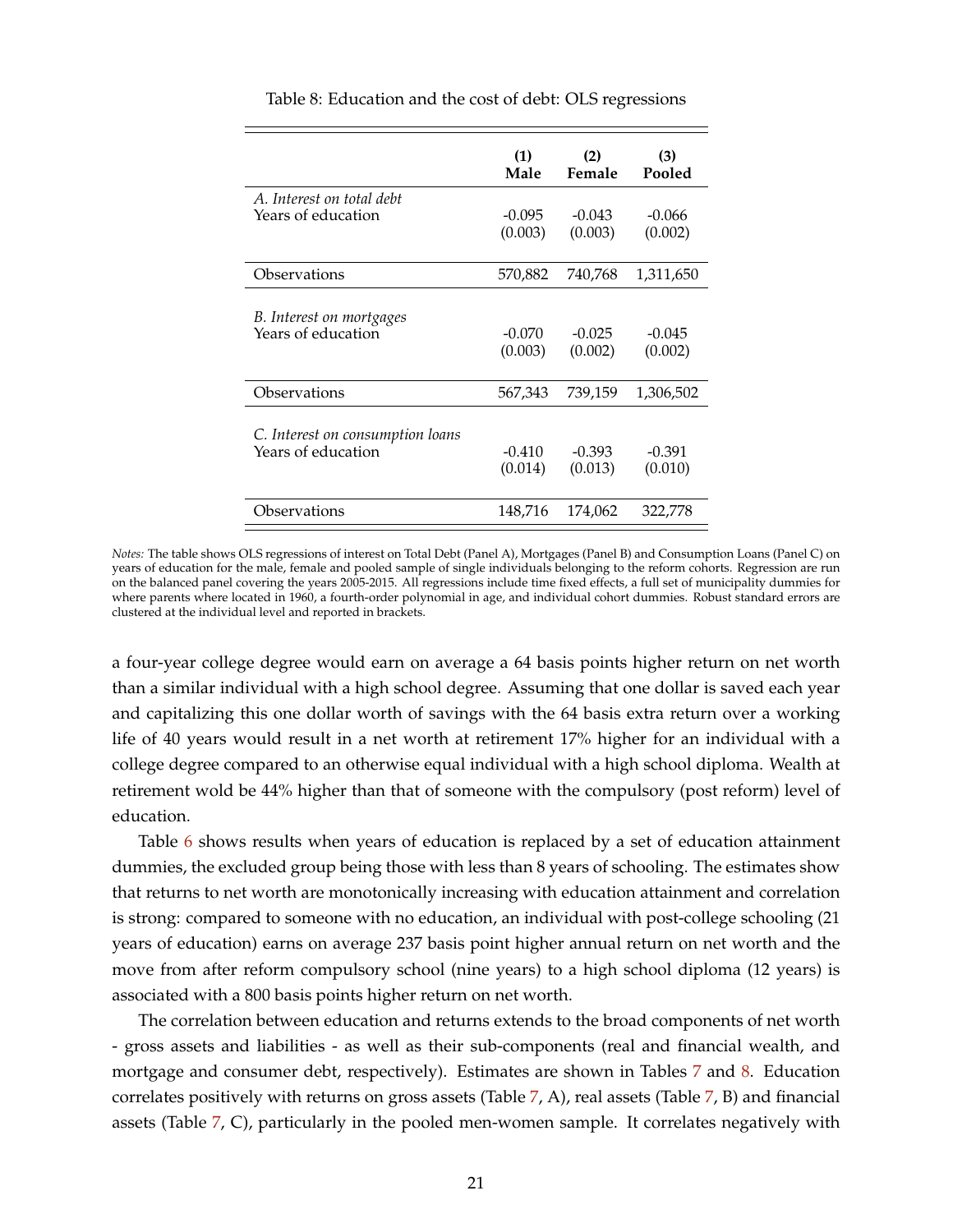|                    | Returns to net worth |          |           |
|--------------------|----------------------|----------|-----------|
|                    | (1)                  | (2)      | (3)       |
|                    | Male                 | Female   | Pooled    |
| Years of education | 0.040                | $-0.016$ | $-0.021$  |
|                    | (0.481)              | (0.361)  | (0.297)   |
| First-stage F-test | 22.14                | 29.41    | 49.97     |
| Observations       | 629,915              | 815,467  | 1,445,382 |

<span id="page-23-0"></span>Table 9: The causal effects of education on *k*-returns: IV estimates

*Notes:* The table shows IV regressions of (scale adjusted) returns to net worth on years of education for the male, female and pooled sample of single individuals belonging to the reform cohorts. Regressions are run on the balanced panel covering the years 2005-2015. All regressions include time fixed effects, a full set of municipality dummies for where parents where located in 1960, a fourth-order polynomial in age, and individual cohort dummies. The instrument for years of education is a dummy =1 if the individual was affected by the school reform. Robust standard errors are clustered at the individual level and reported in brackets.

the interest rate paid on total debt (Table [8,](#page-22-0) A) and that of mortgages and consumer loans (Table [8,](#page-22-0) B and C, respectively). The marginal effect of an extra year of education is particularly large for consumer loans. Hence, the correlation between education and net worth reflects both higher returns on assets among individuals with higher education as well as a lower cost of debt.

#### **7.2 IV estimates**

In this section we discuss instrumental variable estimates of *k*-returns to education using the differential exposure of various cohorts to the 1960s reform as a source of exogenous variation in education. Table [9](#page-23-0) shows the IV estimates for the returns to net worth for males, females and the pooled sample. In all cases the estimated coefficients are much lower than the OLS estimates, dropping to values close to zero. The point estimate is slightly positive in the sample of males and slightly negative in the sample of females and in the pooled sample. In all cases the effect is not statistically significant, suggesting that education has no casual effect on returns to net worth. We can rule out that absence of a significant effect of education is just due to lack of power of the instrument that results in high standard errors. First, the discussion in Section [6](#page-13-0) suggests that the instrument does indeed shift the distribution of the number of years of education. Second, while the reform raised compulsory schooling from 7 to 9 years, it has shifted the whole distribution of education attainment, implying that the treatment has not only a local effect (just raising the education of those that would have stopped after seven years of schooling without the reform) but affects also their subsequent education decision. Statistically, the *F*-statistic on the excluded instrument in the first stage regression (22.1 in the males sample, 29.4 in the females sample and 50 in the pooled sample) implies that the estimates do not suffer from a weak instrument problem, particularly for the pooled sample. Second, as discussed in Section [6,](#page-13-0) the treatment does affect *l*-returns implying that it is not the instrument that fails to predict returns but rather the *nature* of the return that makes the difference: formal, general education has a casual effect on *l*-returns but it has no casual effect on *k*-returns.

As shown in Appendix B, this finding holds when we look at returns on total assets and its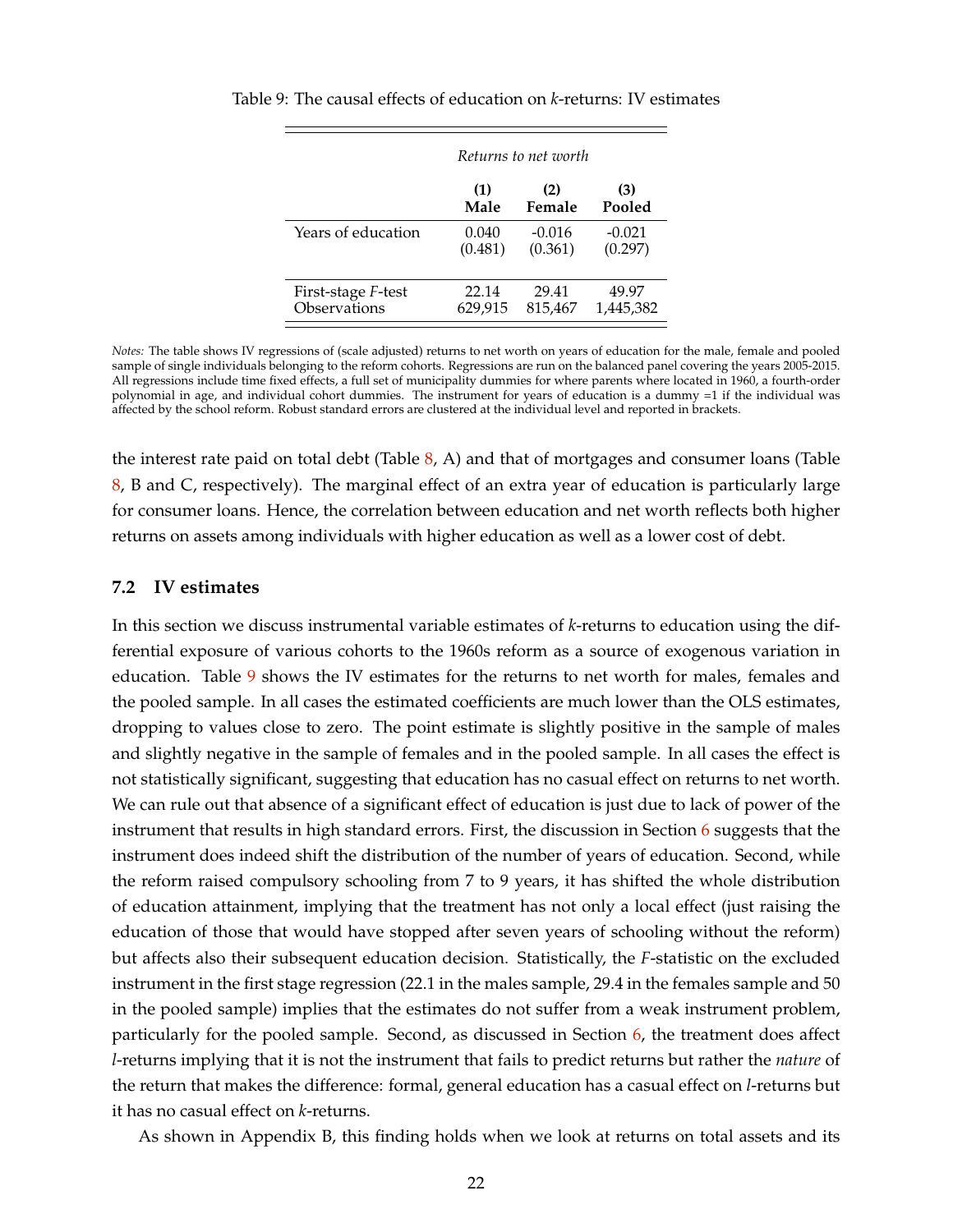#### Figure 4: Differences in years of education within twin couples

<span id="page-24-0"></span>

*Notes:* The figure shows the sample distribution of the differences in years of education within the twin couples in our sample.

components, real and financial assets respectively (Table [B.3\)](#page-42-0), as well as for the rate on interest paid on total debt and on its two components (mortgages and consumer loans, Table [B.4\)](#page-43-0). Contrary to the OLS estimates that predict a positive and significant effect on returns on assets and negative on the cost of debt the IV estimates imply no effect on returns on assets: point estimates are *negative* and not statistically significant. The IV estimates of the effect of education on the cost of debt is negative but statistically not significant.<sup>21</sup>

Our results are also robust to changing the definition of the instrument and either using that of [Bhuller, Mogstad and Salvanes,](#page-31-6) [2017](#page-31-6) or that of [\(Brinch and Galloway,](#page-32-10) [2012\)](#page-32-10), (see Table [B.1](#page-40-0) in Appendix [B\)](#page-38-0).

To further check the robustness of our finding we also follow another strategy: we use twins data to eliminate the effect of unobserved fixed heterogenity (e.g. in ability or risk tolerance) assumed to be the same for twins, and exploit variation in education within same sex twin pairs to identify the causal effect of education. Since we do not observe whether two siblings are twins, we identify the latter by classifying sons/daughters of a mother that were born in the same month as twins. We are able to identify 290 twin couples in our baseline sample where both individuals in the twin couple are single and are present in all years between 2005 and 2015 over which we measure returns. Figure [4](#page-24-0) shows the distribution of the difference in years of education within twin pairs. Around 40% of the twins have the same level of education but for the remaining 60%

<sup>&</sup>lt;sup>21</sup>The same conclusion holds if instead of IV regressions we run reduced form regressions of returns on the treatment dummy. While the latter predicts l-returns, as documented in Table [4,](#page-18-0) Panel A, it has no prediction on k-returns on net worth and all its components. See the Appendix, Tables [B.5,](#page-43-1) [B.6,](#page-44-0) and [B.7.](#page-45-0)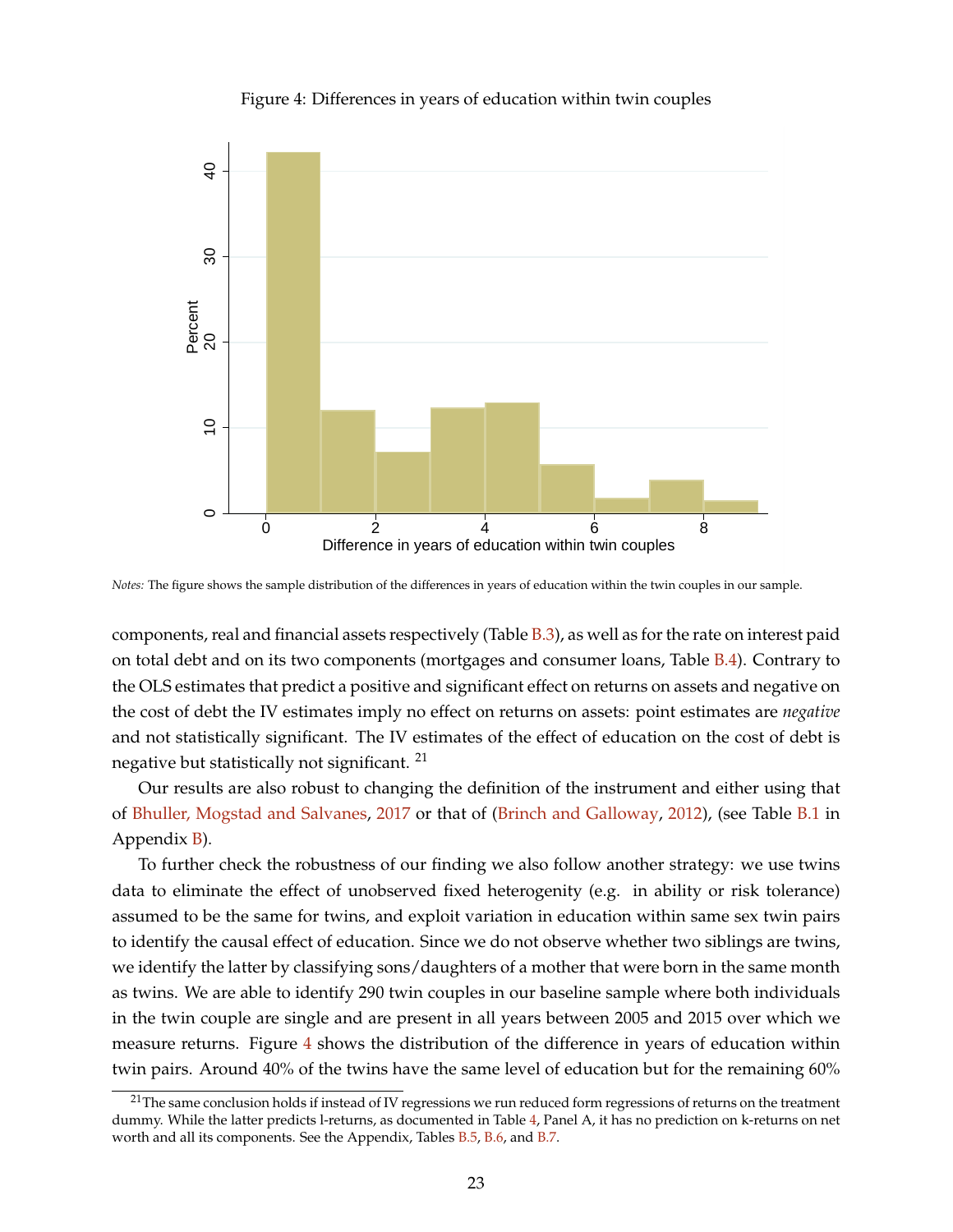| Table 10: The effects of education on k-returns, twins sample |  |  |  |  |  |
|---------------------------------------------------------------|--|--|--|--|--|
|---------------------------------------------------------------|--|--|--|--|--|

<span id="page-25-0"></span>

|                    |                   | Returns to net worth   |                   |                        |                   |                        |
|--------------------|-------------------|------------------------|-------------------|------------------------|-------------------|------------------------|
|                    |                   | Male                   |                   | <b>Female</b>          | Pooled            |                        |
|                    | (1)<br><b>OLS</b> | (2)<br><b>Twins FE</b> | (3)<br><b>OLS</b> | (4)<br><b>Twins FE</b> | (5)<br><b>OLS</b> | (6)<br><b>Twins FE</b> |
| Years of education | 0.161<br>(0.093)  | 0.031<br>(0.203)       | 0.163<br>(0.089)  | 0.034<br>(0.148)       | 0.146<br>(0.066)  | 0.032<br>(0.119)       |
| Observations       | 1,928             | 1,928                  | 2,826             | 2,826                  | 4,754             | 4,754                  |

*Notes:* The table shows regressions of (scale adjusted) returns to net worth on years of education for the sample of twins belonging to the reform cohorts. Regressions are shown for male and female twins and for the pooled sample. Each time the table shows OLS and Twins fixed effects regressions. Regressions are run on the balanced panel covering the years 2005-2015. All regressions include time fixed effects and a fourth-order polynomial in age. Robust standard errors are clustered at the individual level and reported in brackets.

the number of years of education differs on a range between 1 and 8 years. It is on this variation that we rely on to identify the casual effect of education on returns to wealth in this sample. Table [10](#page-25-0) shows results for male and female twins and for the pooled sample of twins, first for OLS regressions of returns to net worth, and then adding twin fixed effects to separate the effect of education from that of unobserved ability. OLS estimates are similar to those in the whole sample in Table [5,](#page-19-1) that is, they show a positive and similarly sized effect of years of education on returns to net worth. Not surprisingly, OLS estimates are less precise given the smaller sample size and for males it is not statistically significant. But in the larger female samples and in the pooled sample the correlation is precisely estimated. When twin fixed effects are added, the effect of education shrinks in size (from 0.227 to 0.026 in the pooled sample) and loses its statistical significance.<sup>22</sup>

Recall that if this strategy is used instead to identify the causal effect of education on *l*-returns, we obtain results that are in line with those using the variation induced by the reform in Table [4,](#page-18-0) Panel B. The OLS estimates show a positive and highly statistically significant relation with education as in the whole sample, though the estimated return is higher in the twins sample. The IV estimates produce a slightly higher and precisely estimated effect of education; and this is true in the male, female, and pooled samples. Thus, this strategy furhter suggests that while education has a positive causal effect on *l*-returns, it has none on returns on wealth.

In sum, once unobserved fixed heterogeneity is eliminated, education still significantly affects labor market returns, with marginal effects similar to those obtained in OLS estimates, which is consistent with a large literature on *l-*returns to education [\(Psacharopoulos and Patrinos,](#page-33-5) [2018\)](#page-33-5). On the other hand, when unobserved heterogeneity is removed, the effect of education on returns to wealtgh found in OLS estimates vanishes, implying that formal education has no causal effect on *k*-returns.

<sup>&</sup>lt;sup>22</sup>Interestingly, using a panel of Swedish twins and Swedish financial data from administrative records, [Calvet and](#page-32-12) [Sodini](#page-32-12) [\(2014\)](#page-32-12) find that education is not significantly correlated with risky asset market participation and the risky share of financial assets once they control for the stock of wealth and yearly twin fixed effects. This implies that education is unlikely to *cause* higher returns to financial wealth by inducing investors to participate more intensively in the stock market through a channel that is not the scale of wealth.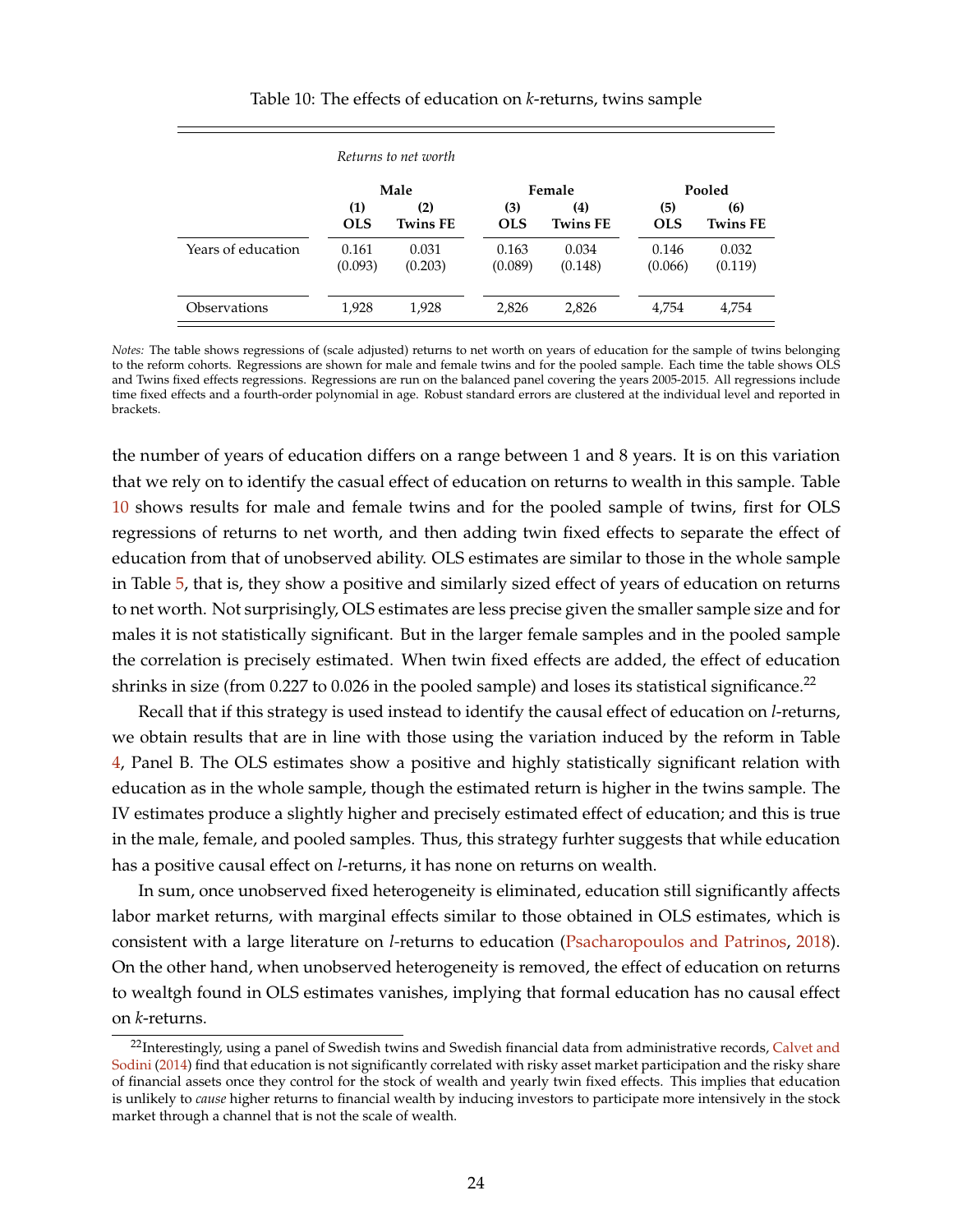<span id="page-26-1"></span>

|                                           |                   | Returns to deposits |                   |                     |                   |                     |
|-------------------------------------------|-------------------|---------------------|-------------------|---------------------|-------------------|---------------------|
|                                           | Male              |                     | Female            |                     | Pooled            |                     |
|                                           | (1)<br><b>OLS</b> | (2)<br>IV           | (3)<br><b>OLS</b> | (4)<br>IV           | (5)<br><b>OLS</b> | (6)<br>IV           |
| Years of education                        | 0.044<br>(0.001)  | 0.055<br>(0.056)    | 0.030<br>(0.001)  | $-0.041$<br>(0.048) | 0.036<br>(0.001)  | $-0.002$<br>(0.036) |
| First-stage F-test<br><b>Observations</b> | 604,709           | 23.74<br>548,995    | 824,057           | 29.64<br>751,761    | 1,428,766         | 52.44<br>1,300,756  |

Table 11: Education and returns on deposits: OLS and IV

*Notes:* The table shows OLS and IV regressions of returns bank deposits on years of education for the of individuals belonging to the reform cohorts. Regressions are shown for single males and female and for and pooled sample. Each time the table shows OLS and IVs regressions. Regressions are run on the balanced panel covering the years 2005-2015 with deposits lower than the threshold for the deposit insurance scheme. All regressions include time fixed effects, a full set of municipality dummies for where parents where located in 1960, a fourth-order polynomial in age, and individual cohort dummies. In the IV regression the instrument for years of education is a dummy = 1 if the individual was affected by the school reform. Robust standard errors are clustered at the individual level and reported in brackets.

## <span id="page-26-0"></span>**8 Interpretation**

This leaves us with the question: why does education predict *k*-returns to wealth in OLS regressions while the correlation vanishes once we control for unobserved heterogeneity? Our results imply that *k*-returns are fundamentally affected by either preferences for risk or by capitalmanagement ability, or both, but formal education - differently from what happens for labor market returns - does not pay off in capital markets. Additionally, in order to explain why education predicts *k*-returns in OLS estimates, ability to navigate in capital market or risk tolerance must have a causal effect on education attainment.

To test whether it is *only* preferences for risk that can rationalize the results we follow two strategies. First, we focus on returns on deposits. Because deposits up to 2 million NOK (approximately \$260,000) are fully insured by the government through the Banks' Guarantee Fund, they bear no risk. Hence, heterogeneity in returns on fully insured deposits cannot reflect unobserved risk tolerance. It follows that if one finds a positive correlation between education and returns on fully insured deposits in OLS regressions it cannot be due to uncontrolled individual risk tolerance. Results in Table [11](#page-26-1) show that in OLS regressions education has a positive and significant relationship with returns on fully insured deposits in all samples (males, females, and pooled) although the marginal effect is small (3.6 basis points for each additional year of schooling in the pooled sample). However, the IV estimates result in a smaller effect of education. The effect is actually negative in the female and pooled sample and positive in the males sample, but not statistically significant in all cases. Because deposits are risk-free, this result cannot be due to unobserved heterogeneity in risk tolerance.

Secondly, we run OLS and IV regressions of returns to net worth on years of education controlling for the individual volatility in returns to capture differences in risk tolerance across investors. For each individual, we measure the latter with the variance of individual returns on net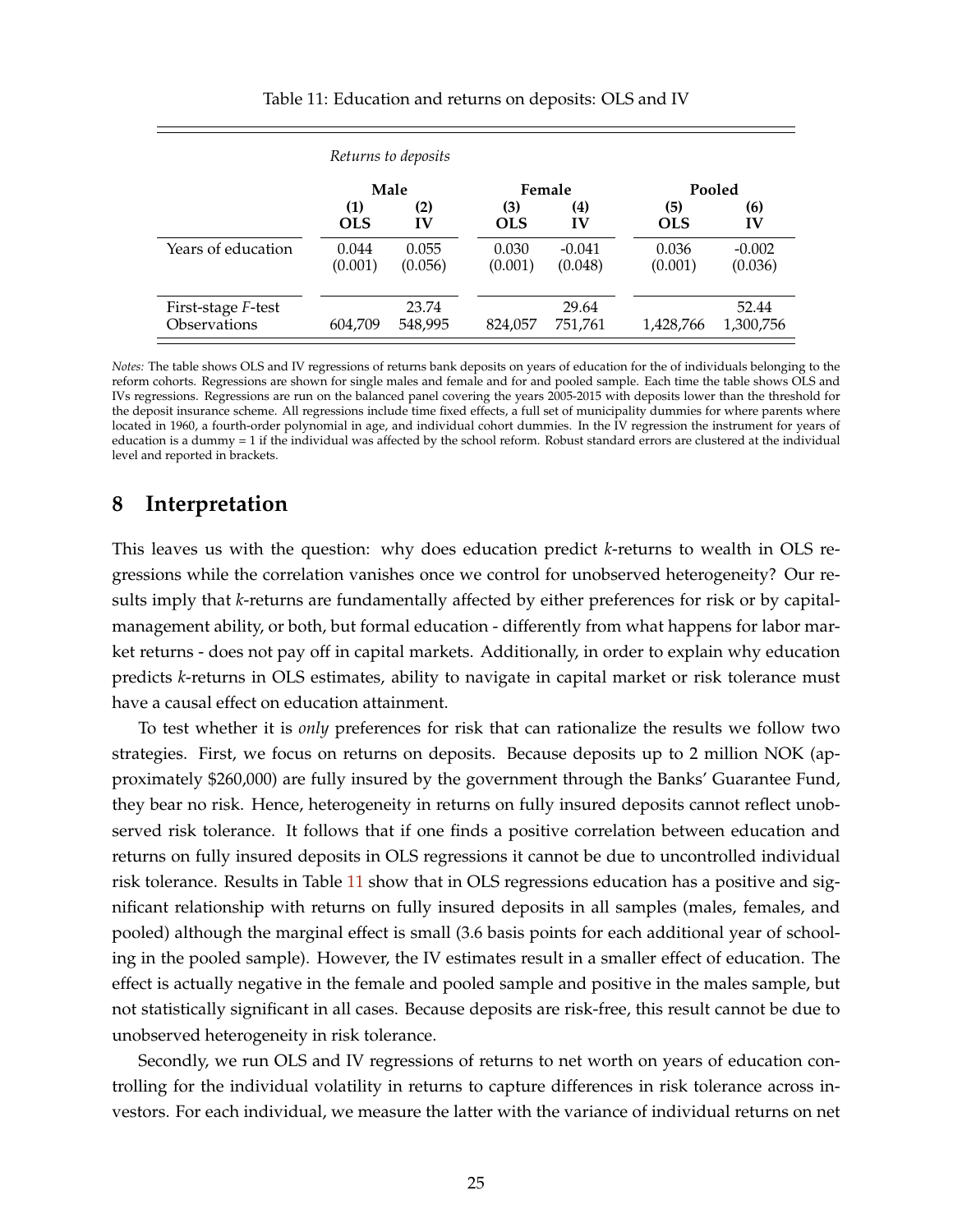<span id="page-27-0"></span>

|                                    |                   | Returns to net worth |                   |                     |                   |                     |
|------------------------------------|-------------------|----------------------|-------------------|---------------------|-------------------|---------------------|
|                                    |                   | Male                 |                   | Female              |                   | Pooled              |
|                                    | (1)<br><b>OLS</b> | (2)<br>IV            | (3)<br><b>OLS</b> | (4)<br>IV           | (5)<br><b>OLS</b> | (6)<br>IV           |
| Years of education                 | 0.133<br>(0.007)  | $-0.075$<br>(0.434)  | 0.134<br>(0.006)  | $-0.046$<br>(0.335) | 0.132<br>(0.005)  | $-0.089$<br>(0.271) |
| First-stage F-test<br>Observations | 693,070           | 22.62<br>629,908     | 892,900           | 29.55<br>815,460    | 1,585,970         | 50.85<br>1,445,368  |

Table 12: The effects of education on *k*-returns, OLS and IV, volatility-adjusted

*Notes:* The table shows OLS and IV regressions of returns to net worth on years of education for the male, female and pooled sample of single individuals belonging to the reform cohorts. The regressions include a control for volatility in individual returns to gross wealth. Regressions are run on the balanced panel covering the years 2005-2015. All regressions include time fixed effects, a full set of municipality dummies for where parents where located in 1960, a fourth-order polynomial in age, and individual cohort dummies. The instrument for years of education is a dummy =1 if the individual was affected by the school reform. Robust standard errors are clustered at the individual level and reported in brackets.

worth over the 2005 and 2015 sample years. Results in Table [12](#page-27-0) show that in OLS regressions the marginal effects of education is only slightly reduced when controlling for returns volatility (0.133 basis points instead on 0.166 for each year of education in the pooled sample). This is consistent with education being only mildly correlated with risk appetite, suggesting that compensation for risk taking is not the only reason for the positive correlation between returns and education. However, in the IV estimates the hypothesis that education has no causal effect on education is never rejected.

While this evidence does not rule out that education also captures heterogeneity in risk tolerance when we look at returns on net worth, it does imply that education captures individuals' specific ability to manage their own wealth. In turn, this ability must encourage investment in education, which, per se, does not enhance *k*-returns. Put differently, while one can acquire at school skills that have a payoff in the labor market, school-acquired skills do not seem to make an individual better at managing his savings. What matters for the latter is only heterogeneity in non-acquired ability.

This interpretation is consistent with recent research by [Barth, Papageorge and Thom](#page-31-11) [\(2018\)](#page-31-11) who find that genetic endowment - a measure of ability/preferences - strongly predicts wealth at retirement besides predicting education attainment. They show evidence that genetic endowment affects wealth accumulation beyond the effect that it has through education and labor income. Rather, as they argue, it acts through a variety of additional channels including "a facility with complex financial decision making". Our evidence is fully consistent with [Barth, Papageorge](#page-31-11) [and Thom](#page-31-11) [\(2018\)](#page-31-11), but compared to them we move a step forward in unveiling the mechanism that links ability to wealth. Ability simultaneously causes education and returns to capital and labor. However, while education contributes to wealth accumulation because it affects *l*-returns, according to our estimates its contribution through *k*-returns is nil: returns to wealth are only affected by pre-education ability.

It is also consistent with the evidence in [Black et al.](#page-31-14) [\(2018\)](#page-31-14) who study the causal effect of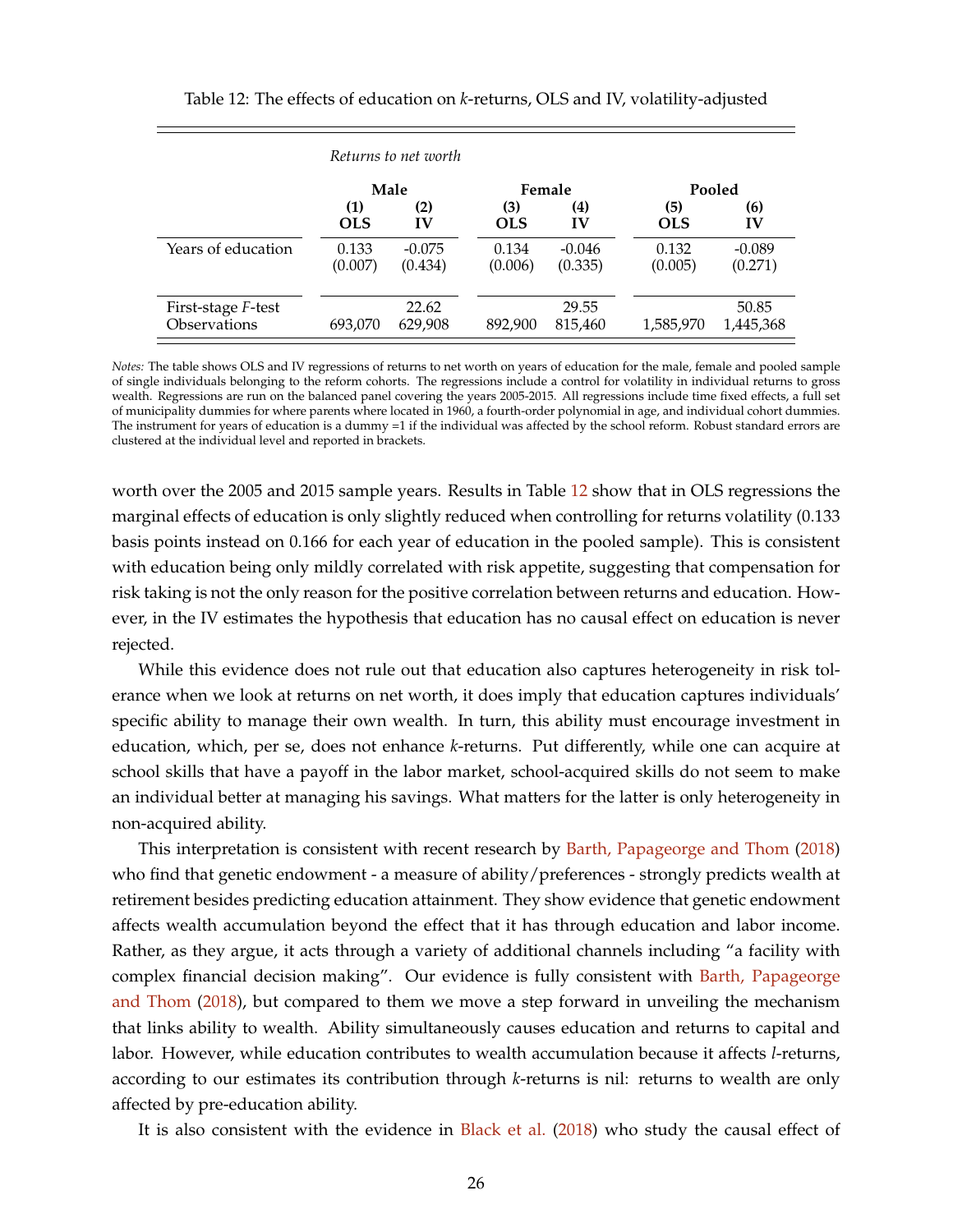|                                    | (1)                | (2)                | (3)                |
|------------------------------------|--------------------|--------------------|--------------------|
| Years of education                 | 0.153              | 0.099              |                    |
|                                    | (0.005)            | (0.005)            |                    |
| Male                               | $-0.089$           | 0.277              |                    |
|                                    | (0.032)            | (0.030)            |                    |
| Demographics                       |                    |                    |                    |
| Year effects                       |                    |                    |                    |
| Shares x year effects              | N                  |                    |                    |
| Fixed effects                      | N                  | N                  |                    |
| Adjusted R-squared<br>Observations | 0.057<br>1,583,881 | 0.114<br>1,583,881 | 0.268<br>1,583,881 |

<span id="page-28-0"></span>Table 13: Education on returns to net worth: OLS and Fixed Effects.

*Notes:* The table shows OLS (first and second column) and fixed effects (third column) regressions of scale adjusted returns to net worth on education and detailed controls for demographics (sex, 4th order polynomial in age, cohort, municipality of mother), year, and risk exposure (portfolio composition and portfolios β's). Robust standard errors are clustered at the individual level and reported in brackets.

education on stock market participation using Swedish data on a school reform analogous to the Norwegian one. They find a causal effect of education on participation and on the risky financial portfolio share but only in regressions that do not control for the *scale* of wealth. Once the latter is controlled for, the effect vanishes implying that education has a causal effect on stock investment only because it affects *l*-returns and thus the stock of savings. However, banning this channel would leave the financial portfolio - and so *k*-returns - unaffected.

To further corroborate this interpretation, we follow [Fagereng et al.](#page-32-3) [\(forthcoming\)](#page-32-3) and run OLS regressions of returns on net worth (filtered to account for wealth-scale effects) on our sample. We run three sequential specifications: first controlling for education, demographics and the other controls used in Table [5,](#page-19-1) then adding a rich set of controls for the composition of individual net worth interacted with time dummies in order to capture differences in returns reflecting compensation for risk exposure to individuals with greater risk tolerance.<sup>23</sup> The third specification adds a set of individual fixed effects. The latter capture all fixed cross sectional variation included in the previous specifications (in particular, the effect of education and the persistent component of the wealth allocation) plus unobserved heterogeneity, including individual ability.

Our main interest is in the change in the fit of the regression as measured by the  $R^2$  as we move from the first to the second specification, and from this to the third. The change in the *R* <sup>2</sup> moving from the first to the second specification speaks about the contribution to returns to wealth due to compensation for risk; the change from the second to the third reveals the additional explanatory power of unobserved heterogeneity due to unobserved ability to process and use financial information, or heterogeneity in the cost of accessing investment opportunities and other persistent individual traits (such as inter-temporal discounting) that may be relevant for investment

<sup>&</sup>lt;sup>23</sup>We include the shares of mutual funds, directly held stocks, bonds, foreign wealth shares, outstanding claims, private business wealth and housing all as shares of gross assets; on the liability side, we control for the share of mortgage debt, student loans and consumption loans again scaled by gross assets. All these shares are interacted with time dummies to capture differential responses to aggregate risk. To further control for compensation for risk exposure, following [Fagereng et al.](#page-32-3) [\(forthcoming\)](#page-32-3) with also include controls for the average individual *β* of the stock portfolio, private business wealth and housing wealth, again interacted with time dummies. See [Fagereng et al.](#page-32-3) [\(forthcoming\)](#page-32-3) for a full description of these variables.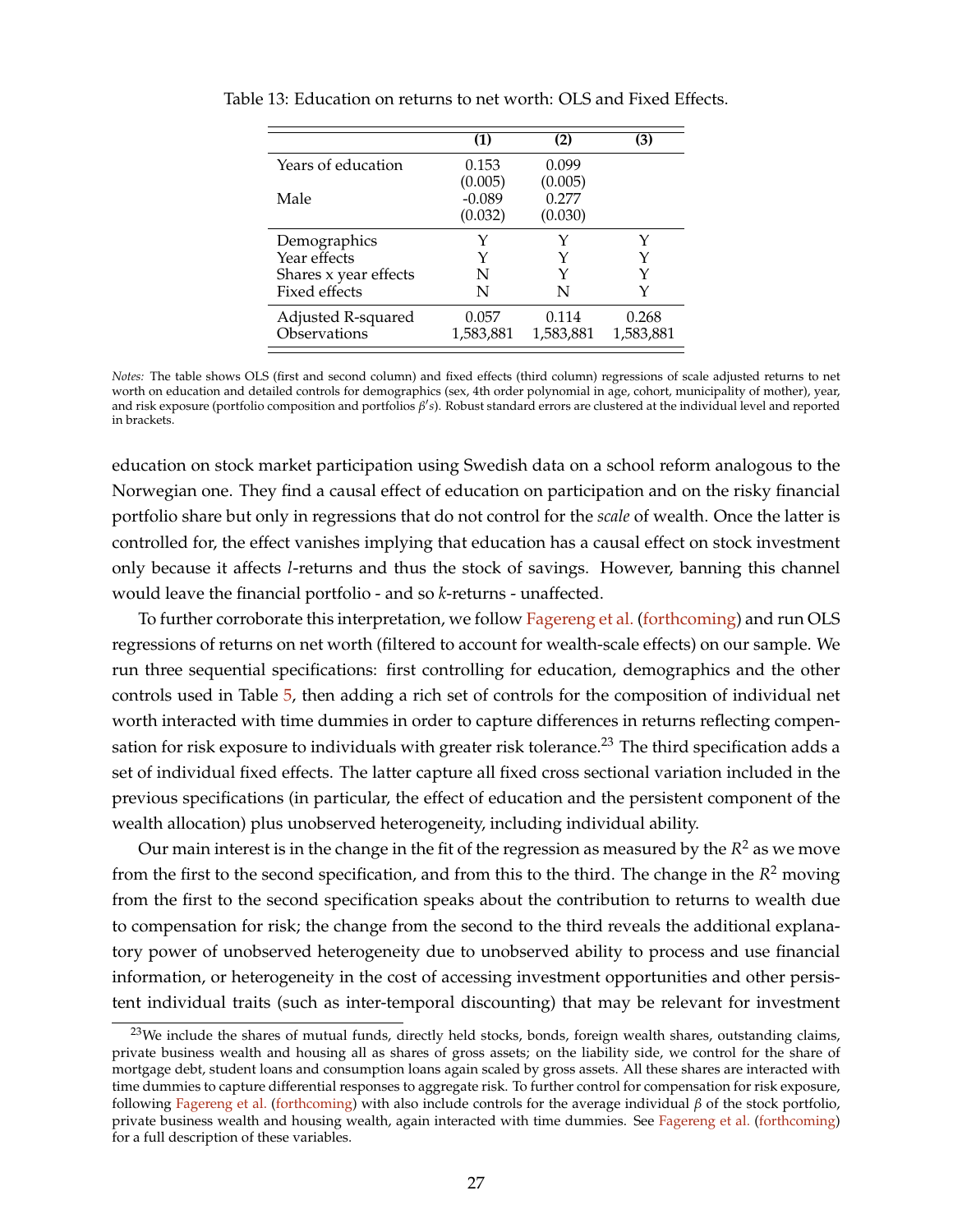decisions. These features affect the average return that individuals extract from their net worth *conditioning* on the risk exposure and the scale of their portfolio.

Table [13](#page-28-0) shows the results of these estimates run on the pooled male and females sample (results are similar for the two sub-samples). Together with the other controls education attainment captures part of the variation, as shown by the *R* <sup>2</sup> of the first column. The estimated correlation, 0.154, is essentially the same as that in Table [5.](#page-19-1) In moving from the first to the second specification the adjusted *R* <sup>2</sup> of the OLS estimates increases from 0.05 to 0.11. This suggests that an important part of the observable heterogeneity in returns to net worth reflects compensation for risk. At the same time the marginal effect of education falls to 0.10 implying that education also captures risk exposure as already documented in Table [12,](#page-27-0) for example because highly educated individuals face lower costs of entering the stock market; but it retains its significance implying that compensation for risk is not the sole reason why education correlates with *k*-returns. The last column of Table [13](#page-28-0) adds the individual fixed effects. Obviously, the effect of time-invariant characteristics (including education) is absorbed by the fixed effects. The important result is that the individual fixed effects improve the fit further and considerably: compared to column (2), the adjusted  $R<sup>2</sup>$  of the regression increases from 0.11 to 0.27. Since risk exposure and education were already accounted for in column 2, the increase in explanatory power is all due a persistent unobserved individual component consistent with the ability interpretation of the IV estimates in Table [9.](#page-23-0)

#### <span id="page-29-0"></span>**9 Conclusions**

In this paper we have studied whether formal general education pays off in capital markets as it does in the labor market. Using a compulsory school reform in Norway to obtain exogenous variation in years of schooling we find that, while education predicts returns to wealth in OLS estimates, it has no casual effect in IV regressions or when unobserved heterogeneity is taken care of using a twins design. General education predicts returns only because it is correlated with ability and risk tolerance, and the latter seem to be the relevant drivers of heterogeneity in individual returns on capital. This is at odds with the evidence on labor earnings where general education has a casual effect on returns. This raises the question of why is there this asymmetry? One possibility is that general education matters for labor earnings because it signals ability and, while signaling is relevant in the labor market, $24$  it is clearly irrelevant for returns on self-managed wealth. Another possibility is that while labor market skills may be acquired through formal general education and added to pre-existing abilities, skills that matter for investments are hard to obtain through general education and may, instead, require specific training that enhances individual investment skills. An understanding of this issue is critical for the debate on the benefits of financial education and more generally for assessing whether formal education is an effective policy to contain wealth inequality. Pinning down the effect of specific education requires exogenous variation in the field

<sup>&</sup>lt;sup>24</sup>[Clark and Martorell](#page-32-13) [\(2014\)](#page-32-13) use a regression discontinuity design to test for a signaling effect of education, by comparing wages of individuals just below and just above the grade to obtain a high school diploma. They find no evidence of a signaling effect. However, this may be because firms observe not only the diploma but also the passing grade and can thus infer that an individual just above the threshold is no different, in terms of ability, from an individual just below. Put differently, their identification strategy rests on a strong restriction on what firms observe.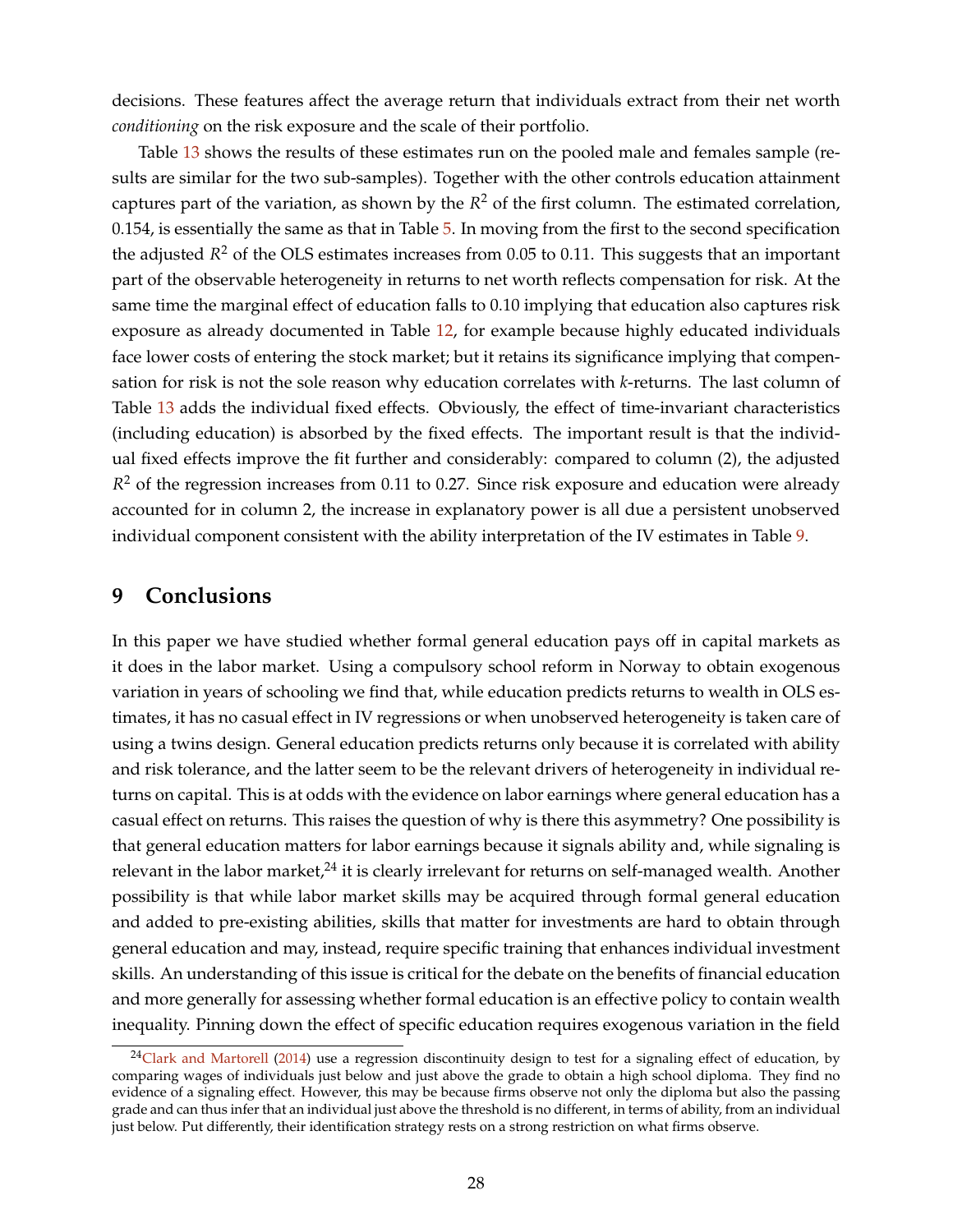of study.<sup>25</sup> We are undertaking this task in a dedicated project.

<sup>&</sup>lt;sup>25</sup>[Fagereng et al.](#page-32-3) [\(forthcoming\)](#page-32-3) show that having a degree in Economics of Finance correlates positively with returns to net worth in OLS regressions that control for years of education. Obviously, the correlation may just reflect a choice to specialize in Economics and Finance by individuals with a talent for it.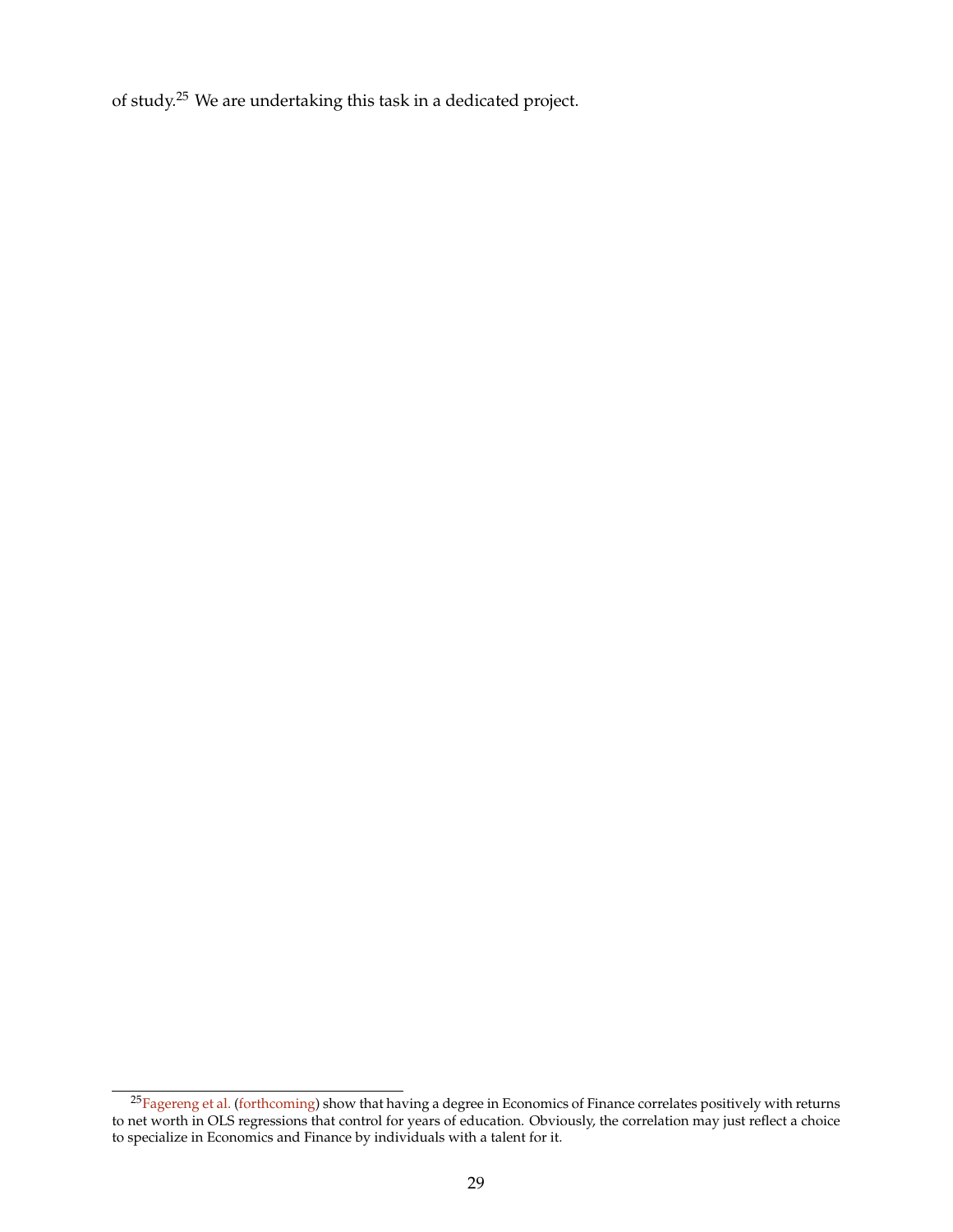## **References**

- <span id="page-31-5"></span>Aakvik, Arild, Kjell G Salvanes and Kjell Vaage. 2010. "Measuring heterogeneity in the returns to education using an education reform." *European Economic Review* 54(4):483–500.
- <span id="page-31-3"></span>Aoki, Shuhei and Makoto Nirei. 2017. "Zipf's Law, Pareto's Law, and the Evolution of Top Incomes in the United States." *American Economic Journal: Macroeconomics* 9(3):36–71.
- <span id="page-31-12"></span>Arrow, Kenneth J. 1987. "The demand for information and the distribution of income." *Probability in the Engineering and Informational Sciences* 1(1):3–13.
- <span id="page-31-9"></span>Ashenfelter, Orley and Alan Krueger. 1994. "Estimates of the Economic Return to Schooling from a New Sample of Twins." *The American Economic Review* 84(5):1157–1173.
- <span id="page-31-4"></span>Bach, Laurent, Laurent E Calvet and Paolo Sodini. forthcoming. "Rich pickings? Risk, return, and skill in the portfolios of the wealthy." *The American Economic Review* .
- <span id="page-31-11"></span>Barth, Daniel, Nicholas W Papageorge and Kevin Thom. 2018. Genetic endowments and wealth inequality. Technical report National Bureau of Economic Research.
- <span id="page-31-8"></span>Becker, Gary S and Barry R Chiswick. 1966. "Education and the Distribution of Earnings." *The American Economic Review* 56(1/2):358–369.
- <span id="page-31-2"></span>Benhabib, Jess and Alberto Bisin. 2018. "Skewed wealth distributions: Theory and empirics." *Journal of Economic Literature* 56(4):1261–91.
- <span id="page-31-1"></span>Benhabib, Jess, Alberto Bisin and Mi Luo. 2017. "Earnings inequality and other determinants of wealth inequality." *The American Economic Review* 107(5):593–97.
- <span id="page-31-0"></span>Benhabib, Jess, Alberto Bisin and Shenghao Zhu. 2011. "The distribution of wealth and fiscal policy in economies with finitely lived agents." *Econometrica* 79(1):123–157.
- <span id="page-31-13"></span>Best, J and K Dogra. 2017. "Capital Management and Inequality." *University of Oxford, mimeo* .
- <span id="page-31-6"></span>Bhuller, Manudeep, Magne Mogstad and Kjell G Salvanes. 2017. "Life-cycle earnings, education premiums, and internal rates of return." *Journal of Labor Economics* 35(4):993–1030.
- <span id="page-31-7"></span>Black, Sandra E, Paul J Devereux and Kjell G Salvanes. 2005. "Why the apple doesn't fall far: Understanding intergenerational transmission of human capital." *The American Economic Review* 95(1):437–449.
- <span id="page-31-10"></span>Black, Sandra E, Paul J Devereux and Kjell G Salvanes. 2008. "Staying in the classroom and out of the maternity ward? The effect of compulsory schooling laws on teenage births." *The Economic Journal* 118(530):1025–1054.
- <span id="page-31-14"></span>Black, Sandra E, Paul J Devereux, Petter Lundborg and Kaveh Majlesi. 2018. "Learning to take risks? The effect of education on risk-taking in financial markets." *Review of Finance* 22(3):951– 975.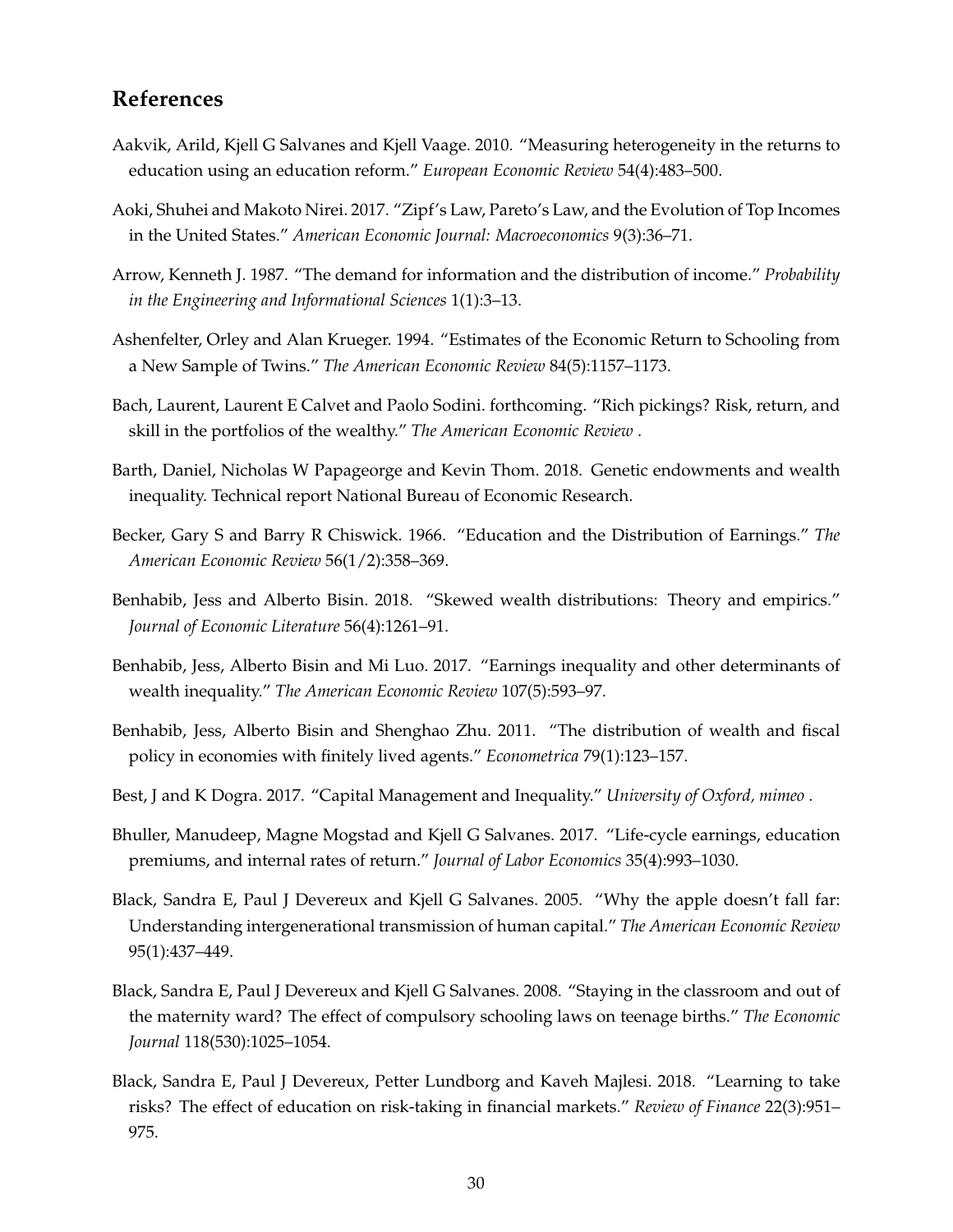- <span id="page-32-10"></span>Brinch, Christian N and Taryn Ann Galloway. 2012. "Schooling in adolescence raises IQ scores." *Proceedings of the National Academy of Sciences* 109(2):425–430.
- <span id="page-32-12"></span>Calvet, Laurent E and Paolo Sodini. 2014. "Twin picks: Disentangling the determinants of risktaking in household portfolios." *The Journal of Finance* 69(2):867–906.
- <span id="page-32-5"></span>Card, David. 2001. "Estimating the return to schooling: Progress on some persistent econometric problems." *Econometrica* 69(5):1127–1160.
- <span id="page-32-4"></span>Card, David and Alan B Krueger. 1992. "Does school quality matter? Returns to education and the characteristics of public schools in the United States." *Journal of Political Economy* 100(1):1–40.
- <span id="page-32-13"></span>Clark, Damon and Paco Martorell. 2014. "The signaling value of a high school diploma." *Journal of Political Economy* 122(2):282–318.
- <span id="page-32-0"></span>De Nardi, Mariacristina and Giulio Fella. 2017. "Saving and wealth inequality." *Review of Economic Dynamics* 26:280–300.
- <span id="page-32-8"></span>Dietz, Peter O. 1968. "Components of a measurement model: rate of return, risk, and timing." *The Journal of Finance* 23(2):267–275.
- <span id="page-32-6"></span>Duflo, Esther. 2001. "Schooling and labor market consequences of school construction in Indonesia: Evidence from an unusual policy experiment." *The American Economic Review* 91(4):795–813.
- <span id="page-32-9"></span>Eika, Lasse, Magne Mogstad and Ola Vestad. 2017. "What can we learn about household consumption from information on income and wealth." *mimeo* .
- <span id="page-32-7"></span>Fagereng, A, MB Holm and KN Torstensen. 2018. "Housing wealth in Norway, 1993-2015." *Statistics Norway Reports* .
- <span id="page-32-3"></span>Fagereng, Andreas, Luigi Guiso, Davide Malacrino and Luigi Pistaferri. forthcoming. "Heterogeneity and persistence in returns to wealth." *Econometrica* .
- <span id="page-32-11"></span>Fagereng, Andreas, Luigi Guiso and Luigi Pistaferri. 2019. "Assortative Mating by Wealth and Returns." *Working Paper* .
- <span id="page-32-15"></span>Foà, Gabriele, Leonardo Gambacorta, Luigi Guiso and Paolo Emilio Mistrulli. 2019. "The supply side of household finance." *The Review of Financial Studies* 32(10):3762–3798.
- <span id="page-32-1"></span>Gabaix, Xavier, Jean-Michel Lasry, Pierre-Louis Lions and Benjamin Moll. 2016. "The dynamics of inequality." *Econometrica* 84(6):2071–2111.
- <span id="page-32-14"></span>Gambacorta, L, L Guiso, PE Mistrulli, A Pozzi and A Tsoy. 2017. Distorted advice in the mortgage market: theory and structural estimation. Technical report CEPR Discussion paper 12115.
- <span id="page-32-2"></span>Garbinti, Bertrand, Jonathan Goupille-Lebret and Thomas Piketty. 2017. "Accounting for wealth inequality dynamics: Methods, estimates and simulations for France (1800-2014).".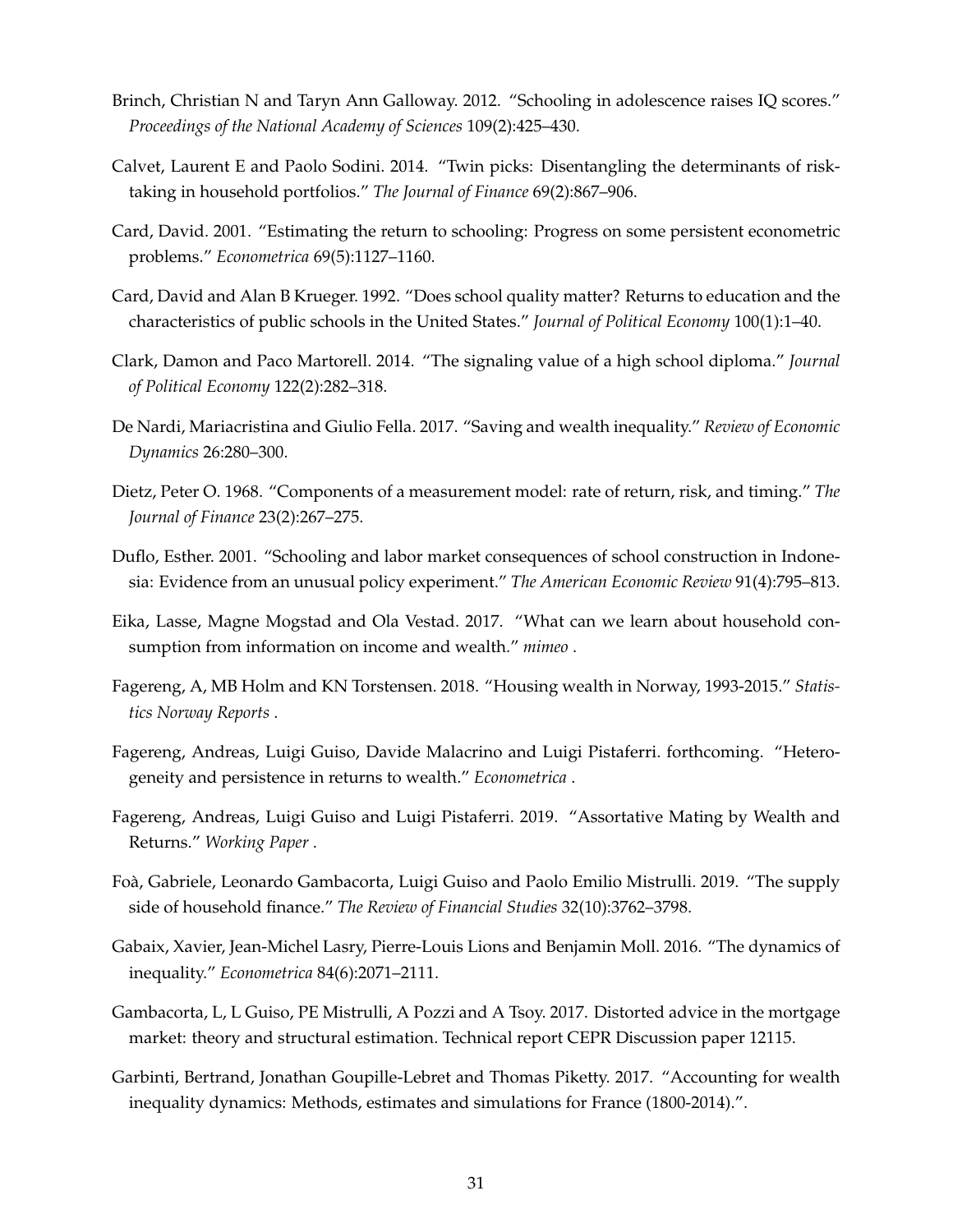- <span id="page-33-15"></span>Gennaioli, Nicola, Andrei Shleifer and Robert Vishny. 2015. "Money doctors." *The Journal of Finance* 70(1):91–114.
- <span id="page-33-8"></span>Girshina, Anastasia. 2019. "Wealth, Savings, and Returns Over the Life Cycle: The Role of Education." *Working Paper* .
- <span id="page-33-11"></span>Hastings, Justine S, Brigitte C Madrian and William L Skimmyhorn. 2013. "Financial literacy, financial education, and economic outcomes." *Annual Review of Economics* 5(1):347–373.
- <span id="page-33-3"></span>Heckman, James J, Lance J Lochner and Petra E Todd. 2006. "Earnings functions, rates of return and treatment effects: The Mincer equation and beyond." *Handbook of the Economics of Education* 1:307–458.
- <span id="page-33-14"></span>Jappelli, Tullio and Mario Padula. 2017. "Consumption growth, the interest rate, and financial sophistication." *Journal of Pension Economics & Finance* 16(3):348–370.
- <span id="page-33-10"></span>Kacperczyk, Marcin, Jaromir Nosal and Luminita Stevens. 2019. "Investor sophistication and capital income inequality." *Journal of Monetary Economics* 107:18–31.
- <span id="page-33-1"></span>Lei, Xiaowen. 2019. "Information and inequality." *Journal of Economic Theory* 184:104937.
- <span id="page-33-13"></span>Lusardi, Annamaria, Pierre-Carl Michaud and Olivia S Mitchell. 2017. "Optimal financial knowledge and wealth inequality." *Journal of Political Economy* 125(2):431–477.
- <span id="page-33-6"></span>Machin, Stephen, Kjell G Salvanes and Panu Pelkonen. 2012. "Education and mobility." *Journal of the European Economic Association* 10(2):417–450.
- <span id="page-33-12"></span>Merton, Robert C. 1975. Optimum consumption and portfolio rules in a continuous-time model. In *Stochastic Optimization Models in Finance*. Elsevier pp. 621–661.
- <span id="page-33-0"></span>Mincer, Jacob. 1958. "Investment in human capital and personal income distribution." *Journal of Political Economy* 66(4):281–302.
- <span id="page-33-7"></span>Monstad, Karin, Carol Propper and Kjell G Salvanes. 2008. "Education and fertility: Evidence from a natural experiment." *Scandinavian Journal of Economics* 110(4):827–852.
- <span id="page-33-16"></span>Ness, Erik. 1971. *Skolens Årbok 1971 (The Primary School Yearbook 1971)*.
- <span id="page-33-4"></span>Oreopoulos, Philip. 2006. "Estimating average and local average treatment effects of education when compulsory schooling laws really matter." *American Economic Review* 96(1):152–175.
- <span id="page-33-9"></span>Peress, Joel. 2003. "Wealth, information acquisition, and portfolio choice." *The Review of Financial Studies* 17(3):879–914.
- <span id="page-33-5"></span>Psacharopoulos, George and Harry Anthony Patrinos. 2018. "Returns to Investment in Education: A Decennial Review of the Global Literature." *Education Economics* 26(5):445–458.
- <span id="page-33-2"></span>Rosenzweig, Mark R. 1995. "Why are there returns to schooling?" *The American Economic Review* 85(2):153–158.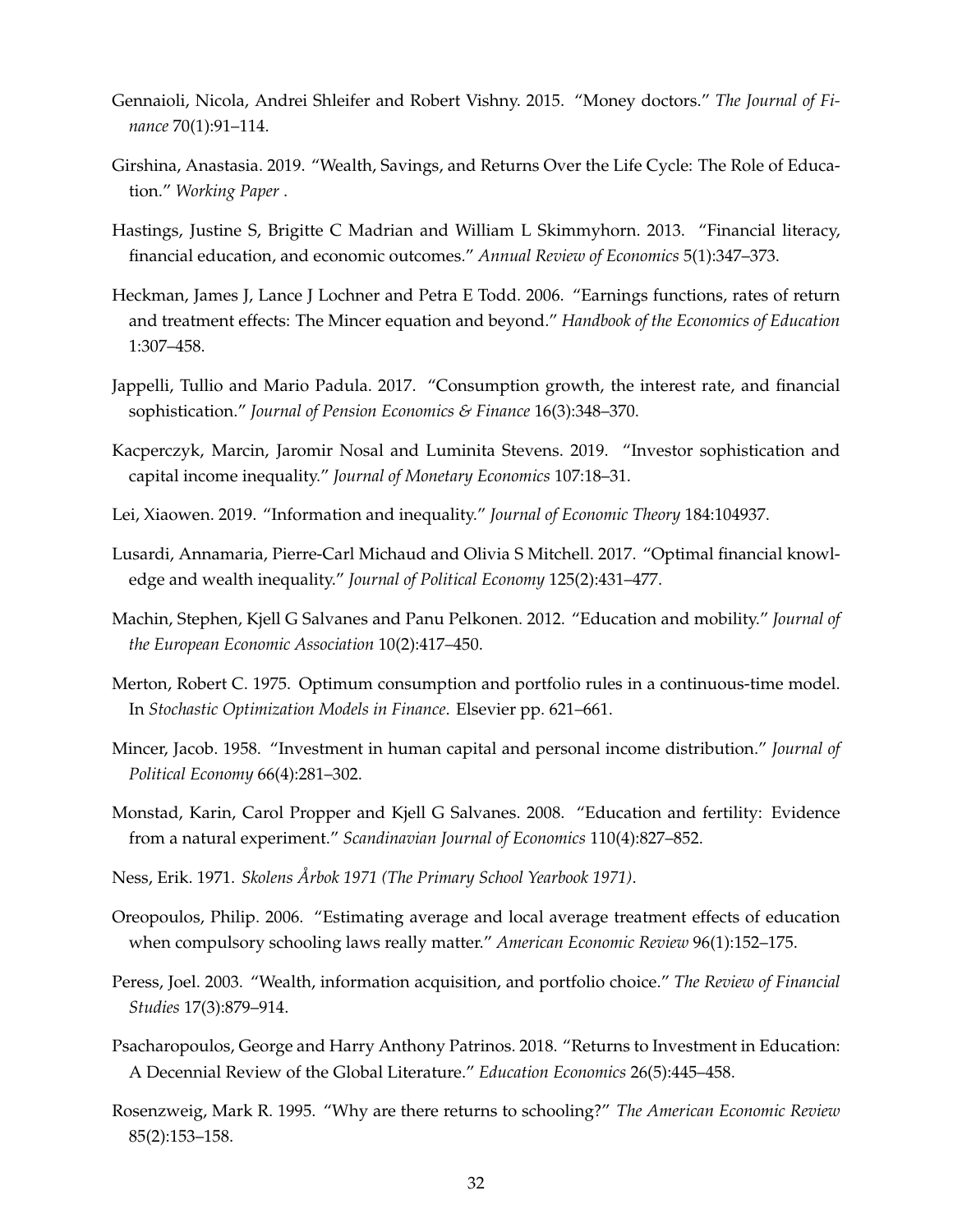<span id="page-34-0"></span>Saez, Emmanuel and Gabriel Zucman. 2016. "Wealth inequality in the United States since 1913: Evidence from capitalized income tax data." *The Quarterly Journal of Economics* 131(2):519–578.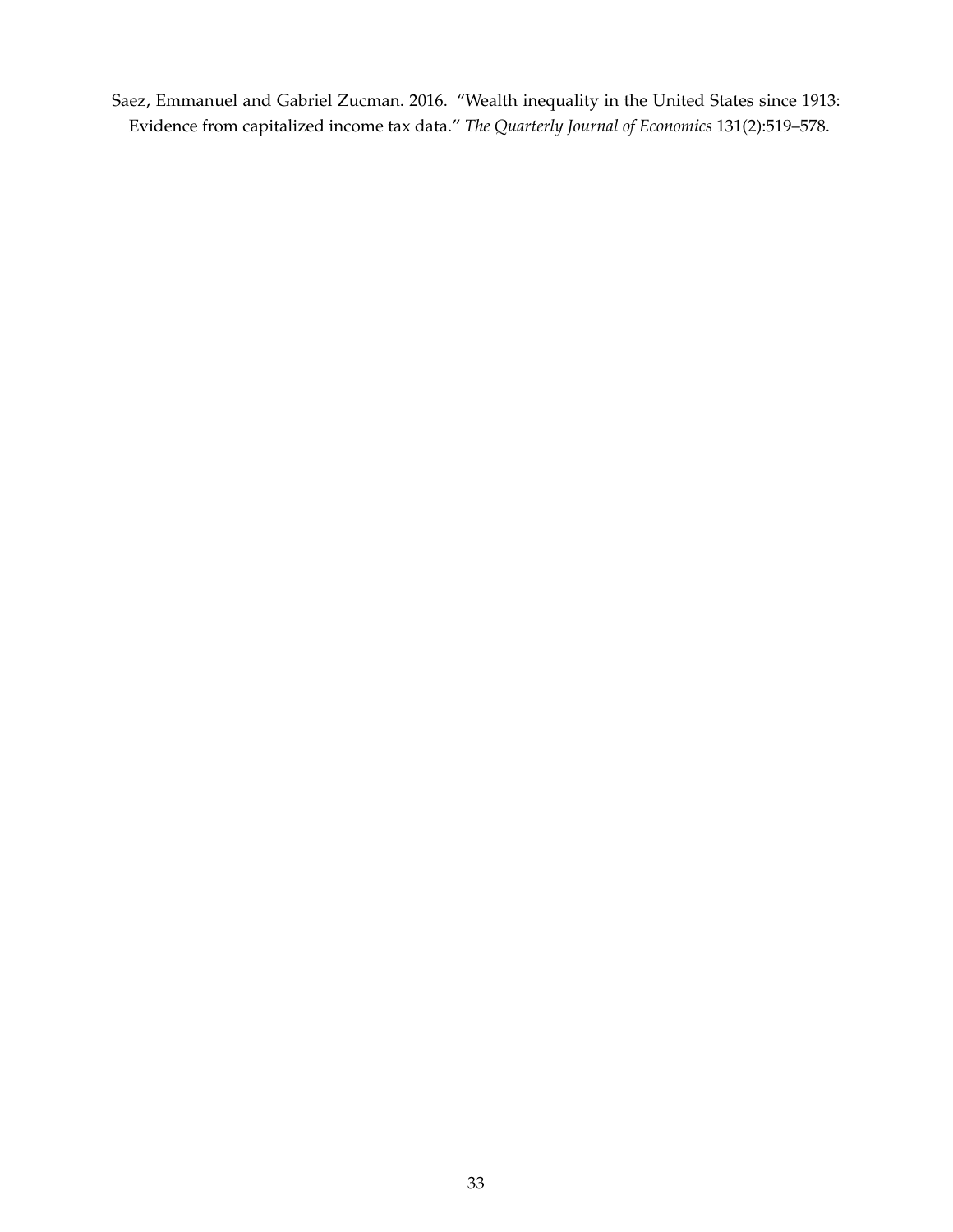## **A Examples of Departure from the Frictionless Case**

## **Examples of** *z<sup>i</sup>*

Assume first  $k_i = k^F$ , the frictionless value and focus on cases that lead  $z_i$  to fall short of  $z^F$ .

**Costly stock market participation.** The friction faced by the investor is a fixed participation cost to hold stocks. The investor portfolio solution will then be a wealth threshold  $\overline{w_i}$ , below which the investor stays out of the stock market. Let  $I(w_i,\overline{w_i)} = 1$  if  $w_i > \overline{w_i}$  and zero otherwise. Then  $d_i = z_i$  $s_i r^e (1-I(w_i-\overline{w_i}))$  so that the return to wealth will be  $r_{it}^w = r_i^F - s_i r^e (1-I(w_i-\overline{w_i}) + \eta_t + s_i \epsilon_t)$ . The individual return to wealth will be positively correlated with current wealth and with any variable that affects the threshold  $\overline{w_i}$ ; education and ability may affect returns through this channel if high education or high ability investors face a lower cost of participating in the market.

**Limited access to investment in private business.** Some people's portfolio can include investment in a business that is individual-specific and not accessible by other investors, like a private business. Assume all people have access to public equity. For private equity investors let  $r_{i,p}^e$  and  $\sigma _{i,p}^2$  denote the private business equity premium and the variance of private equity returns, respectively. Both are individual specific. To illustrate, assume private equity returns are independent from public equity returns and investors have mean variance preferences with risk tolerance parameter *τ<sup>i</sup>* . Let *si*,*<sup>p</sup>* denote the share in private equity and *si*,*<sup>l</sup>* the share in listed stocks (public equity). Let  $I(F_i, \overline{F_i})$  an indicator function =1 if the state variable  $F_i > \overline{F_i}$  (a threshold) is such that the individual has access to a private business. Variable  $F_i$  can be for instance a minimum capital requirement to set up a business in the presence of borrowing constraints or a minimum managerial ability to run a business (as in Lucas, 1978) in the presence of a set up cost (Guiso and Schivardi, 2011) Then  $d_i=z_i=(s_ir^e-s_{i,l}^e r^e-s_{i,p}r_{i,p}^e)I(F_i,\overline{F_i})$  and the observed return on wealth will be:

$$
r_{it}^w = r_i^F - (s_i r^e - s_{i,l}^e r^e - s_{i,p} r_{i,p}^e) I(F_i, \overline{F_i}) + \eta_t + s_{i,l} \epsilon_t + s_{i,p} \zeta_t.
$$

Notice that, in this case, the return to wealth is affected by an individual specific component  $r^e_{i,p}$ ; the expression also includes a time varying shock to private business returns *ζ<sup>t</sup>* . Returns to wealth will depend on variables that affect access to private business as well as on the specific return the investor obtains from the business, including possibly the level of education and experience in the business as well as specific managerial ability.

## **Examples of** *k<sup>i</sup>*

We now assume  $z_i = z^F = 0$  and focus on cases that cause  $k_i$  to depart from  $k^F$ .

**Endogenous information collection [\(Arrow,](#page-31-12) [1987;](#page-31-12) [Peress,](#page-33-9) [2003;](#page-33-9) [Kacperczyk, Nosal and Stevens,](#page-33-10)**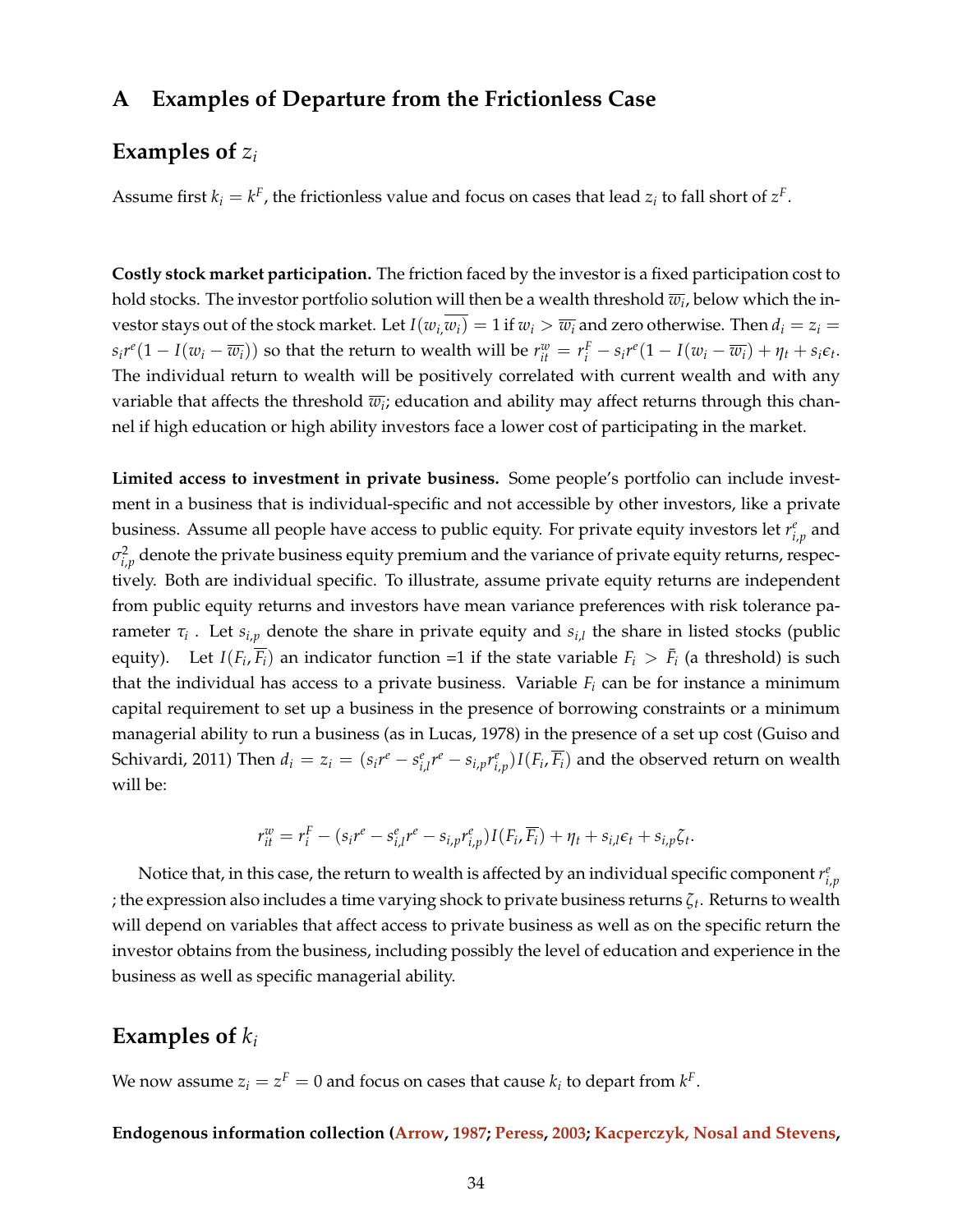**[2019;](#page-33-10) [Best and Dogra,](#page-31-13) [2017\)](#page-31-13).** As in [Peress](#page-33-9) [\(2003\)](#page-33-9) and [Kacperczyk, Nosal and Stevens](#page-33-10) [\(2019\)](#page-33-10), assume individuals can obtain at a cost a private signal about stock market returns. The cost of acquiring information differs across individuals and may depend on the level of education of the individual as well as his experience with the market. Denote  $g_i$  the individual specific signal, which is uncorrelated with the signals received by other individuals. The signal has the following properties:

$$
g_i = \widetilde{r^e} + \varsigma_i
$$

with  $E(g_i) = r^e$ ,  $var(g_i) = \sigma_{i,j}^2$  $\frac{2}{\mu_{i,\zeta}}$ . Thus the signal is undistorted and carries precision  $1/\sigma_{i,\zeta}^2$ *i*,*ς* . Investors who acquire more information obtain a more informative signal and can obtain a more precise prediction of the stocks return and its variance. This results in a modified allocation of the optimal share to stocks. Conditional on the signal, the investors optimal share is

 $\alpha_{i,g} = \alpha_i + \frac{g_i}{\sigma^2}$  $\frac{8i}{\sigma_{i,c}^2}$ , *i*,*ς* hence compared to the share with equally informed investors, when private signals can be obtained the investor will twist the allocation towards stocks or towards the safe asset depending on whether he receives an "optimistic" or a "pessimistic" signal. How much he departs from *α<sup>i</sup>* depends on the precision of the signal, the more precise the larger the departure. On average (across signals), he will invest in stocks a share  $\alpha_{i,g} = \alpha_i + \tau_i \frac{r^e}{\sigma^2}$  $\frac{r^e}{\sigma_{i,\varsigma}^2}$ . Hence  $d_i = k_i = -\tau_i \frac{r^e}{\sigma_{i,\varsigma}^2}$  $\frac{r^2}{\sigma_{i,\varsigma}^2}$  and the return on wealth will be

$$
r_{it}^w = r_i^F - d_i = r_i^F + \tau_i \frac{r^e}{\sigma_{i,\varsigma}^2}
$$

In turn, the informativeness of the signal  $\frac{1}{\sigma_{i,\varsigma}^2}$  will depend on the experience, the education and the ability of the investors as all may lower the cost of acquiring and processing information. It will also depend on the wealth of the individual and his risk tolerance because both increase the size of stock investments and the incentive to acquire information. That is,  $\frac{1}{\sigma_{i,\zeta}^2} = h(E_i,x_i,a_i,w_i,\tau_i)$ implying that *k*-returns increase with education, experience and ability as well as with the level of individual wealth (a scale effect). With endogenous information-acquisition, risk tolerance also has an extra effect on returns to wealth because the more risk-tolerant invest more in stocks and have a stronger motive to acuire information. Notice that controlling for the share in risky assets absorbs also this effect. However, because people who invest in information face lower conditional uncertainty, they will have higher Sharpe ratios. Indeed, endogenous information acquisition predicts heterogeneous Sharpe ratios correlated with individual education and experience, ability, wealth and risk aversion.

**Costly advice [\(Gennaioli, Shleifer and Vishny,](#page-33-15) [2015\)](#page-33-15).** Suppose that people who lack the sophistication needed to invest in the stock market abstain altogether from buying stock. One reason is that unsophisticated investors would feel too much anxiety investing in stocks, as in [Gennaioli,](#page-33-15) [Shleifer and Vishny](#page-33-15) [\(2015\)](#page-33-15). Another is that the stock market is ambiguous for them, and they drop out to avoid dealing with the ambiguity[\(Gambacorta et al.,](#page-32-14) [2017\)](#page-32-14). In the absence of financial advisers, there would be heterogeneity in returns simply because - independently of risk tolerance - low  $k_i$  investors do not invest in stocks while high  $k_i$  ones do. Hence, the first have  $r_{it}^w = r_f$ , while the second have  $r_{it}^w = r_i^F$ , with the difference reflecting heterogeneity in  $k_i$ . Advisers can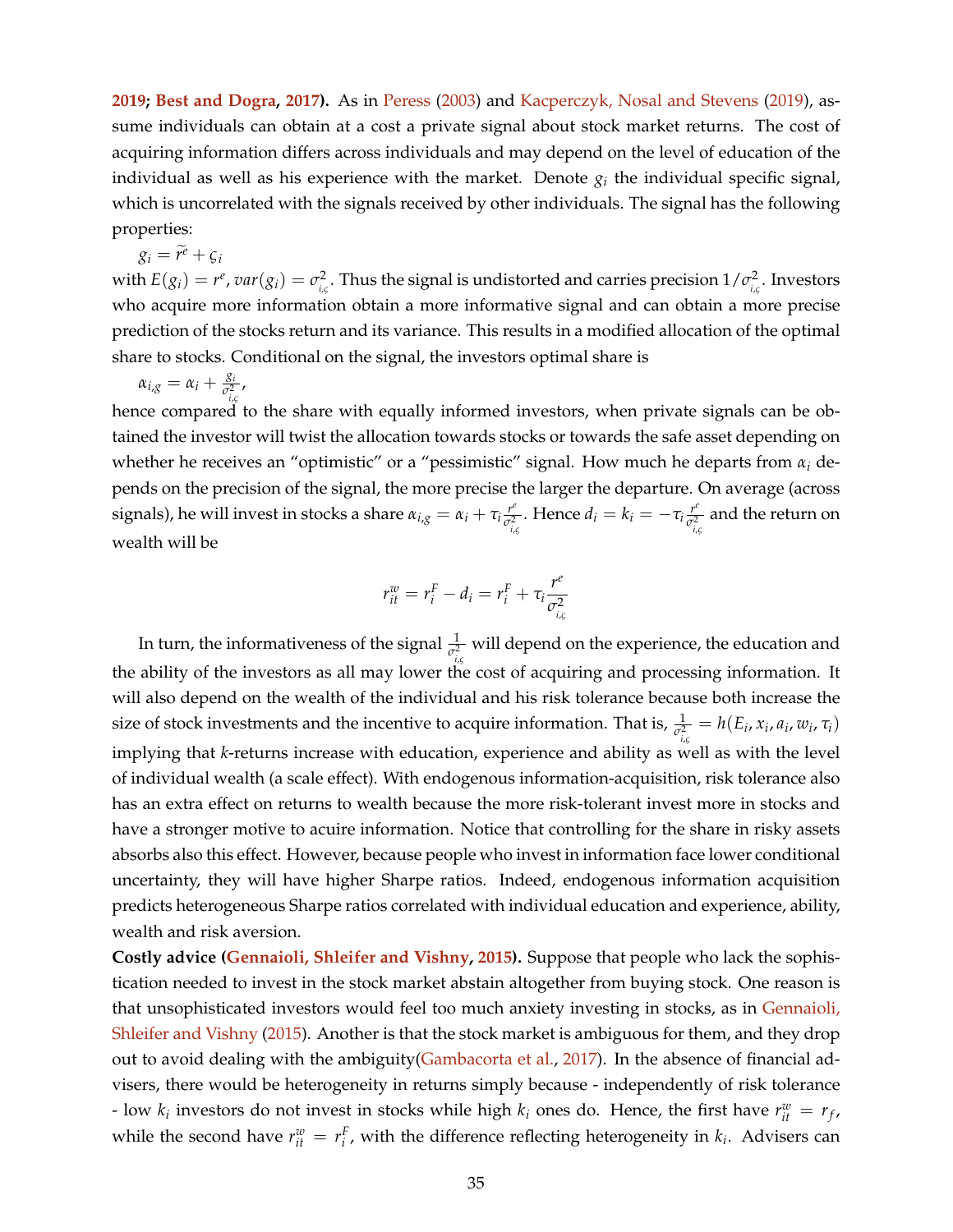bridge this gap because they can lift the anxiety or eliminate the ambiguity that investors face. Only unsophisticated investors will rely on advice, and with limited trust in advisers, they will be charged a fee by the trusted advisers. Hence, their return on stocks will be  $r^e - f_j$  where  $f_j$ is the fee charged by adviser *j*. Let  $I(E_i, x_i)$  be an indicator function equal to 1 if the investor is sophisticated and zero otherwise. Then  $d_i = k_i = r_i^F - r_i^F I(E_i, x_i) - (r^f + \alpha_i(r^e - f_i))(1 - I(E_i, x_i))$ and the return on wealth will then be

$$
r_{it}^{w} = r_{i}^{F} - d_{i} = r_{i}^{F} I(E_{i}, a_{i} x_{i}) - (r^{f} + \alpha_{i} (r^{e} - f_{i})) (1 - I(E_{i}, a_{i} x_{i}))
$$

hence a function of education, ability and experience. In [Gennaioli, Shleifer and Vishny](#page-33-15) [\(2015\)](#page-33-15), advice is costly but undistorted. In more general models, advice can be distorted (e.g. [Gamba](#page-32-14)[corta et al.](#page-32-14) [2017;](#page-32-14) [Foà et al.](#page-32-15) [2019\)](#page-32-15) resulting not only in fees, but also in a different composition of the portfolio, which is skewed towards high-fees instruments, and a departure of the return on equity from the market return  $r^e$  and of the return on net worth from its friction-less value.

**Search ability and returns on safe assets.** Sophistication eases individuals' access to information about the set of rates offered by financial intermediaries on investment products or charged on debt instruments. This can affect returns because individuals can search on a broder set of rates. Interestingly, being aware of a broader set of rates can induce heterogeneity in returns on safe assets, as well. In the standard portfolio model, there is only one safe asset and all people can access it. A close representation are treasury bills for which there is a single market and return. For other safe assets, such as bank deposits, rates differ across intermediaries often reflecting local market power.

In the Norwegian data [Fagereng et al.](#page-32-3) [\(forthcoming\)](#page-32-3) document that: a) banks differ persistently in the returns they offer for the same type of deposit; b) there is an important individual return heterogeneity component (even conditioning on deposit size); c) high-return individuals tend to match with high-return banks; and d) individuals with more schooling tend to select deposit accounts at banks offering higher returns. They take this as evidence that some market power, reflecting segmentation in local banking markets, generates return differences for the same financial instrument and better informed/more sophisticated individuals seem to be able to spot the better rates.<sup>26</sup> Differences in investors' sophistication can result in access to different information sets about available alternatives and thus different returns on safe assets. Suppose sophisticated investors are aware of a wider sets of rates on deposits and on debts such as mortgages or consumer loans in their local markets, with the size of the set increasing in sophistication. Investors choose the highest rate on deposits in their set (the lower rate on debt), which clearly results in heterogeneity in returns on safe assets and net worth. Let  $\widetilde{r}_i^f$  $\mathbf{F}_i^j$  be the distribution of safe rates faced by investor *i*. Assume this is uniforms in the interval  $r_i^{max} = r^{max} \times h(E_i, a_i, x_i)$  and  $r_i^{min} = r^{min} \times h(E_i, a_i, x_i)$  where  $h(E_i, a_i, x_i)$  is increasing in educa-

<sup>&</sup>lt;sup>26</sup>[Fagereng et al.](#page-32-3) [\(forthcoming\)](#page-32-3) document systematic differences in rates on deposits across Norwegian banks. The website bankrate.com provides some indirect evidence about the importance of local market power among US banks. Comparing and homogeneous financial product - a 12-month, \$25,000 CD - banks offer systematically different rates in the same local US market. The financial institutions with the lowest rates (HSBC, Bank of America and Wells Fargo) have undoubtedly more market power than those at the top of the rate scale (typically, online banks).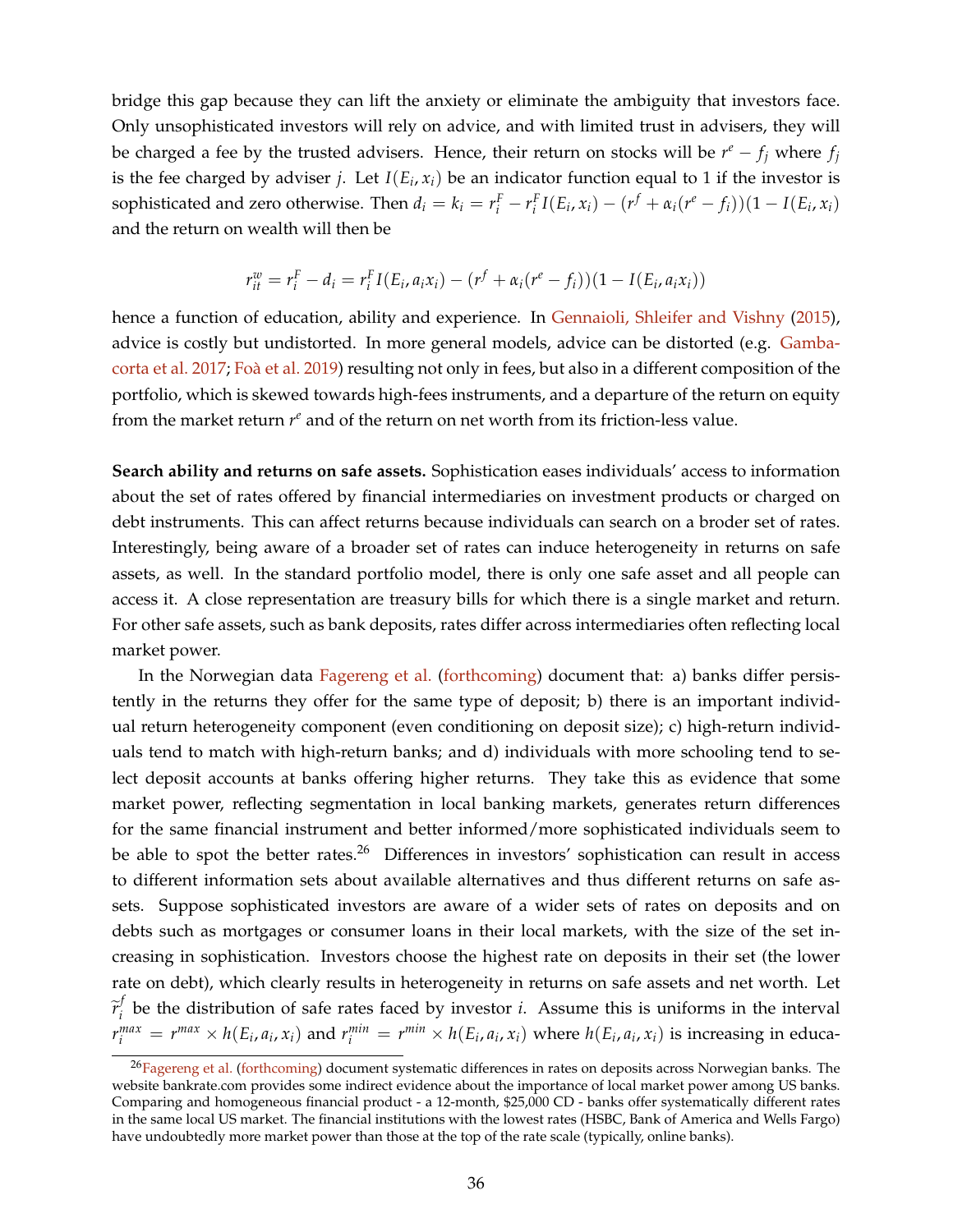tion, ability and experience. Because the investor will choose the minimum rate he is aware of, we can set  $d_i = k_i = r^f - r^{min} \times h(E_i, a_i, x_i)$ . And the return on wealth will be<sup>27</sup>

$$
r_{it}^w = r_i^F - d_i = r_i^F - r^f + r^{min} \times h(E_i, a_i, x_i)
$$

### <span id="page-38-0"></span>**B Robustness**

In this section, we first present results for alternative definitions of the instrument. Next, we present additional results on returns to specific asset and liability categories.

#### **B.1 Robustness to instrument definition**

In the body of the paper, we rely on the municipalities where we directly observe the reform cohort in [Ness](#page-33-16) [\(1971\)](#page-33-16). There are two alternative approaches in the literature. First, [Bhuller, Mogstad and](#page-31-6) [Salvanes](#page-31-6) [\(2017\)](#page-31-6) supplement the information from that source and are able to obtain information on reform cohorts for more municipalities. Second, [Brinch and Galloway](#page-32-10) [\(2012\)](#page-32-10) define cohorts within municipalities as treated by observing when the share of individuals with less than 9 years of schooling in that municipality dropped significantly. In addition, the definition of treated cohorts may differ. Intuitively, an individual in a cohort is treated of (s)he was still in the compulsory schooling system when the reform was implemented. Formally, we define an individual as treated if (s)he belongs to a cohort that was less than or equal to 13 or 14 years in the reform year, where it is 13 if the compulsory system was 6 years of schooling prior to the reform and 14 if it was 7. Further, some municipalities did not implement the reform for all classes at the identified implementation year. In that case, we use the variable "includes the following classes" ("omfatter følg. klassetrinn" in **[Ness,](#page-33-16) [1971\)](#page-33-16)** to identifiy the treated cohorts. Our definition of treated cohorts differ from that in [Bhuller, Mogstad and Salvanes](#page-31-6) [\(2017\)](#page-31-6), which means that the two methods in a few cases disagree on the treated cohort in the same municipality.

While the approaches differ, the definition of treated cohorts within municipalities mostly agree. Figure [B.1](#page-39-0) presents the difference in reform cohorts between our main definition and the two alternative approaches. For both alternative approaches, the methods agree with our main definition in between 40 and 60% of the municipalities. Further, more than 80% of municipalities are within  $\pm 2$  years for both methods. While the exact definition of treated cohorts differ, the three approaches should yield similar results, but since the instrument contains measurement error in all cases, the standard errors and estimated coefficients may differ between methods.

Table [B.1](#page-40-0) shows the effect of education on returns to net wealth in IV regressions using the three instruments. Across the instruments, we find that the effect of education on returns to net worth is statistically insignificant in all specications. The main difference is on the size of the coefficients. While the coefficients tend to be small and stable across genders when we use our

 $^{27}$ [Fagereng et al.](#page-32-3) [\(forthcoming\)](#page-32-3) find evidence of this channel. They show that individuals who earn higher than average returns on bank deposits do so because they match with banks that pay higher then average interest on deposits. High-rate individuals have in turn higher education.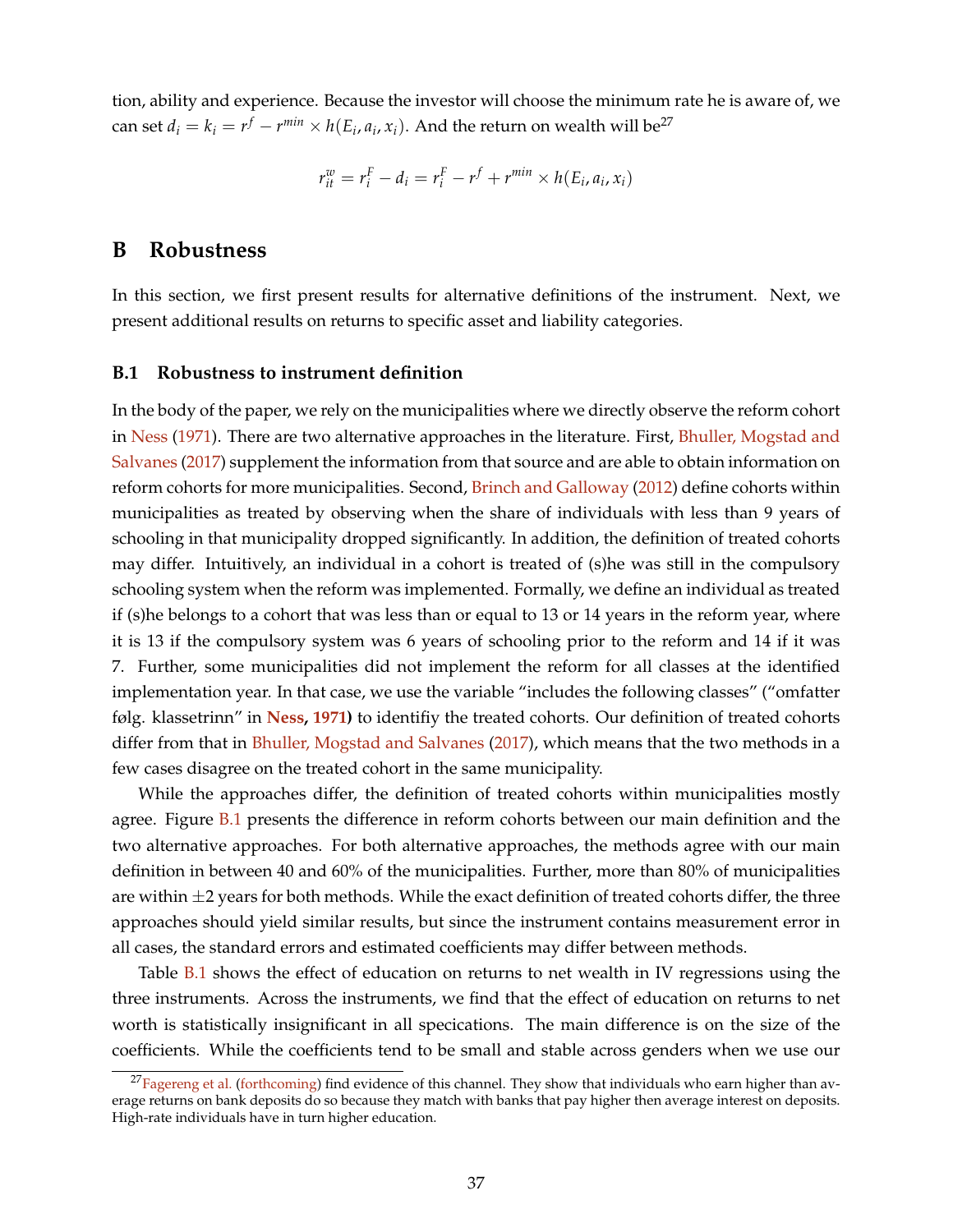<span id="page-39-0"></span>

Figure B.1: Comparison of alternative reform instruments

*Notes:* The figure compares the instrument used in [Bhuller, Mogstad and Salvanes](#page-31-6) [\(2017\)](#page-31-6) and the instrument constructed using the method of [Brinch and Galloway](#page-32-10) [\(2012\)](#page-32-10) with our benchmark instrument. The figure presents the distribution of the difference in years between the cohort reform computed using alternative methods and our benchmark approach.

preferred instrument, they tend to be more volatile for the two alternative instruments. However, as the sample size increases, as in the pooled sample, the coefficient tend to converge towards zero also for the alternative instruments.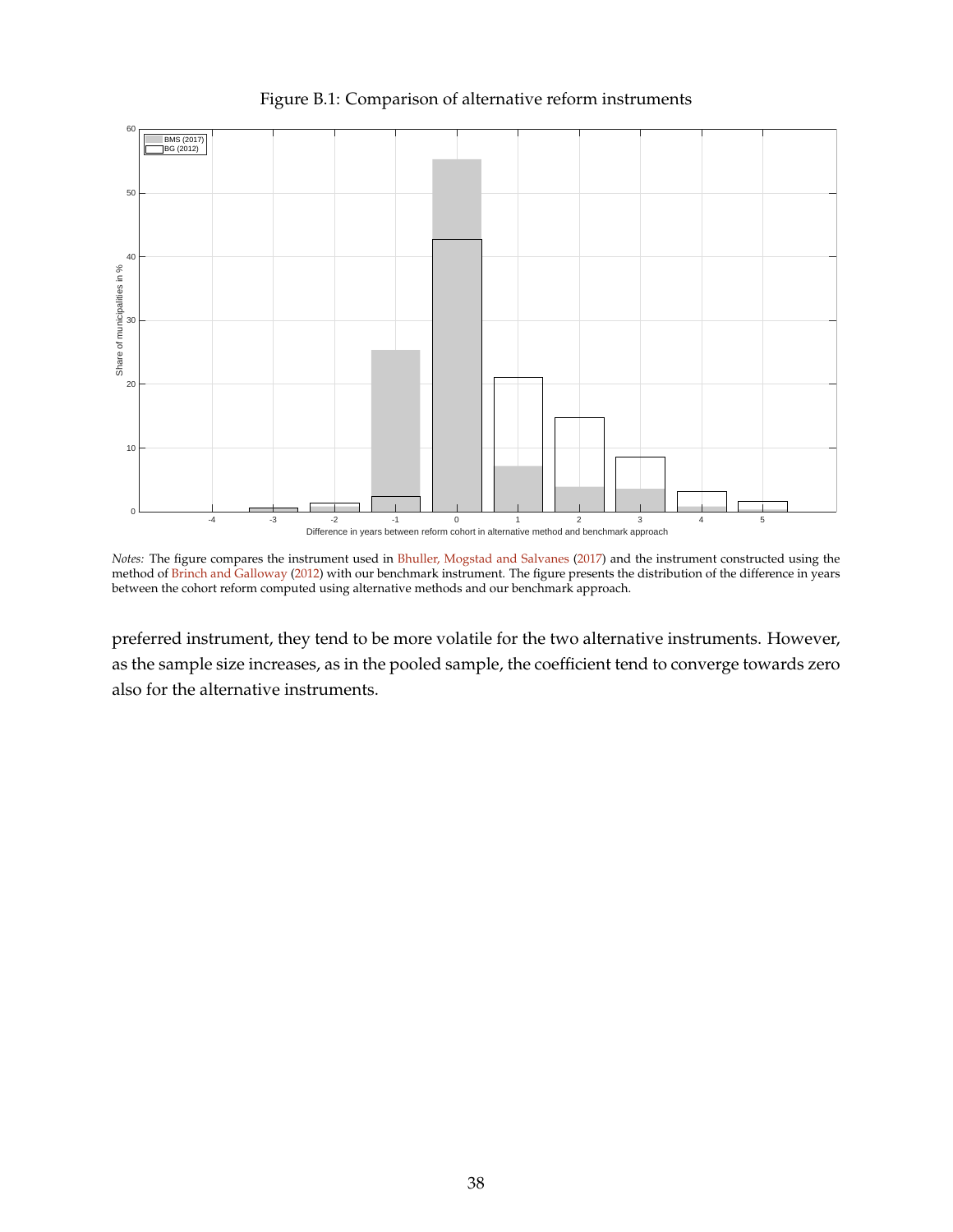<span id="page-40-0"></span>

| Baseline:          |         |          | Instrument from BMS (2017): |         |          | Instrument from BG (2012): |         |          |           |
|--------------------|---------|----------|-----------------------------|---------|----------|----------------------------|---------|----------|-----------|
|                    | (1)     | (2)      | (3)                         | (1)     | (2)      | (3)                        | (1)     | (2)      | (3)       |
|                    | Male    | Female   | Pooled                      | Male    | Female   | Pooled                     | Male    | Female   | Pooled    |
| Years of education | 0.041   | $-0.017$ | $-0.021$                    | 0.111   | $-0.097$ | $-0.062$                   | 0.3984  | $-0.233$ | $-0.003$  |
|                    | (0.481) | (0.361)  | (0.297)                     | (0.472) | (0.334)  | (0.287)                    | (0.574) | (0.444)  | (0.352)   |
| First-stage F-test | 22.14   | 29.41    | 49.97                       | 22.51   | 35.07    | 52.51                      | 16.29   | 21.00    | 36.90     |
| Observations       | 622,915 | 815,467  | 1,445,382                   | 519,707 | 810,948  | 1,330,655                  | 565,705 | 735,289  | 1,300,994 |

Table B.1: The causal effects of education on *k*-returns: IV estimates. Robustness.

*Notes:* The table shows IV regressions of (scale adjusted) returns to net worth on years of education for the male, female and pooled sample of single individuals belonging to the reform cohorts. Regressions are run on the balanced panel covering the years 2005-2015. All regressions include time fixed effects, a full set of municipality dummies for where parents where located in 1960, a fourth-order polynomial in age, and individual cohort dummies. The instrument for years of education is a dummy =1 if the individual was affected by the school reform. Robust standard errors are clustered at the individual level and reported in brackets.

#### **B.2 Additional Tables and Figures**

Education Level

Education Level

This section presents additional results. Table [B.2](#page-41-0) shows results for the l-returns to education for the same sample as in our paper. Table [B.3](#page-42-0) and [B.4](#page-43-0) show results for the effects of education on asset and debt categories. Table [B.5,](#page-43-1) [B.6,](#page-44-0) and [B.7](#page-45-0) present results for net worth, asset classes, and liabilities when we estimate using reduced-form regressions. Figure [B.2](#page-40-1) presents education levels by cohorts in our sample.

<span id="page-40-1"></span>

Figure B.2: Education histogram by cohorts

*Notes:* The figure shows the distribution of years of schooling for each treated and non-treated cohort generation. "Treated" are all individuals that were affected by the school reform; "non-treated" all members of the reform cohorts unaffected by the reform.

Education Consult

Education Level

Education Level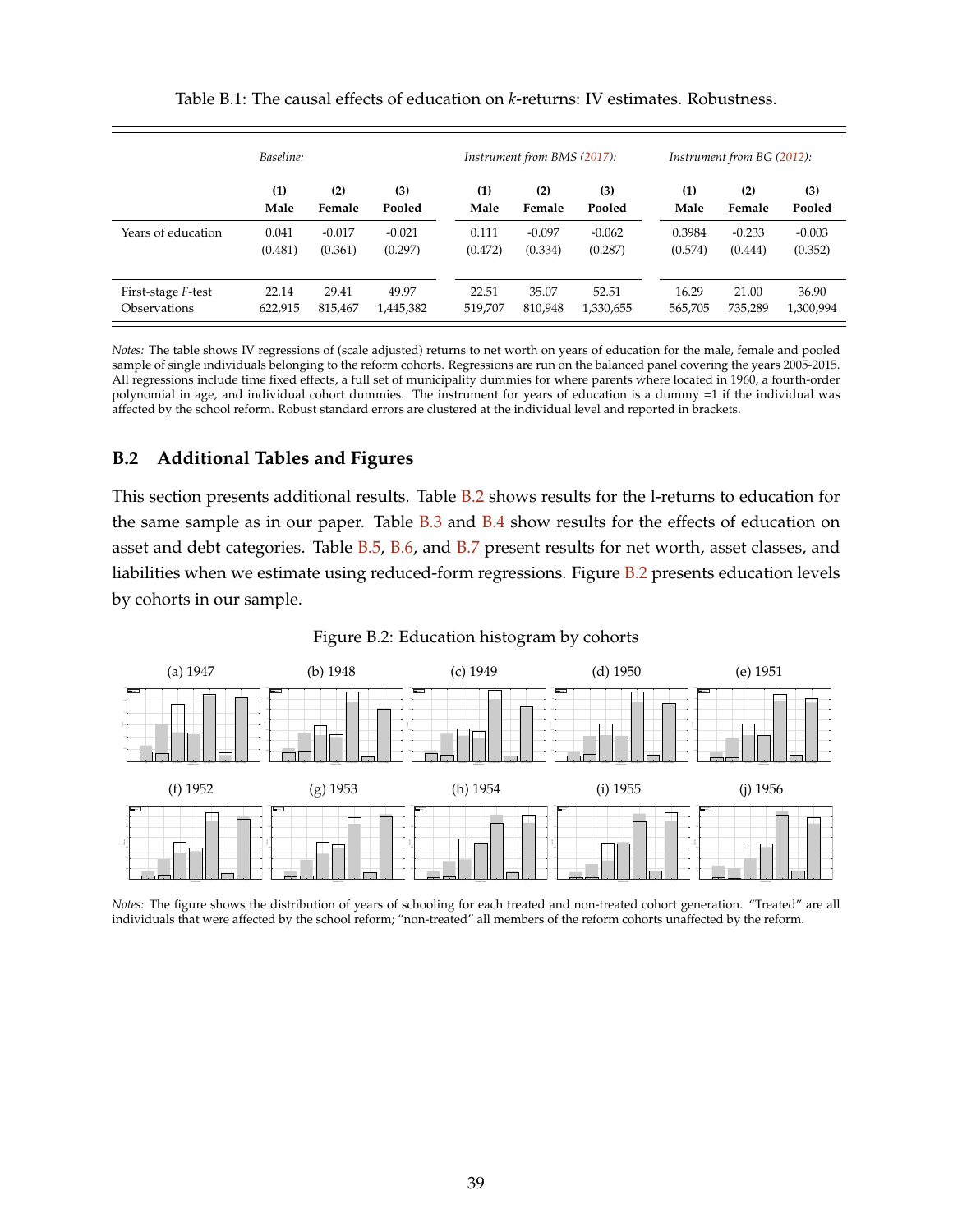| A. Full sample:    |            |                 |            |                 |            |                 |  |  |
|--------------------|------------|-----------------|------------|-----------------|------------|-----------------|--|--|
|                    |            | Male            |            | Female          |            | Pooled          |  |  |
|                    | (1)        | (2)             | (3)        | (4)             | (5)        | (6)             |  |  |
|                    | <b>OLS</b> | IV              | <b>OLS</b> | IV              | <b>OLS</b> | IV              |  |  |
| Years of education | 0.081      | 0.017           | 0.083      | 0.019           | 0.081      | 0.018           |  |  |
|                    | (0.000)    | (0.026)         | (0.000)    | (0.020)         | (0.000)    | (0.017)         |  |  |
| First-stage F-test |            | 67.33           |            | 108.448         |            | 169.37          |  |  |
| Observations       | 3.477.296  | 3.177.285       | 3,295,903  | 3,011,329       | 6,773,199  | 6,188,614       |  |  |
| B. Twins sample:   |            |                 |            |                 |            |                 |  |  |
|                    | (1)        | (2)             | (3)        | (4)             | (5)        | (6)             |  |  |
|                    | <b>OLS</b> | <b>Twins FE</b> | <b>OLS</b> | <b>Twins FE</b> | <b>OLS</b> | <b>Twins FE</b> |  |  |
| Years of education | 0.083      | 0.066           | 0.084      | 0.078           | 0.083      | 0.072           |  |  |
|                    | (0.003)    | (0.005)         | (0.003)    | (0.005)         | (0.002)    | (0.004)         |  |  |
| Observations       | 41,857     | 41,857          | 41,171     | 41,171          | 83,028     | 83,028          |  |  |

<span id="page-41-0"></span>Table B.2: The effects of education on *l*-returns, same sample as in returns to wealth regressions

*Notes:* The table shows regressions of the log earnings on years of education estimated on a balanced sample of individuals belonging to the reform cohorts in the time period between 2005 and 2015. Treatment is a dummy=1 if the individual was affected by the reform; zero otherwise. The IV regression uses as instrument the treatment dummy. All regressions in Panel A include time fixed effects, a full set of municipality dummies for where parents where located in 1960, a fourth-order polynomial in age, and individual cohort dummies. All regressions in Panel B include time fixed effects and a fourth-order polynomial in age. Robust standard errors are clustered at the individual level and reported in brackets.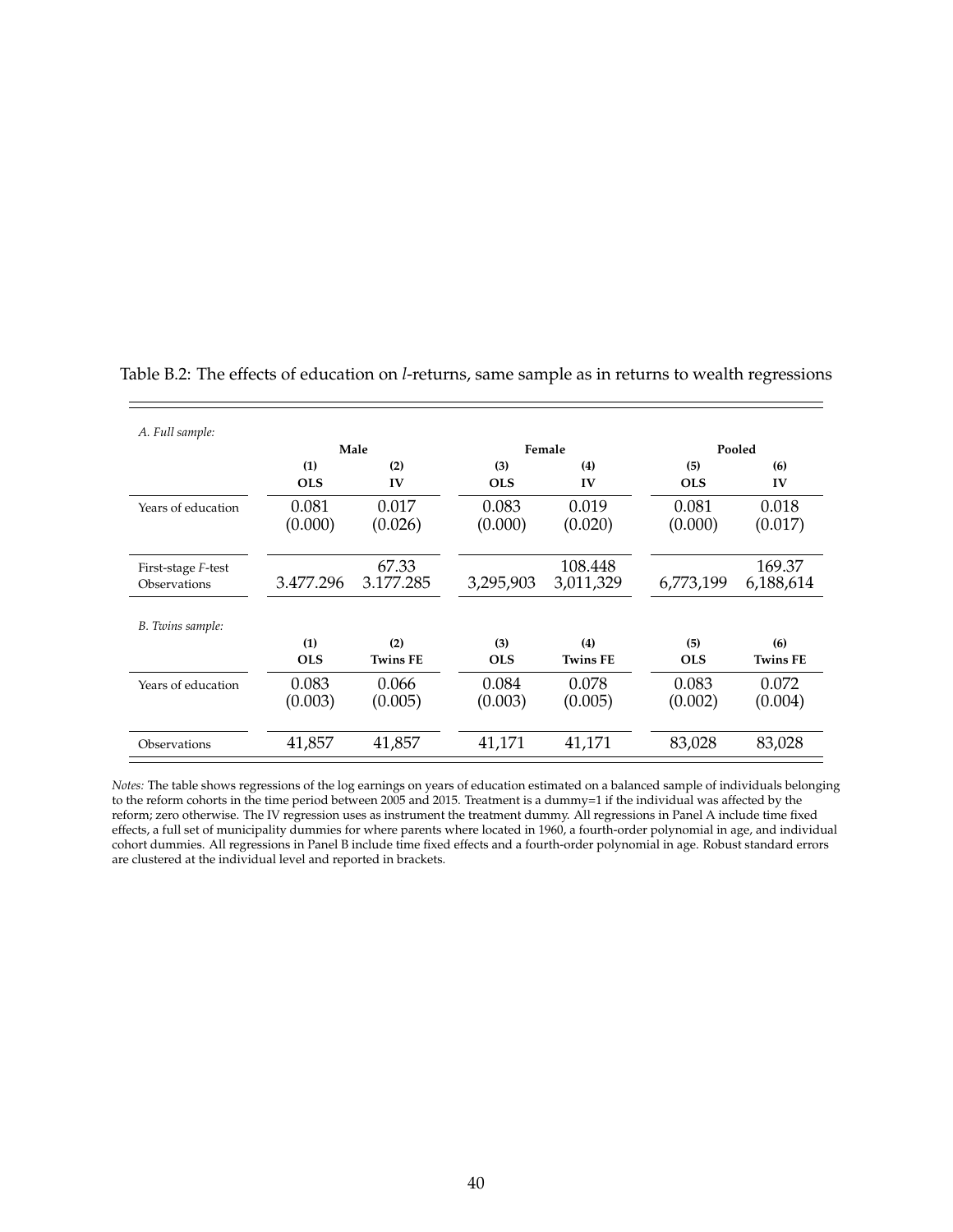|                                | (1)      | (2)      | (3)       |
|--------------------------------|----------|----------|-----------|
|                                | Male     | Female   | Pooled    |
| A. Returns to gross wealth     | -0.313   | $-0.067$ | $-0.180$  |
| Years of education             | (0.227)  | (0.172)  | (0.139)   |
| First-stage F-test             | 21.66    | 29.33    | 49.45     |
| Observations                   | 627,918  | 810,039  | 1,437,957 |
| B. Returns to real wealth      | $-0.275$ | $-0.018$ | $-0.131$  |
| Years of education             | (0.253)  | (0.195)  | (0.157)   |
| First-stage F-test             | 17.89    | 26.27    | 42.59     |
| Observations                   | 557,384  | 740,350  | 1,297,734 |
| C. Returns to financial wealth | $-0.060$ | $-0.067$ | $-0.063$  |
| Years of education             | (0.093)  | (0.078)  | (0.061)   |
| First-stage F-test             | 22.04    | 27.35    | 47.67     |
| Observations                   | 631,336  | 816,639  | 1,447,975 |

<span id="page-42-0"></span>Table B.3: The effects of education on returns to assets, IV

*Notes:* The table shows IV regressions of (scale adjusted) returns to the assets components of net worth on years of education for the male, female and pooled sample of single individuals belonging to the reform cohorts. Regressions are run on the balanced panel covering the years 2005-2015. All regressions include time fixed effects, a full set of municipality dummies for where parents where located in 1960, a fourth-order polynomial in age, and individual cohort dummies. The instrument for years of education is a dummy =1 if the individual was affected by the school reform. Robust standard errors are clustered at the individual level and reported in brackets.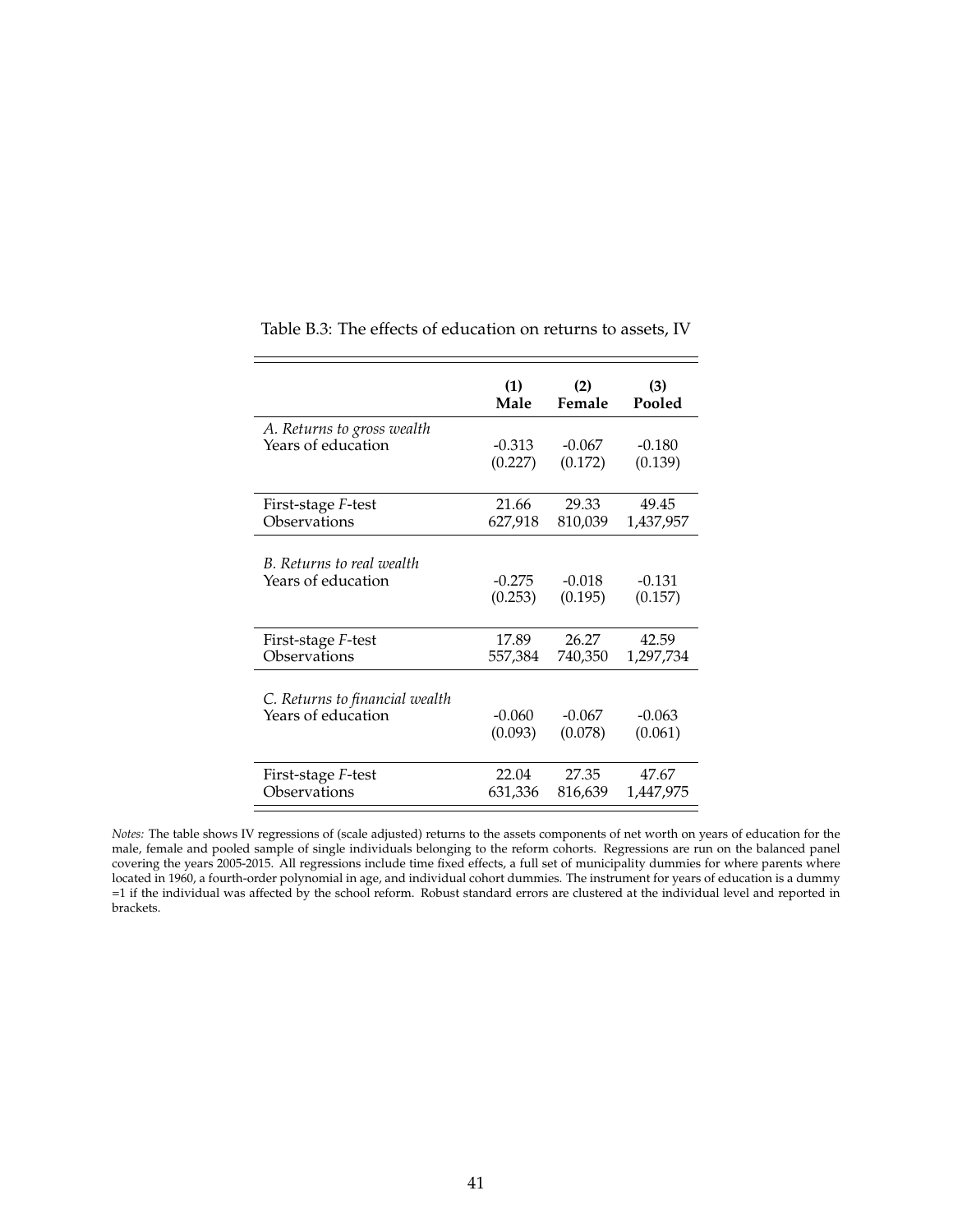|                                                        | (1)<br>Male         | (2)<br>Female       | (3)<br>Pooled       |
|--------------------------------------------------------|---------------------|---------------------|---------------------|
| A. Interest on total debt                              |                     |                     |                     |
| Years of education                                     | $-0.331$            | $-0.043$            | $-0.168$            |
|                                                        | (0.172)             | (0.147)             | (0.112)             |
|                                                        |                     |                     |                     |
| First-stage F-test                                     | 20.03               | 21.46               | 40.44               |
| Observations                                           | 520,374             | 679,553             | 1,199,927           |
| B. Interest on mortgages<br>Years of education         | $-0.275$<br>(0.156) | $-0.018$<br>(0.136) | $-0.133$<br>(0.103) |
| First-stage F-test                                     | 19.91               | 21.18               | 40.14               |
| Observations                                           | 517,174             | 678,233             | 1,195,407           |
| C. Interest on consumption loans<br>Years of education | $-0.418$<br>(0.776) | $-0.381$<br>(0.900) | $-0.429$<br>(0.628) |
| First-stage F-test                                     | 8.41                | 6.86                | 13.69               |
| Observations                                           | 135,989             | 159,880             | 295,869             |
|                                                        |                     |                     |                     |

<span id="page-43-0"></span>Table B.4: The effects of education on interest rate on debt: IV

*Notes:* The table shows IV regressions of the interest rate on total debt and its components on years of education for the male, female and pooled sample of single individuals belonging to the reform cohorts. Regressions are run on the balanced panel covering the years 2005-2015. All regressions include time fixed effects, a full set of municipality dummies for where parents where located in 1960, a fourth-order polynomial in age, and individual cohort dummies. The instrument for years of education is a dummy =1 if the individual was affected by the school reform. Robust standard errors are clustered at the individual level and reported in brackets.

|              | Returns on net worth |          |           |  |
|--------------|----------------------|----------|-----------|--|
|              | (1)                  | (2)      | (3)       |  |
|              | Male                 | Female   | Pooled    |  |
| Treatment    | 0.008                | $-0.001$ | $-0.003$  |  |
|              | (0.110)              | (0.084)  | (0.067)   |  |
| Observations | 640,915              | 825,544  | 1,465,459 |  |

<span id="page-43-1"></span>Table B.5: The effects of education on returns to net worth: reduced-form

*Notes:* The table shows reduced form regressions of (scale adjusted) returns to net worth one the treatment dummy for the male, female and pooled sample of single individuals belonging to the reform cohorts. Regressions are run on the balanced panel covering the years 2005-2015. All regressions include time fixed effects, a full set of municipality dummies for where parents where located in 1960, a fourth-order polynomial in age, and individual cohort dummies. The treatment dummy =1 if the individual was affected by the school reform, zero otherwise. Robust standard errors are clustered at the individual level and reported in brackets.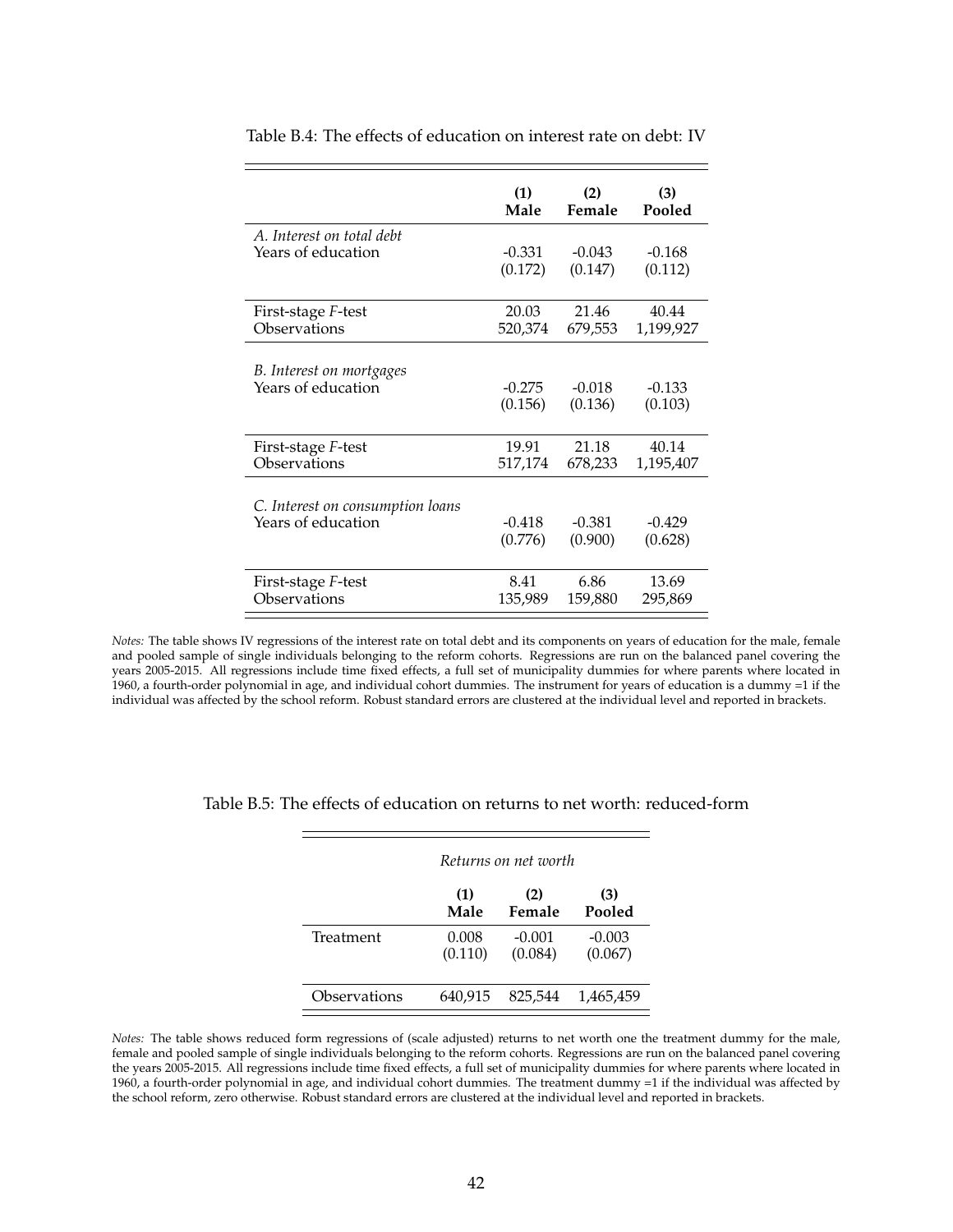|                                             | (1)<br>Male         | (2)<br>Female       | (3)<br>Pooled       |
|---------------------------------------------|---------------------|---------------------|---------------------|
| A. Returns on gross wealth<br>Treatment     | $-0.059$            | $-0.009$            | $-0.032$            |
|                                             | (0.048)             | (0.039)             | (0.031)             |
| Observations                                | 638,893             | 819,089             | 1,457,982           |
| B. Returns on real wealth<br>Treatment      | $-0.055$<br>(0.053) | $-0.003$<br>(0.044) | $-0.026$<br>(0.034) |
| Observations                                | 561,111             | 743,640             | 1,304,751           |
| C. Returns on financial wealth<br>Treatment | $-0.014$<br>(0.021) | $-0.013$<br>(0.017) | $-0.013$<br>(0.013) |
| Observations                                | 642,327             | 825,707             | 1,468,034           |

<span id="page-44-0"></span>Table B.6: The effects of education on returns to assets: reduced-form

*Notes:* The table shows reduced form regressions of (scale adjusted) returns to the assets components of net worth on the treatment dummy for the male, female and pooled sample of single individuals belonging to the reform cohorts. Regressions are run on the balanced panel covering the years 2005-2015. All regressions include time fixed effects, a full set of municipality dummies for where parents where located in 1960, a fourth-order polynomial in age, and individual cohort dummies. The treatment dummy =1 if the individual was affected by the school reform, zero otherwise. Robust standard errors are clustered at the individual level and reported in brackets.